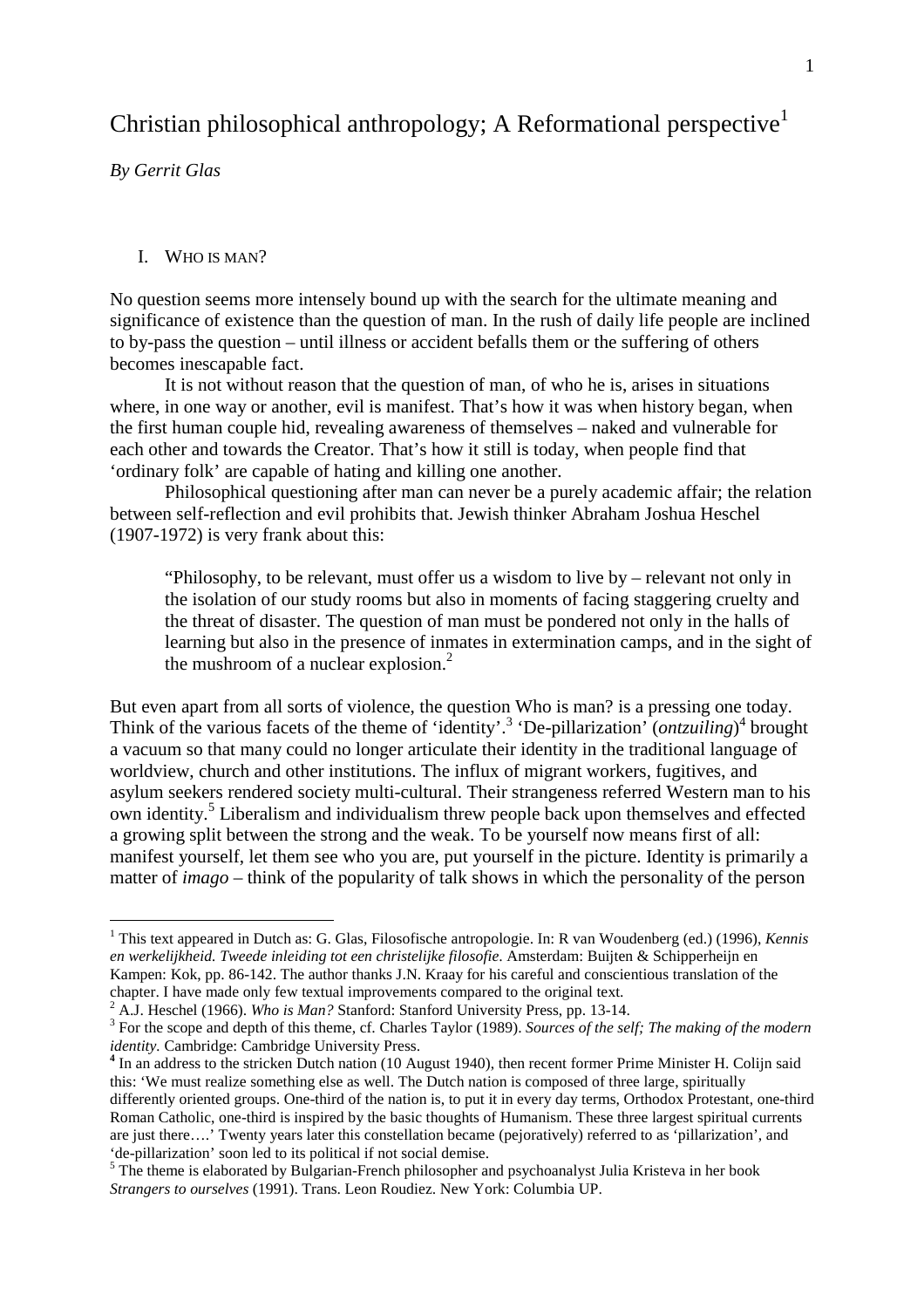questioned is centre stage. Evidently, people are in search of models and roles that convince. This search feeds the suspicion that there is profound insecurity and confusion.

## II. PHILOSOPHICAL ANTHROPOLOGY: A BRIEF EXPLORATION

## *1. The task of a philosophical anthropology*

There are, then, many aspects to the question Who is man? – moral, socio-cultural, psychological, linguistic and even biological aspects. Of old it has been the task of philosophical anthropology to study the coherence of these aspects. We might call this the *structural* side of philosophical anthropological inquiry. Philosophers have always been aware that this study cannot be separated from people's views on the meaning and purpose of life. It comes naturally to people to want orientation, to probe the horizon in search of something that makes existence worthwhile, to seek meaning. Consequently, human life is characterized by restlessness and dynamism.

 In brief, we can state that philosophical anthropology is about the question of the nature of man, that is, of the structural nature and dynamism of being-human. Is there, for example, a universal human nature? And if so, can this 'universal' be characterized more specifically?

 The question about human nature divides into a number of sub-questions. I select three of them:

- a. the question about the distinction between man and animal (I.2);
- b. the question about the relation between body and spirit (or mind) (I.3);
- c. the question about the identity of the person (I.4).

All three questions are extremely topical in contemporary philosophy. Let us consider them briefly here.

#### 2. *The distinction between human and animal*

 $\overline{a}$ 

Nowadays much reflection on man is inspired by evolutionary biology and the sociobiology and evolutionary psychology grafted on it.<sup>6</sup> The search is for parallels between animal and human behaviour. The animal world is determined by the laws of natural selection and survival of the fittest. Similarly, in the world of man the kinds of behaviour that prevail are those that have the highest survival value. Presumably, even morality could ultimately be explained in terms of the survival value of certain norms and values for the human species.

 To be sure, for some adherents of these notions man and animal are different. The difference is that the human being comes into the world 'unfinished' and in the course of his life in some way continues to remain so. Man comes into the world as a helpless babe. He lacks the skills needed to stay alive and for now depends on outside assistance and support. Because the human environment keeps changing, new skills are continually called for. To be human is to transform this disadvantage, this lack of environment-specific equipment, into an advantage, to maintain oneself flexibly in a manifold of situations.<sup>7</sup>

<sup>&</sup>lt;sup>6</sup> Cf. E.O. Wilson (1975). Sociobiology. A New Synthesis. Cambridge, MA: Belknap Press. S. Pinker (2002). *The Blank Slate. The Modern Denial of Human nature.* London & New York: Viking/Penguin; and D.J. Buller (2006). *Adapting Minds. Evolutionary Psychology and the Persistent Quest for Human Nature*. Cambridge, MA/London: MIT Press.

 $7$  The correctness of the so-called retardation theory of Dutch biologist Louis Bolk, 1866-1930) is seriously questioned by developmental psychologists and neurobiologists. A baby has a great number of refined motor and sensory patterns. A baby is not a passive recipient at all. By way of its specific bio-psychical equipment it models and initiates the mother–child interaction from the start. Cf. D. Stern (1985). *The Interpersonal Life of the Infant.* New York: Basic Books.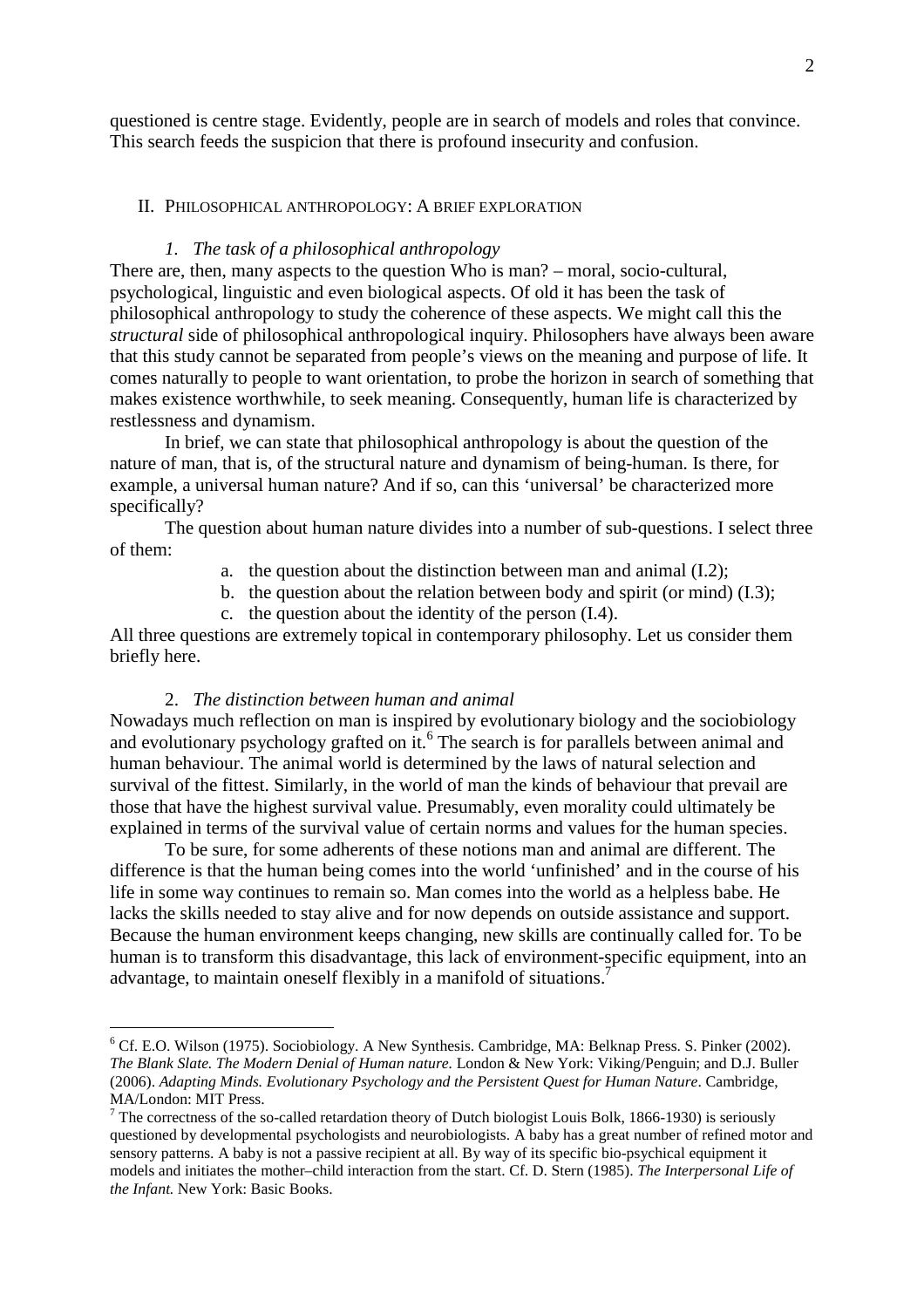In this connection people refer to a characterization by Friedrich Nietzsche, who spoke of man as '*das noch nicht festgestellte Tier*' (the still undetermined animal). Arnold Gehlen points out that this characterization is purposely ambiguous. Man is not only unfinished, not yet prepared for his task and always busy to acquire skills that serve adaptation and survival. He is also, according to his nature, undetermined, open to the world. In a very literal sense, no-one has yet 'determined' who man is, and it is likely on principle that this cannot be done.<sup>8</sup> If anything is universal in human nature at all it is this indeterminateness, this never-ending self-positioning in relation to the *Umwelt* and oneself.

#### 3. *The relation between body and spirit* (mind or soul)

Libraries contain reams of writings on the relation between body and spirit, so I restrict myself to the what is absolutely necessary here.<sup>9</sup>

 Views on the relation between body and spirit can roughly be divided into two main groups: monistic conceptions and dualistic conceptions (see *Figure 1*).

| Theories about the relation between body and mind                                                   |                                                                   |
|-----------------------------------------------------------------------------------------------------|-------------------------------------------------------------------|
| Dualism                                                                                             | Monism                                                            |
| Hierarchical theories<br>Dualistic interactionism<br>Epiphenomenalism<br>Psychophysical parallelism | Materialism<br><b>Idealism</b><br>Psychomonism<br>Identity theory |

*Figure 1* 

*Dualistic conceptions* have always been intuitively attractive, because they correspond with the perception of death. The spirit (or soul) is identified with the life spirit that includes not only the higher psychic faculties but also breathing, temperature and locomotion. The cold and rigid corpse is a body from which the life spirit has fled. The last breath was the moment of the soul's departure.

 There are numerous versions of dualistic views. In *hierarchical dualism* the spirit is of an order higher than that of the body. Plato, for instance, dismissed the sensible and the tangible. The body is the prison of the soul. The soul is committed for life to participate in the higher, divine world of the eternal ideas. The soul however is thwarted in this quest by the body, bound to the sensible and the lower, earthly desires. In Plato's *Phaedrus* we read the famous comparison of the charioteer who tries to control a pair of horses. One of them is noble and good, while the other has the opposite character. The winged steed strives upwards to the arch of heaven while the horse that has shed its wings wants to remain earthbound.<sup>10</sup> In Aristotle we find a hierarchical view as well, although for him the higher–lower scheme is not

<sup>&</sup>lt;sup>8</sup> A. Gehlen (1988). *Man. His Nature and Place in the World*. New York: Columbia University Press (translation of: Der Mensch: seine Natur und seine Stellung in der Welt. Bonn: Athenäum-Verlag, 4<sup>e</sup> verbesserte Auflage, 1950).

<sup>9</sup> One of the best introductions still is C.A. van Peursen (1956). *Lichaam, ziel, geest.* Utrecht: Bijleveld [English translation: *Body, Soul, Spirit: A survey of the Body–Mind Problem.* Oxford: Oxford University Press, 1966].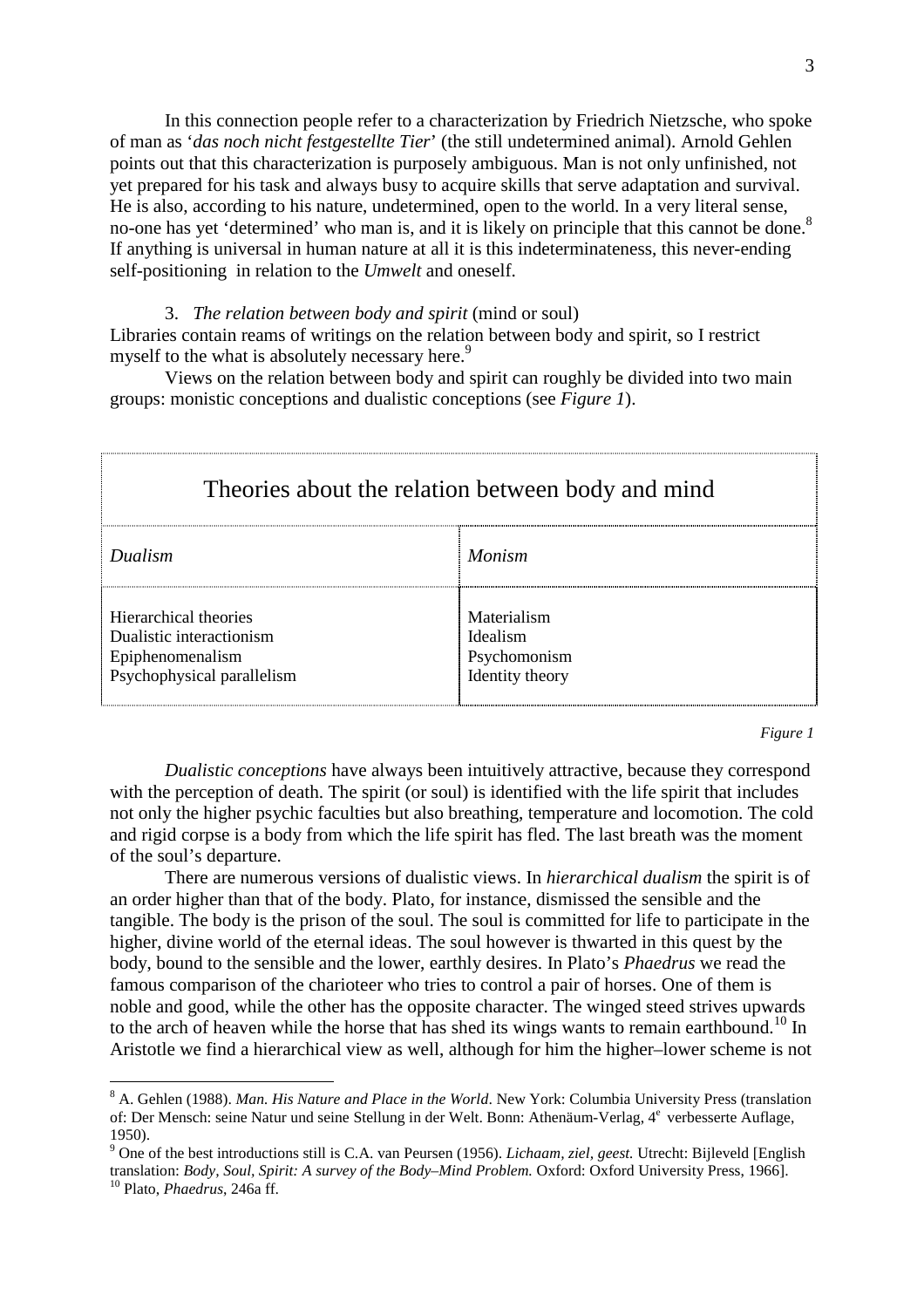primarily meant to place the soul in relation to the body. It brings order to the various 'form principles', each of which manifests a particular type of soul. Aristotle distinguishes between the nutritive soul, expressed in plant life; the feeling soul, expressed *par excellence* in the animal world; and the thinking soul, typical for the human being.<sup>11</sup>

 Another version of dualism is *dualistic interactionism*. René Descartes (1596-1650), one of the most important representatives of this approach, described body and soul as two radically different 'substances', whereby the body is characterized by spatial extension (*res extensa*) and the soul by the ability think (*res cogitans*). He locates immaterial consciousness over against the material body (dualism). Body and soul are of a different order altogether, although they do exert influence upon each other (interaction) by way of the pineal gland, a small organ at the lower part of the brain. Philosopher Karl Popper and neuro-physiologist John Eccles, who together wrote a book on the body–mind (or mind–brain) problem, belong to the more recent adherents of dualistic interactionism, be it without supporting the dubious pineal gland theory.<sup>12</sup>

 A separate version is *epiphenomenalism.* Here the spirit or mind is considered as a side product (epiphenomenon) of brain activity. The causal direction is one-sided: the body, i.e. the brain causes mental processes, not the other way around. Mental activity cannot cause neural activity. Since no independence separate from the material body is attributed to the mind, epiphenomenalism is sometimes counted as belonging to the group of monistic conceptions.

 A last variant of body–spirit dualism that should be mentioned is *psycho-physical parallelism*. Like Descartes, defenders of this view look upon body and mind as two separate and dissimilar substances. They differ from Descartes however because they reject possible interaction. Between body and mind there are no causal connections. When you turn red in the face this is not the effect of the inner feeling of anger. To be sure, we have the impression that the condition of the mind influences the body, but this is because they run 'side by side' in perfect harmony. The relation between body and mind is one of simultaneity. In religious versions of this approach God is seen as the one who effectuates the parallel (*occasionalism*).

*Monistic views* characteristically share the rejection of an essential distinction between body and mind. In some cases the spiritual is reduced to the corporeal (*materialism*); in other – less frequent – cases the corporeal is reduced to the spiritual (*idealism, psychomonism*). Socalled *identity theory* offers a third variation: both body and mind are manifestations of one and the same background reality. Body and mind are no separate entities; they are ways of appearing or manners of speaking about that which at bottom is the same, hence identical.

 The various dualisms and monisms as described above are ideal types. At present the debate on the relation between brain and mind is very lively, influenced as it is by developments in cognitive psychology and neurobiology. Debaters discuss a whole range of intermediate or hybrid forms of the versions just mentioned. One of these is that the term 'identity theory' is given a narrower meaning, and refers to a kind of materialism where the existence of mental properties is accepted, but the existence of mental entities is denied (*nonreductive physicalism*).<sup>13</sup>

<sup>11</sup> Aristotle, *De anima* (on the soul), 408a 16-17; 414a 30 – 415a 14; 433a 9 – 435a 10.

<sup>12</sup> K.R. Popper & J.C. Eccles (1977). *The self and its brain.* Berlin etc.: Springer.

<sup>&</sup>lt;sup>13</sup> Cf. J. Kim (1993). *Supervenience and Mind. Selected Philosophical Essays.* Cambridge: Cambridge University Press.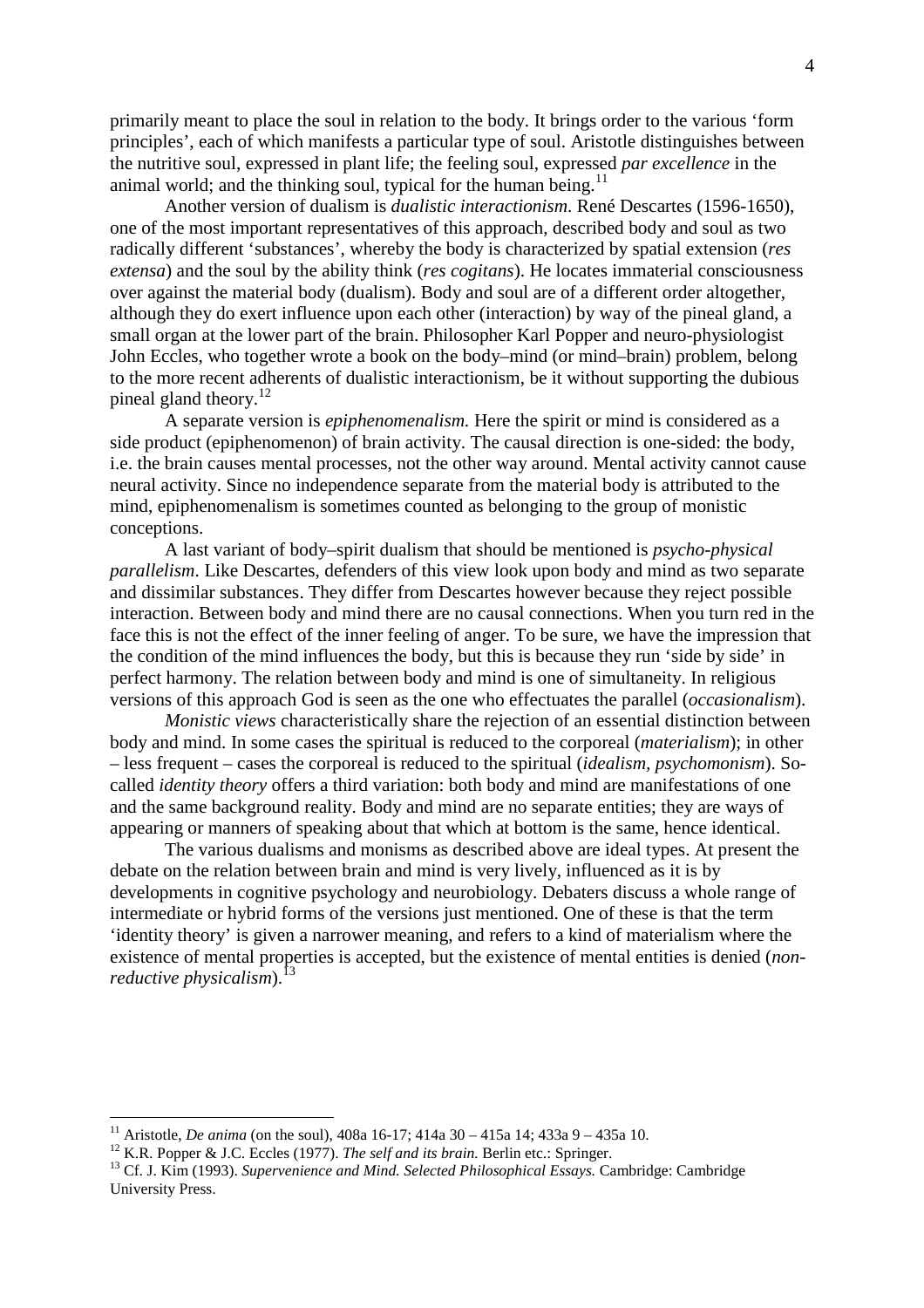#### *4. Personal identity*

 $\overline{a}$ 

Another much-discussed philosophical topic today is the theme of personal identity. We find widespread interest in it in Anglo-Saxon or analytical philosophy, hermeneutic philosophy, and post-modern thinking.<sup>14</sup>

 In philosophy the issue of personal identity has surfaced especially because of a number of stubborn problems in the philosophy of consciousness. These questions are not only theoretical ones; they have a degree of intuitive attraction as well. The basic point here is that in seeking to answer the question *Who am I?* we cannot get around consciousness. After all, the question is answered by way of reflection, by thinking about myself and by registering many of my own characteristics. There can be no reflection without consciousness and, simultaneously, no consciousness without self-consciousness.

 In practice we get hints that there is a problem here as soon as we try to explain to others how we experienced something. Nobody experiences things the way I do, and nobody is conscious of him/herself in the way I am conscious of myself. In other words: it is because of consciousness that I am a person, a subject.

 But the moment this is said two important philosophical problems arise – problems readily recognizable in everyday life as well:

- a. The problem of *solipsism* (literally: being 'alone' in 'oneself'): How can I make the other understand how I experience things; am I not locked up inside myself?
- b. The problem of *other minds*: How can I gain access to the inner world of the other?

It is not hard to see that these problems are the legacy of a tradition of thought starting with Descartes.<sup>15</sup> In his quest for ultimate certainties he arrived at *Cogito, ergo sum* (I think, therefore I am) as indubitable starting point for all knowing. Thinking can find no support in the realities outside of man (I can only know them via the contents of my consciousness), nor in sensible perception (which may rest on illusion), nor in established concepts (for they proceed from custom and tradition). The only certainty is the existence of my consciousness as methodically doubting consciousness – and thus the unshakable starting-point for all knowing. The fact of my existing  $- I$  am  $-$  is founded in thinking: 'I am, I exist, is necessarily true each time it is expressed by me, or conceived in my mind' (Descartes,  $2<sup>nd</sup>$  Meditation). From then (1641) onwards, identity has been inseparably bound up with (self)consciousness.

As I mentioned, this approach invites a number of difficulties, two of which were just mentioned: solipsism and the problem of other minds. A common response is that people can report their inner feelings. To be sure, no report will be complete, but is it not true that this also holds for reports on what happens outside of me?<sup>16</sup> And if the problem of consciousness

<sup>&</sup>lt;sup>14</sup> For a clear introductions, see J. Glover (1988). *The Philosophy and Psychology of Personal Identity*. London: Penguin; and Q. Cassam (Ed.) (1994). *Self-knowledge* [Oxford readings in philosophy]. Oxford: Oxford University Press. For the hermeneutic tradition: P. Ricoeur (1992). *Oneself as Another.* Chicago: University of Chicago Press.

<sup>15</sup> See also R. van Woudenberg (1992). *Gelovend denken. Inleiding tot een christelijke filosofie.* Amsterdam/Kampen: Buijten & Schipperheijn/Kok.

<sup>&</sup>lt;sup>16</sup> Psychological and philosophical *behaviourism* has tried to turn the solipsistic need into a virtue by saying that behaviours and verbal utterances that refer to the inner self are mistakenly understood to refer to an

imperceptible, immaterial reality somewhere within the human being; there is no ghost in the machine (the body). The entire tradition that bases itself on introspective data should be transformed into a theory of publicly observable behaviour such as verbal utterances and motor expressions. We customarily attribute to the inner self something that in fact is a certain way of organization of behaviour that can be perceived by the senses. Classic for this – in philosophy – is Gilbert Ryle, *The concept of mind*. London: Hutchinson, 1949. The phrase 'ghost in the machine' is Ryle's. However, the complete rejection of a subjective, introspectively knowable inner self still betrays dependence on the Cartesian way of questioning: behaviourism maintains without restriction the Cartesian gap between subject (consciousness) and object (empirically observable reality). Efforts are made to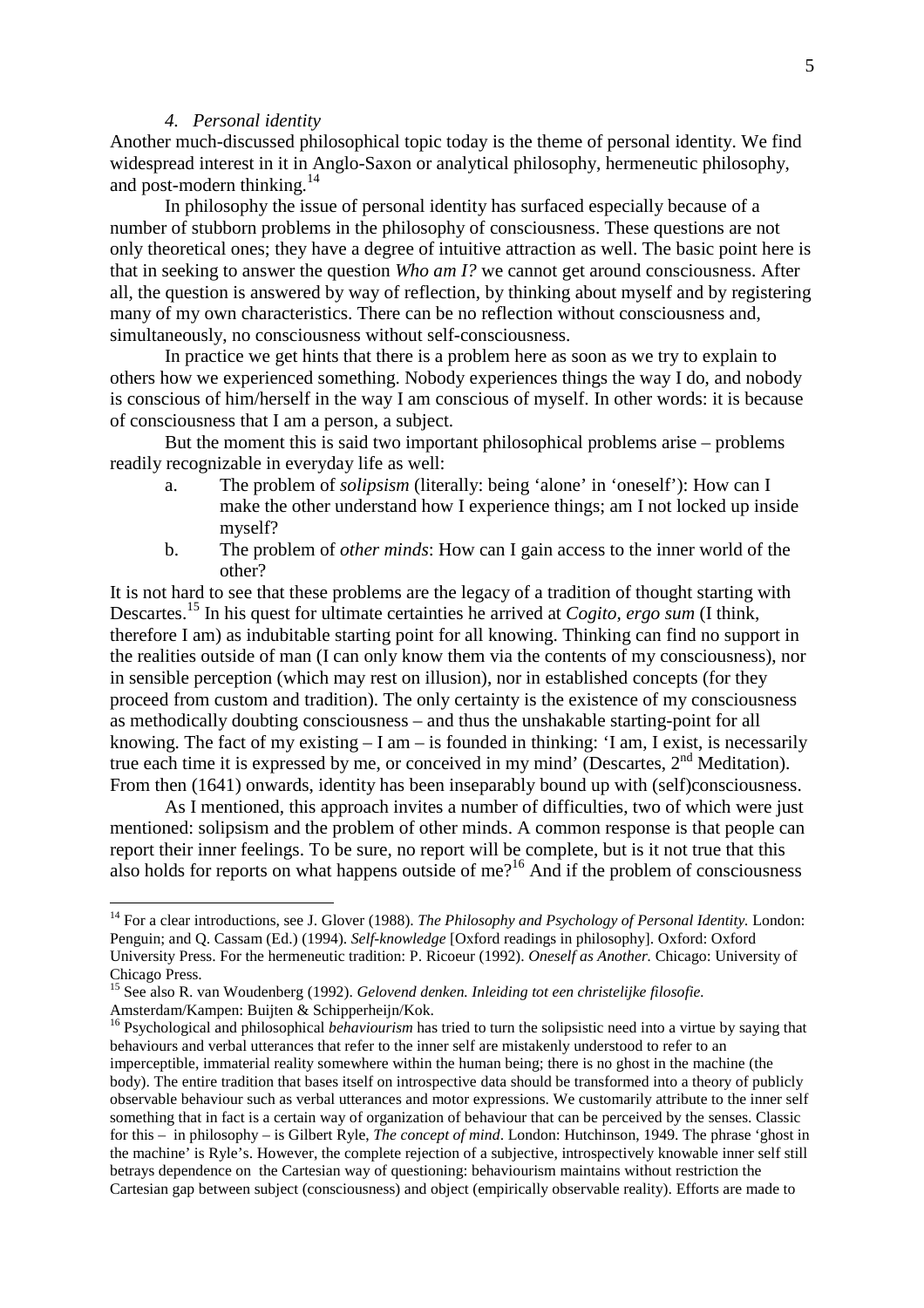is mostly a matter of descriptive completeness, then there is less of a philosophical problem than we initially suspected. Completeness is an empirical matter, not a matter of principle.

 Nevertheless, this argument does not get at the heart of the problem. Regardless of how I express something about myself – whether that be thoughts and representations in my consciousness, or behaviour and verbal expression meant for others – it remains that this catches all of me. And behind these expressions I go in search of the 'I' that produces them, I run into new representations, thoughts, words and behaviours, behind which another 'expressions-producing I' can be presupposed, and so on. This is the theme of the 'receding I': a search for the I that leads to *infinite regression*. Applied to Descartes' *Cogito*: by trying to trace back to the 'I' that thinks, you do not straightway arrive at the I, but at the consciousness of 'a thinking I'. But at the origin of this consciousness there is again an 'I' conscious of its thinking activity – until ultimately all that remains is a shadowy, wraithlike idea called 'I'. The further one reasons backwards the more enigmatic the 'I' becomes. Actually, the problem is not so much the receding character of the I; the problem is rather that Descartes and the entire tradition of the philosophy of consciousness seeks the ultimate anchor point for knowledge, including theoretical knowledge, in this thinking I. How can something so shadowy be for Descartes the most evident ('c*laire et distincte'*) of all?<sup>17</sup>

 Exactly this is the starting-point of another tradition in thinking about identity, a *sceptical* tradition beginning with David Hume (1711-1776), and has found its provisional ending with contemporary philosophers such as Derek Parfit and Daniel Clement Dennett. Says Hume: 'For my part, when I enter most intimately into what I call *myself*, I always stumble on some particular perception or other, of heat or cold, light or shade, love or hatred, pain or pleasure. I never catch *myself* at any time without a perception, and never can observe any thing but the perception.<sup>'18</sup> The I or self is really nothing but a collection of diverse perceptions, continuously succeeding one another. At any rate there is nothing singular or identical to be discovered in myself. According to Hume, the 'personal identity' we speak of is essentially a succession of perceptions of parts that derive their mutual coherence from their similarity and continuity in time. Recently, Parfit defended a similar position.<sup>19</sup>

 This brings us to another difficulty in the philosophy-of-consciousness approach to the theme of personal identity. We just noted that when thinking turns back to ask about the thinking I, the I changes into something general and becomes a rather shadowy, theoretical entity. Every attempt to know the I ends in a sort of *objectification* that simultaneously alienates the I as subject from itself. In self-reflection the self becomes a *quasi object* at a distance, existing more or less independently. In other words, the Cartesian gap between subject and object is repeated in self-knowledge. But, as Jean Paul Sartre said, the I is not a thing, not an object.<sup>20</sup> The quasi-objective self does no justice to the most basic data of selfexperience, namely that I am involved with myself, that I can be 'touched' and that in the acts that reveal my selfhood best, I do not have my 'self' before me as an object or project but

<u>.</u>

close the gap by reducing this subjectivism as much as possible to the intersubjectively (public) and (hence) objectively observable. It should be noted though that with the rise of cognitive psychology – prepared as it is to accept mental representations and schemes – hard-core behaviourism is clearly in retreat.

 $17$  Precisely this transformation of the concrete I into a theoretical I was the reason for philosophers like Kant and Husserl to distinguish, next to the *empirical* I, a *transcendental* I. These thinkers do not consider the 'theorization' of the I as a shortcoming; rather, it expresses something very essential: the transcendental I (ego) becomes the condition for knowing. The fact that I (empirical subject) can think thoughts (object) is possible only on the presupposition of a transcendental I as the necessary condition for the synthesis of the subjective and the objective moment in (self-)knowledge. This transcendental ego has a purely formal status, no empirical content at all.

<sup>18</sup> David Hume, *A Treatise of Human Nature*, London: Penguin, p. 300 [Book I, Part IV, Section 6, 1739-1740].

<sup>19</sup> D. Parfit (1984). *Reasons and persons*. Oxford: Clarendon Press.

<sup>20</sup> Jean-Paul Sartre (1936). *La transcendance de l'ego.* Paris: Gallimard. English transl. available: *Transcendence of the ego: an existentialist theory of consciousness.* New York: Noonday Press, 1960.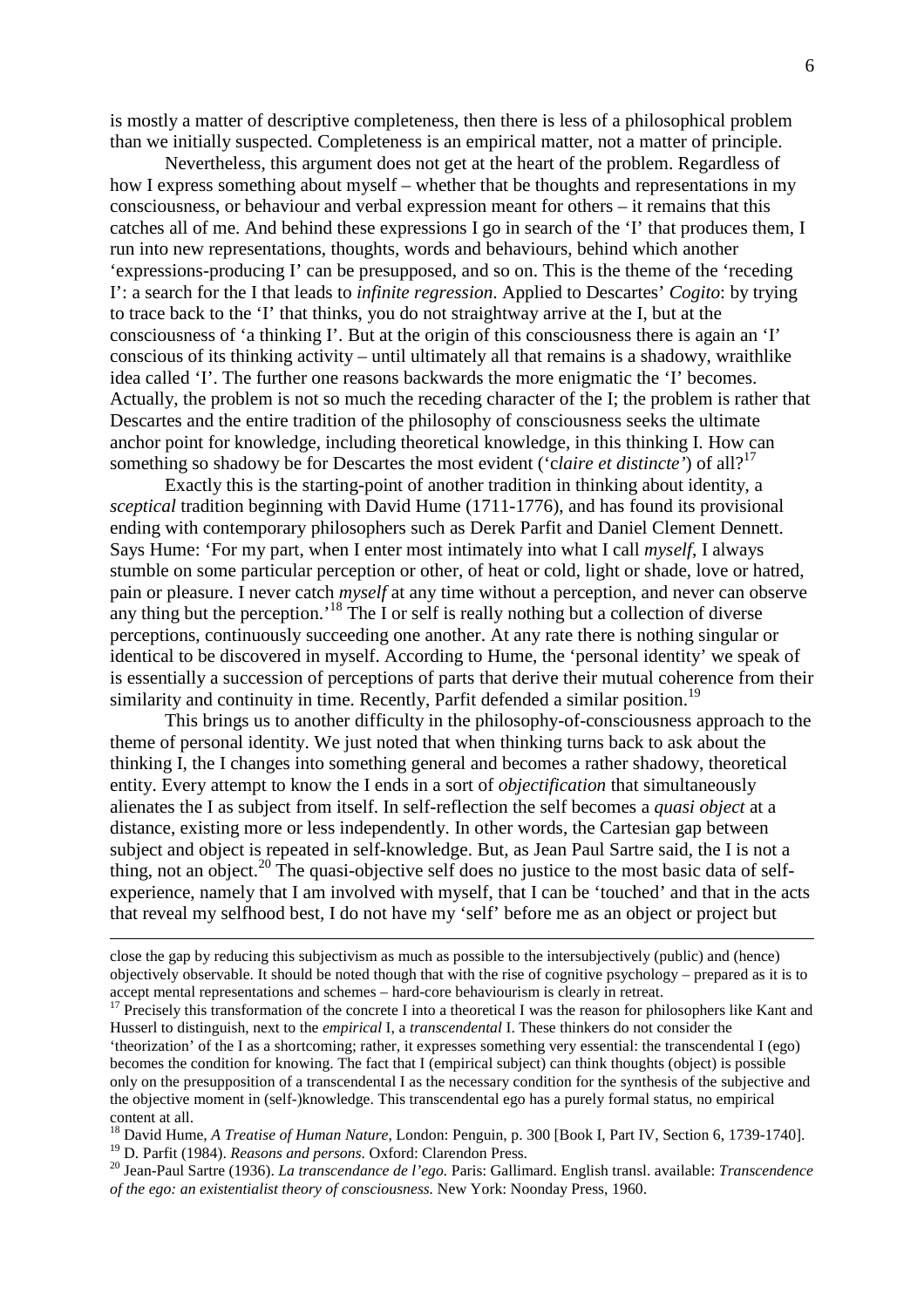leave my self behind me. The spontaneous persons, those who dare to forget themselves – they are the ones who show most who they are. In sum, to link human identity exclusively to being-conscious-of-oneself is to run into the problem of *self-objectification*. In the Cartesian approach this self-objectification is both unavoidable and fatal, because it cannot do justice to the fact that human beings are self-involved.

 That these issues cannot be resolved indicates that personal identity cannot be thought in the framework of the Cartesian philosophy of consciousness. It is not surprising, then, that many philosophers have criticized this approach. The striking thing is that often this leads to a more or less mitigated kind of *naturalism*, i.e. a way of thinking that would reformulate the entire area of the mental in terms of natural, that is physical processes. This does not mean that we have just a crude reductionism (or materialism) here; according to many the mental is in fact nothing but an alternative and specific way of describing physical processes, a description focussed on the *functional condition* of the body or the brain, on the 'how' rather than the 'what'.

 Richard Rorty (1931-2007) uses the example of spoken language. Language actually consists in a sequence of sounds produced by movements of the larynx. Analysis of these physical movements however does not give us the meaning of these sounds. Study of the meaning of sounds takes place in a language other than that of physics – a language that cannot depend on immediate observation, and must therefore rely on interpretation.<sup>21</sup> In other words, the fact that we attribute the meaning of sounds to a meaning-producing, immaterial substance we call spirit is the result of an erroneous habit of thinking. Meanings are no immaterial entities and neither is the spirit. Terms like 'meaning' and 'spirit' do not refer to the 'what' of something immaterial; they refer to the 'how' of the material (larynx movement, brain activity). Essentially, philosophy is a kind of therapy for mistaken thinking.

 Applied to the theme of personal identity this means that according to naturalists, the I or the self should not be thought of as a series of perceptions introduced by an imaginary mental eye. The spirit is no inner theatre with the I as observer behind the scenes. The title of a volume edited by Hofstadter and Dennett is a play on words hinting at this criticism: *The mind's I.*<sup>22</sup> There are many – often ludicrous – thought experiments demonstrating the nonsense of this conception, and that a naturalist approach, too, is able to do justice to the psychological and (even) moral aspects of the experience of self.

 Some years ago Dennett summarized his views again in a book entitled *Consciousness Explained*. According to him, the self is

not any old mathematical point, but an abstraction defined by the myriads of attributions [features that are attributed to an I or self, GG] and interpretations (including self-attributions and self-interpretations) that have composed the biography of the living body whose Center of Narrative Gravity it is.<sup>23</sup>

To begin with, the self is an abstraction. Dennett thinks of it as a principle of organization that primarily has to do with the boundary between me and the rest of the world. As a spider spins itself a web to demarcate his territory, so humans weave a web of words and acts, and name it 'self'. People have the incorrigible inclination to assume a Dictator (an 'I') and his Headquarters (consciousness) behind this web of self-interpretations. Still, all this is a cognitive illusion, Dennett suggests. Essentially, the self does not differ very much from an anthill or a beehive; observing these we also have the illusion that some invisible manager is

<sup>21</sup> Richard Rorty (1980). *Philosophy and the Mirror of Nature.* Princeton, NJ; Princeton University, p. 355.

<sup>22</sup> D.R. Hofstadter & D.C. Dennett (Eds.) (1981). *The mind's I: Fantasies and Reflections on Mind and Soul.* New York: Basic Books.

<sup>23</sup> D.C. Dennett (1991). *Consciousness Explained*. Boston: Little, Brown & Comp., pp. 426-7.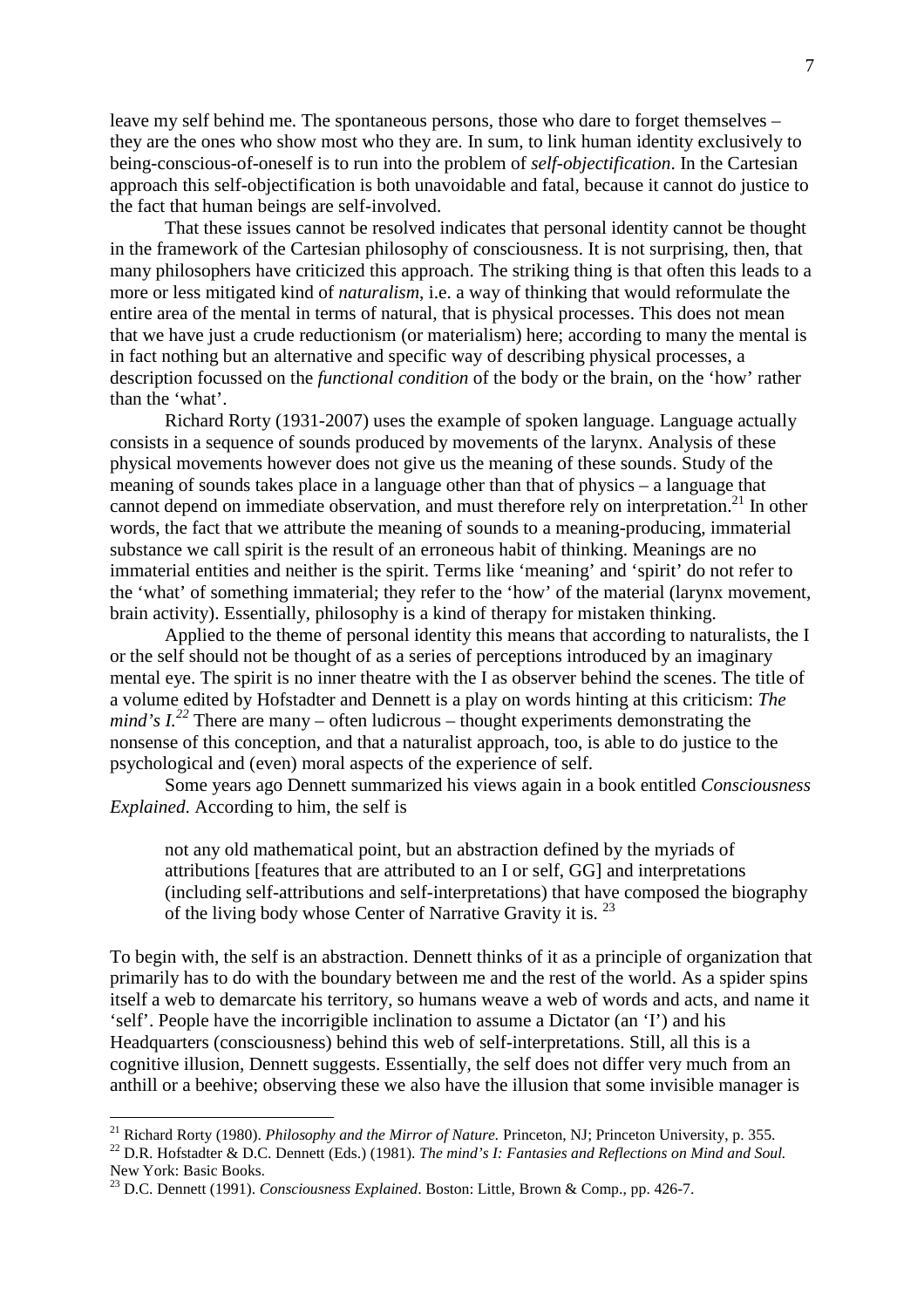at work. To be sure, humans and animals differ because we have language; our basic strategy of self-defence is that we tell stories. We do not as a rule spin these tales very consciously and with evident purpose – just as spiders do not spin their web that way; it is rather that the stories enmesh us. Consciousness and our narrative selfhood are the product of these stories, not their source. In short, the self is an artefact of the social processes that constitute us.<sup>24</sup>

# III. HERMAN DOOYEWEERD'S THESES ON THE HUMAN BEING

#### *1. Introduction*

Sad to say, the founders of Reformed Philosophy never did write a systematic anthropology.<sup>25</sup> This is the more unfortunate in view of the lively contemporary discussions I referred to above. Nevertheless, in his 32 Theses on Man Dooyeweerd has presented a brief but important contribution.<sup>26</sup> Scattered throughout their writings other reformed philosophers have offered much anthropological material as well.

Initially, Dooyeweerd intended to devote the third part of *Reformatie en scholastiek in de wijsbegeerte* entirely to anthropology. It is not entirely clear why this did not happen.<sup>27</sup> He presented a summary of what he had in mind in the Theses just mentioned. In addition there are some important articles that appeared in *Philosophia Reformata* and the last part of *A new critique,* vol*.* III.<sup>28</sup>

 In section 2a above, I said that the task of philosophical anthropology is the inquiry into the structural coherence of human functioning in its varied facets, and the clarification of the restlessness and dynamism of being human. This duality very exactly characterizes

l

<sup>24</sup> D.C. Dennett, *Consciousness Explained*, pp. 422-3.

 $25$  We are indebted to W.J. Ouweneel, as he was the first to write a systematic treatise on man from a reformational philosophical perspective: *De leer van de mens. Proeve van een christelijk-wijsgerige antropologie*. Amsterdam: Buijten & Schipperheijn, 1986. He presents an extensive summary and apology for Dooyeweerd's conception. Ouweneel offers his own elaboration of the process of disclosure in human development (Chapter 3) and proposes to distinguish a *perceptive* substructure next to the *sensitive* substructure (see below).

<sup>26</sup> H. Dooyeweerd (1942). De leer van de mens in de wijsbegeerte der wetsidee. *Correspondentiebladen van de Vereniging voor Calvinistische Wijsbegeerte 7,* pp. 134-44. In the present text referred to as 'Theses'. The Theses were later published in students' periodical *Sola Fide*, 1954, pp. 8-18. We will use a translation by John Vander Stelt (with minor corrections of the translator).

<sup>&</sup>lt;sup>27</sup> In an interview Dooyeweerd offers as reason for not publishing the *second* part that the 'traditional-scholastic current … suddenly lost its footing in the theological department at the Free University [Amsterdam]'; cf. J.M. van Dunné c.s. (eds.) (1976). *Acht civilisten in burger.* Zwolle NL: Tjeenk Willink, p. 54. This may have been one reason why the *third* part did not appear either. For his anthropology, too, dualism is Dooyeweerd's major discussion partner, and this dualism rests on a 'scholastic' arrangement of independent substructures in man. Actually, a typescript of important sections of the third part survived (cf. Ouweneel, *De leer van de mens,* pp.17- 20). As I was writing the present study, I had the opportunity to consult a 160-page translation prepared by the Dooyeweerd Centre, Ancaster (Canada). Eventually this text will be published in the English translation of Dooyeweerd's collected works. The first part deals with philosophy of nature, and overlaps Dooyeweerd's 1950 article on the concept of substance (see note 30). The second part, concerning anthropology, contains extensive confrontation with Gehlen, Scheler, and others, together with an elaboration of Dooyeweerd's insights regarding the substructures, especially the act structure. It also contains reflections on the issue of evolution, on the body as form-totality, on the difference between man and animal, and on the supra-temporal heart.

<sup>28</sup> H. Dooyeweerd (1940). Het tijdsprobleem in de wijsbegeerte der wetsidee, *Phil. Ref.* 5, 160-82, 193-234. H. Dooyeweerd (1953-1958), *A New Critique of Theoretical Thought* (*NC*), Vol. I-IV.

Amsterdam/Paris/Philadelphia: Presbyterian and Reformed Publ. Comp. Cf. especially *NC III*, pp. 694ff, 765ff, pp. 781ff; H. Dooyeweerd (1960). Van Peursen's critische vragen bij 'A New Critique of Theoretical Thought', *Phil. Ref. 25*, 97-150. H. Dooyeweerd (1961). De taak ener wijsgerige anthropologie en de doodlopende wegen tot wijsgerige zelfkennis. *Phil. Ref. 26*, 35-58. Cf. also H. Dooyeweerd (1960). *In the Twilight of Western Thought.* Philadelphia: Presbyterian and Reformed Publishing Company.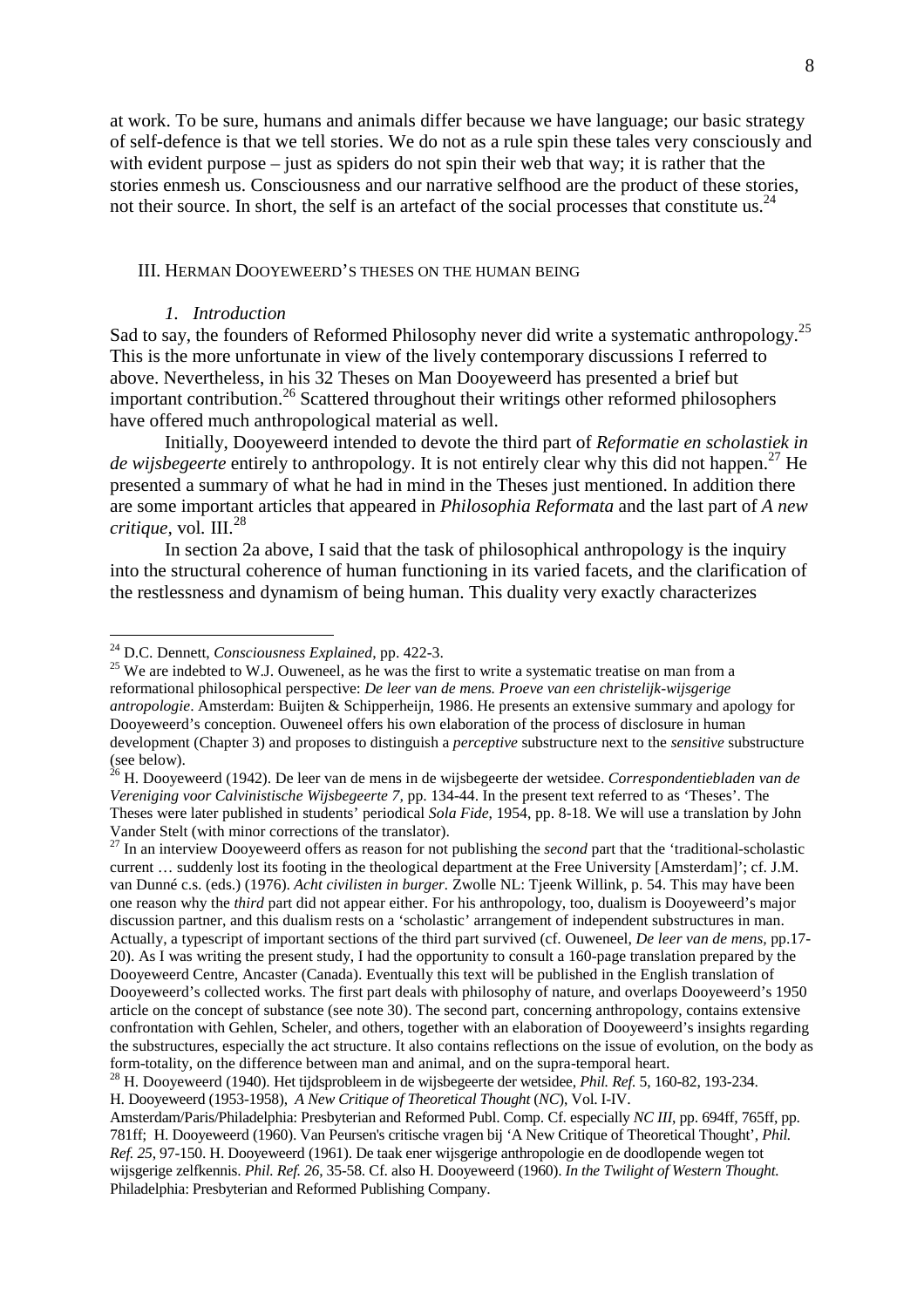Dooyeweerd's view of man. Stronger: he is always out to demonstrate that these two directions in anthropological inquiry are intrinsically interwoven. Moreover, on both points Dooyeweerd offers a philosophically entirely new understanding of man. This new conception can be named with two key terms: man as *enkaptic structural whole*, and the idea of the (supra-temporal) heart as spiritual centre of the human being, pointing beyond itself. A word about these two key terms.

## 2. *The body as enkaptic structural whole*

To understand what Dooyeweerd means by 'enkaptic structural whole' we should recall some terms and distinctions.<sup>29</sup>

 Literally, *enkapsis* means 'enclosure', 'interweavement', 'intertwinement' 'interlacement'. Dooyeweerd distinguishes enkaptic relationships from relations between a whole and its parts. In the relation between a whole and its parts the parts give up their independence, whereas the sum of the parts displays characteristics or qualities that none of the separate parts possesses. A plant, for example, consists of cells, but those cells are bound up with the whole of the plant such that they gain a new function: the whole of the plant determines the function of the separate cells.

 Enkapsis is different. Here too we have an interlacement of 'parts', however, the own character of the 'parts' is not set aside and the enkaptic 'sum' as such does not display new characteristics. Instead of speaking of things, Dooyeweerd prefers to use the expression 'thing structures' or 'individuality structures'. This is because scientific analysis aims at the structural side of things. The term enkapsis, therefore, refers to the interlacement between parts with respect to their structural side. Within the enkaptic (structural) interlacement, "the structures of things and events… have an independent internal leading function and an internal structural principle of their own.<sup>30</sup>

In his later work Dooyeweerd introduces a new term, enkaptic structural *whole*. 31 Characteristic for the structural whole is that the part structures – as in the case of enkapsis – do retain their own internal structural principle, but – other than in enkapsis – are caught up together in a larger whole. This larger whole, in turn, has its own internal qualification and conforms to its own structural principle. This embracing structural principle orders the part structures in the larger whole. The larger whole is known by its 'form', either in its 'objectivesensory shape' or in its 'objective cultural shape.<sup>32</sup>

Examples of such enkaptic structural wholes are the bonds between atom and molecule, between bird and nest, between the sculpture and the marble of which it is made. Atoms, nests and physical material like marble, in other words, continue to conform to their internal structural principle. On the other hand, the qualifying (or leading) function of these enkaptically bound thing structures is determined by the nature of the entwinement. The goal of nests is qualified by the fact that they serve birds as biotic object, i.e. as repository of their eggs and as shelter for their offspring. In other words, nests are qualified by their *biotic object* 

<sup>29</sup> R. van Woudenberg, *Gelovend denken*, pp. 136-41, 147-52.

<sup>&</sup>lt;sup>30</sup> H. Dooyeweerd (1953-1958). A New Critique of Theoretical Thought. Vol. III. Philadelphia: The Presbyterian and Reformed Publishing Company, p. 637. At issue here is the principle of sphere sovereignty. When Dooyeweerd draws attention to the relative autonomy of the parts with respect to the whole by saying that the former conform to their own structural principle, he is trying to do justice to the principle of sphere sovereignty in the theory of entitary (or thing) structures. Examples of enkapsis are the relation between living organisms and their environment, and the relation between matrimony and the state.

<sup>&</sup>lt;sup>31</sup> H. Dooyeweerd (1950). Het substantiebegrip in de moderne natuurfilosofie en de theorie van het enkaptisch structuurgeheel. *Phil. Ref.* 15, 66-139.

 $32$  H. Dooyeweerd (1950). Het substantiebegrip in de moderne natuurfilosofie, p. 75. This addition is important, because meanwhile we know how greatly the regulation of breathing, heartbeat and transpiration is influenced by learning processes, emotion and concentrated attention.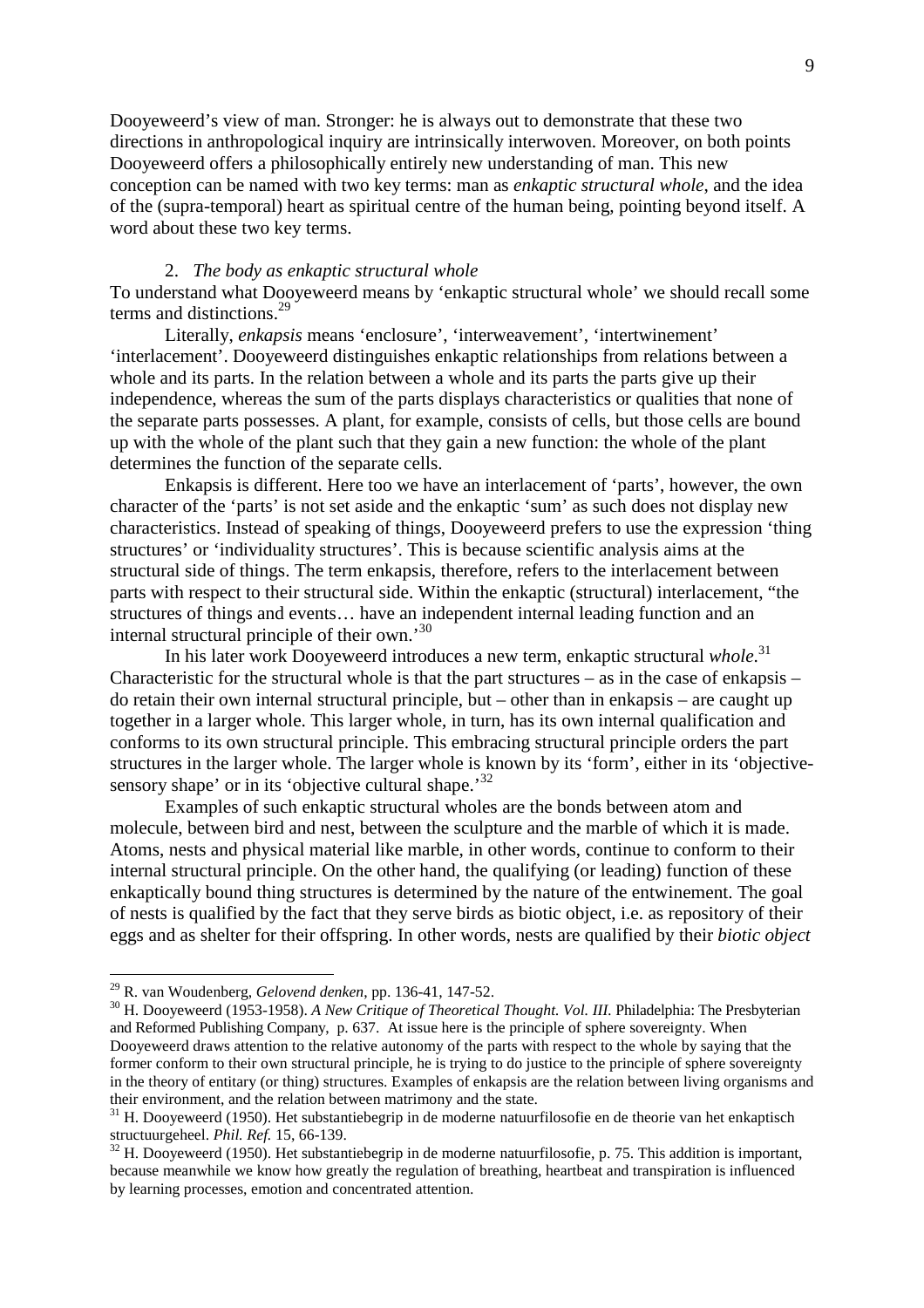*function*. Apart from the bird they lose their goal and are just physically qualified compilations of physical material. In the case of the sculpture – Dooyeweerd's paradigm case is the famous *Hermes of Praxiteles* – the situation is more complex because in the enkaptic structure of works of art not only the physical thing structure of the marble is included, but also the design of the work as intentional object in the mind of its maker. The work of art is an objectification of this design in the physical structure of the marble *–* a structure that is now deepened and disclosed. As structural whole the sculpture is aesthetically qualified, and it is founded in the (historical) formative labour of the artist. Deepening and disclosure of the physical structure consists in the actualization of the marble's object functions: the subjective design in the mind of the maker discloses the aesthetic object function of the physical material.

Dooyeweerd refers to the human body as enkaptic structural whole as well. In this connection two points need to be kept in mind. First, the term 'body' is understood here in the broadest possible sense, i.e. as 'temporal, existential form of human life' (Thesis VII). 'Body' does not only mean an arrangement of physico-chemical matter, it includes the body in a biotic, psychic and active sense. Secondly, there is a difference between the human body and other, non-human manifestations of an enkaptic structural whole such as birds' nests and sculpture. The difference is that the body as totality of the temporal form of human existence is not itself qualified by a normative modal aspect (Thesis XXI). This is because the act structure is the highest qualifying structure and, as such, undifferentiated. Dooyeweerd calls the act structure the 'plastic expression of the human spirit' (Thesis XXII). This act structure is so plastic, i.e. so expressive, that it cannot be bound to one specific modal qualification.

How do we recognize the body as a whole? Here too Dooyeweerd's answer is that this recognition is based on the form, that is, the 'outer corporeal form' as nodal point of interlacements. He elaborates what above I termed the 'objective sensorial form' of the enkaptic structural whole. The body can be recognized as a whole, a totality, because it takes on visible, audible and tangible form marked by identity (unity) and wholeness (totality). Further, structure and function of body organs can never be determined in isolation; determination is always in terms of their place within the body as form totality.

Since the body *form* is the knot of all intertwinements in the human body it is on principle impossible to classify *morphologically* specific organs or parts of the human body as belonging exclusively to one of these structures. *Morphologically* the human body and all its parts necessarily function *equally in all four structures*. (Thesis XII)

In the enkaptic structural whole of the human body Dooyeweerd distinguishes four substructures. These are hierarchically interlaced, such that the lower substructures are 'morphologically bound' to the higher substructures (Thesis X). The four substructures, from lower to higher, are these:

- (1) the physico-chemical substructure;
- (2) the biotic substructure;
- (3) the sensitive or psychical substructure;
- (4) the act structure.

About the physical substructure Dooyeweerd says:

In and by itself [this structure] is not yet a body structure, it is that only in its interlacement [*vormgebondenheid*, i.e., literally: it's being morphologically bound]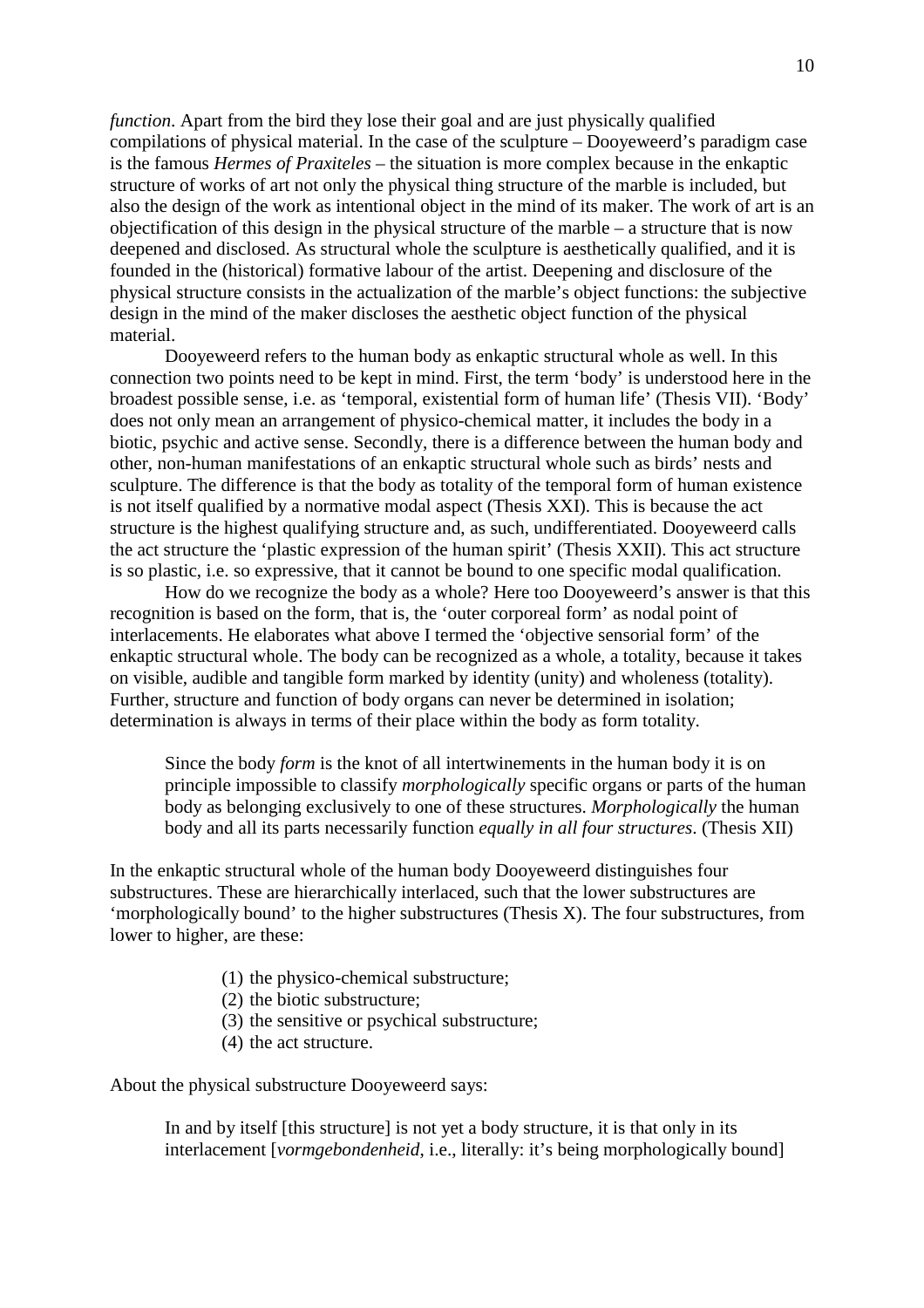within the higher structures. In the process of decomposition of the body it is released to follow the laws proper to it. (Thesis XIII)

The second structure has a 'typically biotic, so-called vegetative' qualification (Thesis XIII). Within this structure living cells and other bio-qualified connections occur. Dooyeweerd uses the term 'vegetative' to refer to the autonomic nervous system, among other things responsible for the regulation of breathing, heartbeat and perspiration. This concerns the autonomic nervous system insofar it is not influenced by the psychical and other higher functions.<sup>33</sup>

 Regarding the sensitive or psychical substructure Dooyeweerd is thinking ofsensory awareness, temperament, emotion and affective expression. Elsewhere he speaks of an 'animal' structure that receives its typically human destination only through its being bound within the act structure.<sup>34</sup> These are processes that in their typical directedness are determined by the 'sensory feeling function' and 'within certain limits fall outside control by the human will' (Thesis XIII).

The three substructures just mentioned can however only be understood as substructures of the human body through their structural interlacement with and disclosure by a fourth and highest structure, the act structure (Theses X and XI). The implications of this hierarchical organization become clear as we read on in Thesis XI:

When the three lower structures are considered in their specific internal nature and lawfulness *outside* [i.e. apart from] their bond with the fourth or highest structure, they cannot yet be understood as typical *substructures of the human body*. It is only in their successive interlacements with the fourth or highest structure that they become essential parts of the enkaptic structural whole called 'human body'. In consequence of this enkaptic arrangement of the body, to the degree that the highest structure in the structural whole temporarily ceases to play its leading role, the lower [structures] will also manifest themselves *outwardly* [i.e. as separate], in accordance with the law proper to them. (Compare for example the temporary rule of the passions when rational deliberation is momentarily absent). (Thesis XI)

Dooyeweerd does not say that the enkaptic structural whole falls apart, as it does at death (compare his comment concerning the physical substructure). During an eruption of emotions *the leading role* of the highest structure is temporarily non-active.

Dooyeweerd adds the following to his description of the act life:

 $\overline{a}$ 

In the philosophy of the cosmonomic idea 'acts' are all performances [*verrichtingen*] that proceed from the human soul (or spirit), but function *within the enkaptic* 

<sup>&</sup>lt;sup>33</sup> This addition is important, because meanwhile we know how greatly the regulation of breathing, heartbeat and transpiration is influenced by learning processes, emotions and concentrated attention. Research in the 1960s indicated that directing attention inwards increases the heartbeat, while directing the attention outside oneself results in a lower pulse. Very well known is Pavlov's experiment at the beginning of the previous century, in which he succeeded to stimulate salivating in dogs by association of stimuli; after a number of successive food offerings in combination with an auditory stimulus (a bell), it proved sufficient that the bell sounded for the dog to salivate. The interlacement of the biotic (salivating) and the psychical (learning processes) substructures, then, is very strong.

 $34$ <sup>34</sup> The term 'animal' appears in *NC II*, p. 114 (note): 'I have argued that the act-structure of inner human experience is founded in a lower structure qualified by feeling-drives in which the psychical aspect has not yet opened its anticipatory spheres…. This *animal* structure is bound by the higher act-structure of human experience' (italics mine). Nevertheless, it should be clear that Dooyeweerd here points to the psychical substructure in the narrower sense, apart from the typically human disclosure of this structure through anticipating subject–object relations.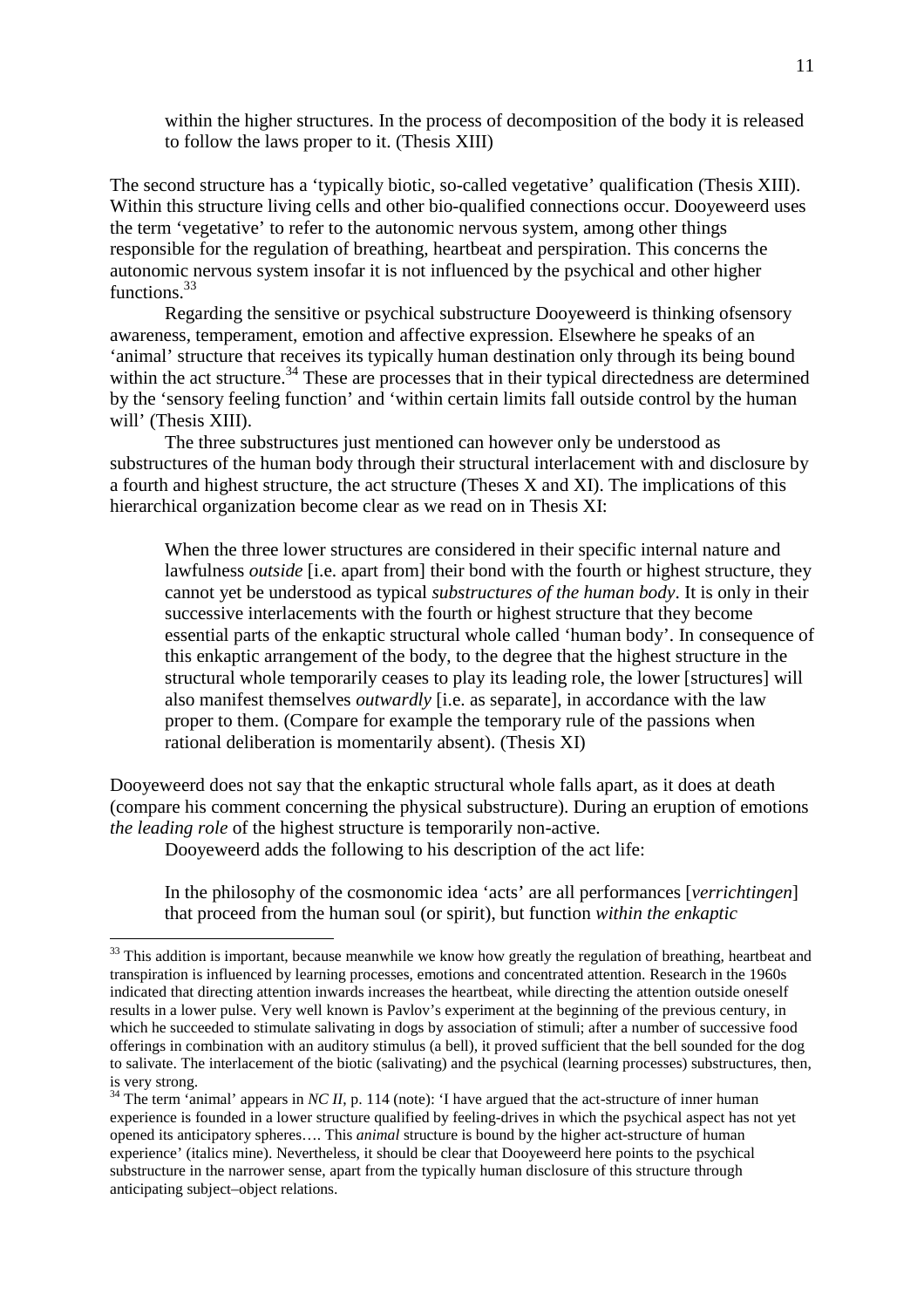*structural whole of the human body*, whereby human beings, led by normative points of view, direct themselves *intentionally* to states of affairs in reality or the world of their imagination, and *innerly appropriate* these intended states of affairs by relating them to their *selfhood*.

The act life of human beings manifests itself in the three basic directions [*grondrichtingen*] of *knowing, imagining and willing* which, because they mesh perfectly, must not be isolated into separate 'faculties'.

The innerness of the 'act' is given with the intentional character of the act. The *performance* [ultimately] actualizes the *intention* of the act, whereby the acts of knowing, imagining and willing are interlaced in the motivated process of decision making and the decision is transformed into the *deed*. (Thesis XIV)

Acts, then, are not the deeds as visible; they are inner, characteristically intentional performances. Human act life functions as a kind of intermediary between the human soul (or selfhood, see below) and states of affairs in the outer world (or in the imagination). Acts proceed from the selfhood and focus on 'something' in the outside world in order to interiorize it, to make it its own.

 The act structure comprises all modalities higher than the psychical (from the logical to the pistical). The subject functions of all these modalities are disclosed by the act structure.

 Concerning the term 'basic direction' I note that this expression is turned against socalled faculty psychology, which isolated knowing, imagining (or feeling) and willing as separate capacities. Dooyeweerd speaks of basic directions to emphasize the mutual interlacement of thinking, imagining and willing, an interlacement that ultimately rests on the fact that basic directions *and* acts are 'rooted' in the human heart and directed at a temporal horizon of meaning that encompasses all modal aspects.<sup>35</sup>

*3. Intermezzo: The enkaptic structural whole and the anthropological debate*  To assess Dooyeweerd's anthropology properly we need to pay attention to his doctrine of the heart as integral centre of human existence. But before I do, I want to sketch Dooyeweerd's position in the anthropological debate. Major points of difference with approaches discussed above (Section 2) are the mind–body problem and the distinction between man and animal. I leave for later the critical notes in the margin that can surely be made (see Section 4.c).

 The first thing to strike us is the elegant way in which the doctrine of the enkaptic structural whole escapes the usual objections to psycho-physical monism and psycho-physical dualism alike. Against monism these objections relate especially to its inherent *reductionism*. No matter whether this monism is a version of materialism, idealism or identity theory, in every instance one specific functional mode is put centre stage (the physical, the psychical or a functional mode basic to both), at the cost of the independence and specificity of other functional modes. In other words, monism violates the principle of sphere sovereignty. For dualism things are no different, except that here two functional modes are absolutized rather than one. The consequence of such absolutizing is loss of structural *coherence* and *integration* of functions (or: modal aspects). Turning red in the face is then considered as a separate component or as a causal effect of anger. Neither version – parallelism and interactionism – really solves the problem of the inner coherence of turning red and being angry.<sup>36</sup>

 $35$  This way of phrasing allows Dooyeweerd to distance himself from both behaviourism and psychologies that base themselves purely on inner subjective states ('Erlebnisse'); cf. *NC* II, p. 113.

<sup>&</sup>lt;sup>36</sup> For an attempt to elaborate Dooyeweerd's view on structure in the area of emotions, see G. Glas (1989). Emotie als struktuur-probleem. Een onderzoek aan de hand van Dooyeweerds leer van het enkaptisch struktuurgeheel (Emotion as problem of structure. An inquiry in terms of Dooyeweerd's theory of the enkaptic structural whole). *Phil. Ref. 54*, 29-43.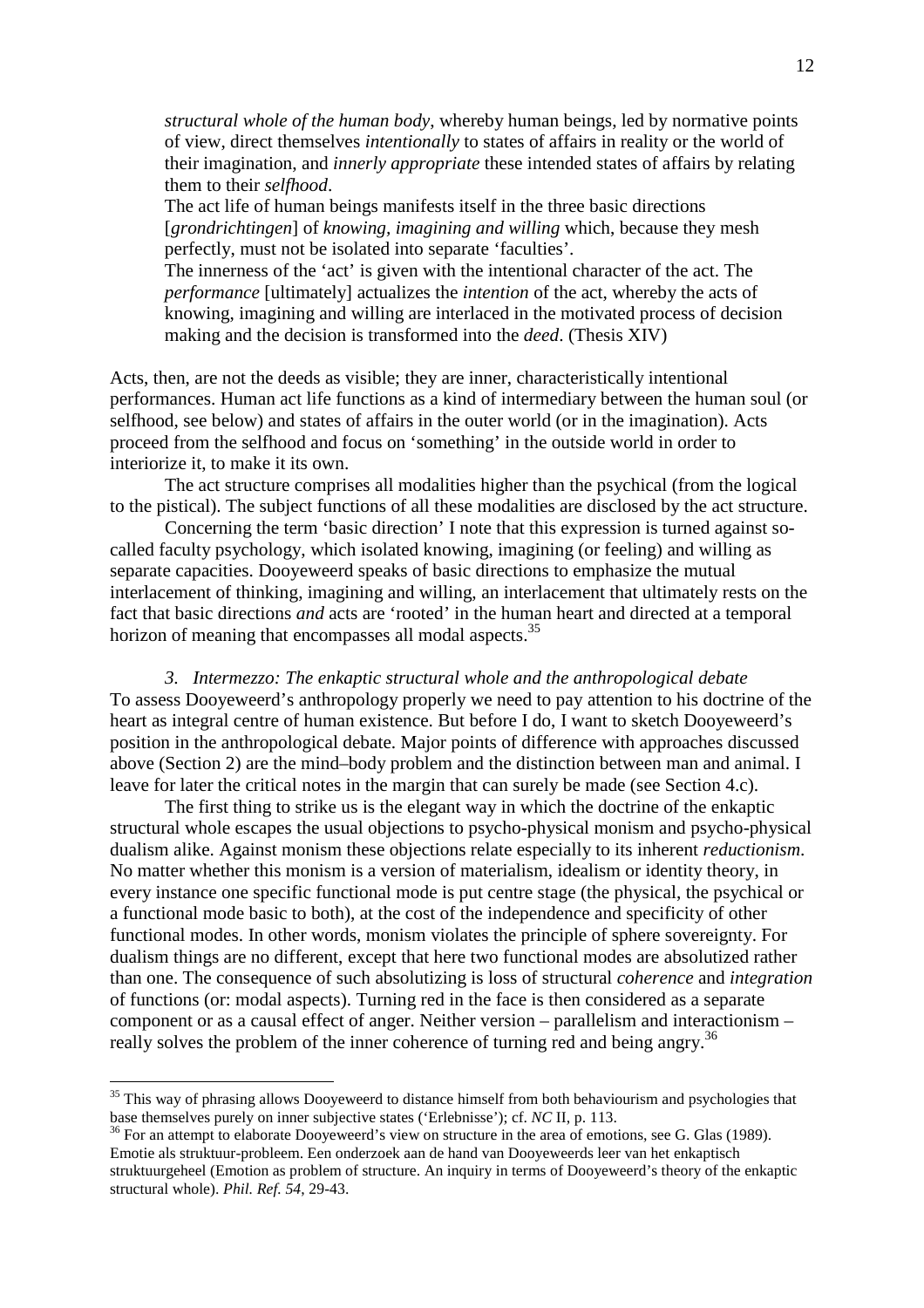Dooyeweerd's theory of the enkaptic structural whole does, because it leads us to attend to the *plural nature* of human corporeality (contra reductionist monism) and to the *coherence* of the body functions (contra dualism).<sup>37</sup> The substructures retain the quality proper to them because they conform to an inner structural principle (contra monism), but this functional specificity does not imply independence (contra dualism). The substructures continue to be interlaced with the totality structure of the body and derive their typically human character from that totality structure. Turning red in the face in anger tells us something about the whole of the person in a specific situation: he is indignant for example because he was insulted by some brutality. Many facets play a role in this: physiology (one turns red sooner than another), temperament (one is excitable, another phlegmatic) and sensitivity to the nature of the insult. The total reaction embraces both the biotic substructure (turning red due to widening of the blood vessels) and the psychical substructure (the feeling of anger and the drive to express it). Turning red is not something separate and is not the result of something that exists separately (anger). It reveals something of the person, namely how angry he or she is. It is more than a purely biotic phenomenon, it is turning red *in* anger – which at the same time refers to anticipations within the biotic to psychical and higher object functions. Anger is not just a blind reaction. It arises on the basis of a specific feeling – which refers to anticipations within the psychical to higher object functions such as the capacity to distinguish (logical) the precise content of the insult, its implications for mutual relations (social) and its moral legitimacy (ethical).

 Let me elaborate this with the help of another example. The function of the brain can be understood from the biotically qualified substructure.<sup>38</sup> From the biotic subject function of this substructure the biotic object functions are disclosed in the retrocipatory direction in the physical-chemical substructure and in spatial functioning – think for instance of the regulation of the membrane potential responsible for impulse conduction and stimulus transfer among neurons (nerve cells); and of the plasticity of the brain in virtue of which the biotic functions of the brain are not strictly linked to specific (spatially localized) nerve cells, because these functions can be taken over by other nerve cells.<sup>39</sup> Moreover, in the biotic functioning of the brain object functions from higher lawspheres are disclosed in an *anticipating*, hence *analogical* way. Put differently, when the brain is studied from the perspective of the biotic substructure we can say that in the functioning of the brain object functions from higher lawspheres are being anticipated, by reason of the interlacement of the biotic substructure within higher-order structures.<sup>40</sup> This disclosure (i.e.: anticipation within the biotic function of the brain on higher-order human functioning) contains a *deepening and specification* as well

 $37$  This is an elaboration of an idea underlying Dooyeweerd's entire theory of individuality structures, i.e. the idea that many sciences, including biology and psychology, invariably tend to absolutize their function concept. The modal (functional) perspective is time and again exchanged for an (ontic) perspective in terms of entities, Dooyeweerd says. Functions are seen as quasi-entities having a life of their own. The inevitable consequence is that the coherence of the function becomes a problem. This ultimately results in either dualism (two functions made independent and placed over against each other) or some kind of monism (reduction of functions to just one).

 $38$  For the sake of brevity I pass by the functioning of the brain within the physical substructure.

<sup>&</sup>lt;sup>39</sup> The phenomenon of plasticity, currently an item in neuroscience, cannot considered separate from the fact that in humans the biotic anticipates object functions in higher lawspheres.

<sup>40</sup> Ouweneel speaks of activated *internal* object functions of a biotic animal structure (perceptive), a biotic mamal structure (sensitive), and a biotic human structure (spiritive) (*De leer van de mens*, pp. 202-06). The distinction internal–external concerning object functions has to do with being part or not being part of the enkaptic structural whole. Activation of the aesthetic object function of the bird's song does not proceed from the bird itself; it depends on the human (and is therefore external). In a singing human person this disclosure is internal. The terms 'perceptive' and 'sensitive' point to a distinction in the psychical: Ouweneel holds that elementary instances of awareness (perceptions) should be distinguished from feelings, tendencies and desires (the sensitive) (see IV.3.c). The term 'spiritive' points to what Dooyeweerd calls act structure.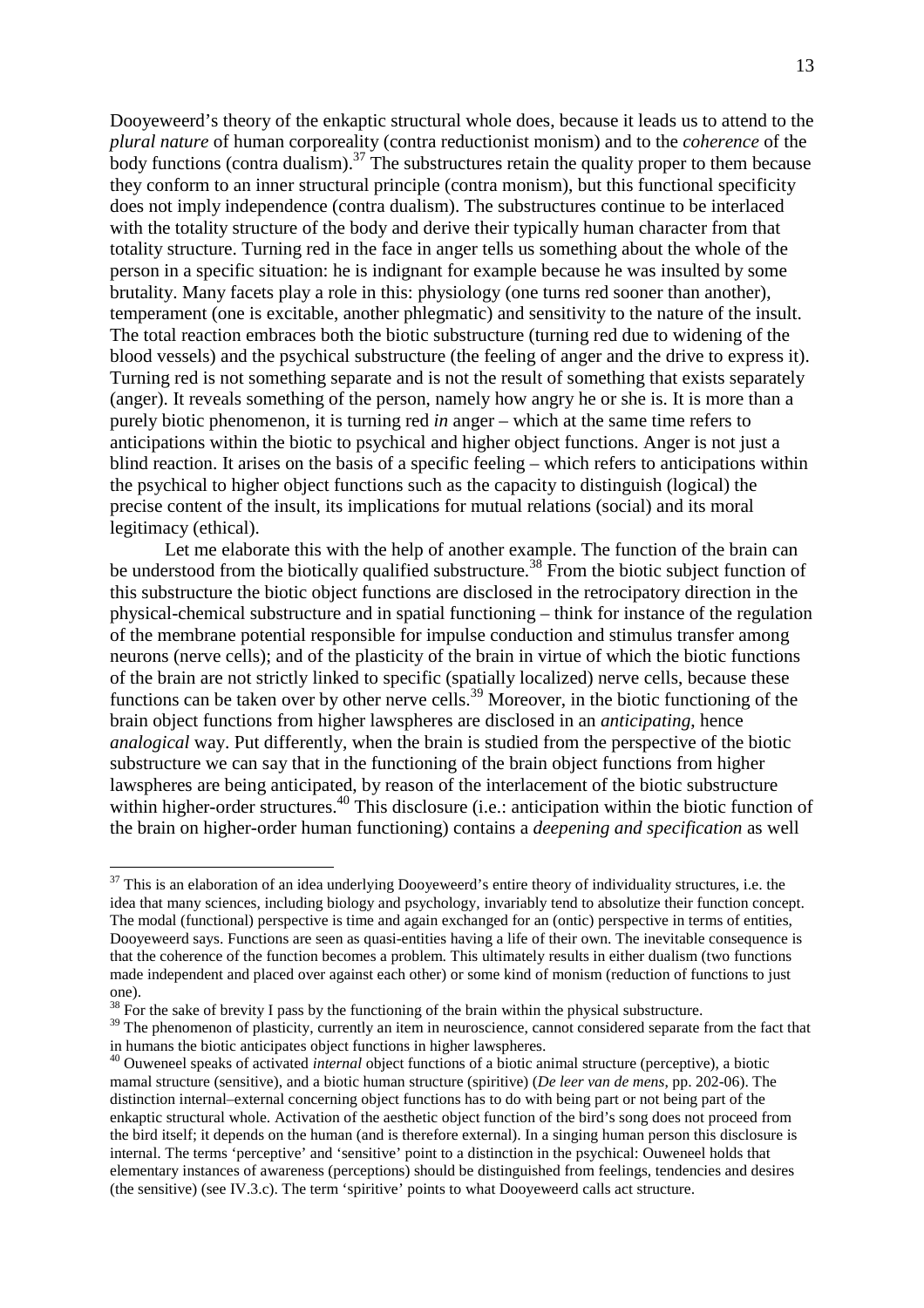as a greater *openness and potential variation*. In consequence of this the brain is preconditioned for human functioning in higher substructures. The psychical substructure for example discloses the brain in its quality of 'organ' of perception and feeling, while the act structure appeals to still other possible functions such as those that have to do with the planning and organization of behaviour.

 New and challenging in this view is that it weans us away from the almost ineradicable habit of identifying the brain as concrete, morphologically determinable entity with the results of special-scientific research regarding the biotic function of the brain – so that mental processes appear as mysterious epiphenomena. The morphological delimitation, in tandem with the unqualified character of the term 'brain', aids and abets reification. Dooyeweerd puts a halt to such reification in three ways:

- 1. by the sharp distinction between the *modal* and the *entitary* point of view;
- 2. by the distinction between the *law side* and the *subjec -side* of the substructures (subject side  $=$  that which is subject to the law);
- 3. finally, by denying these substructures any independence whatever by reason of their interlacement in the enkaptic structural whole, which in the case of humans is furthermore not bound to a specific (modal) function.

In practice this means that

 $\overline{a}$ 

Ad 1: in studying certain processes such as the regulation of mood, or word recognition, the function that qualifies the process must, as modal function, be distinguished from the process itself as totality, that is to say, as individuality structure.

Ad 2: in studying brain activity a sharp distinction must be made between the brain in its concrete functioning (subject side) and the functioning of the brain within the biotic substructure (law side);

Ad 3: the functioning of the brain cannot be limited to functioning within (only) one single substructure.

In short, brain processes must always be studied in terms of human functioning as a whole, that is, in terms of all of the four substructures. Every part of the body functions equally in all substructures, Dooyeweerd holds. I would add that human corporeality itself in turn also functions in a broader bio-psycho-social context. A fascinating example of this is how mood (and many kinds of hormonal processes) depends on the alternation of light and dark. When the bio-rhythm is disrupted it may cause people sleepless nights and make them moody, as anyone who ever experienced jet lag will confirm.

 It is therefore justified to a degree, i.e. from the perspective of the whole of human corporeality, to speak of the brain as organ for thinking, perceiving, feeling and planning. Does that mean that the brain *as such* thinks, perceives, feels and plans – that the brain itself acts? It does not, Dooyeweerd says. It is always the '*whole person in the unity of body and soul* who performs "acts".' (Thesis  $XX$ )<sup>41</sup> Where philosopher Gilbert Ryle asserts that feelings and behaviours cannot be attributed to a 'ghost in the machine' (see note 15) Dooyeweerd would agree. No mysterious, immaterial substance lurks in the tissue of the brain, no *homunculus* (little man) or subject. Even so – and here Dooyeweerd parts ways with philosophers like Ryle – the brain is more than a machine or, to use a modern metaphor, more than a computer. The brain does not itself function as subject, is no acting agent, but this does not mean that it has no subject functions in substructures higher than the biotic substructure. We have to keep in mind the difference between *subject* and *subject function.* People are 'Subject' in the sense of actor only in the totality of their functioning; in contrast, 'subject

<sup>&</sup>lt;sup>41</sup> Note that Dooyeweerd introduces still another element in the discussion, namely, that in human act life the soul (or heart) is operative as well. I leave this for now in order to underscore again the point at issue, that is, that the brain – and thus actually every organ of the human body – functions *equally in each of the four substructures*.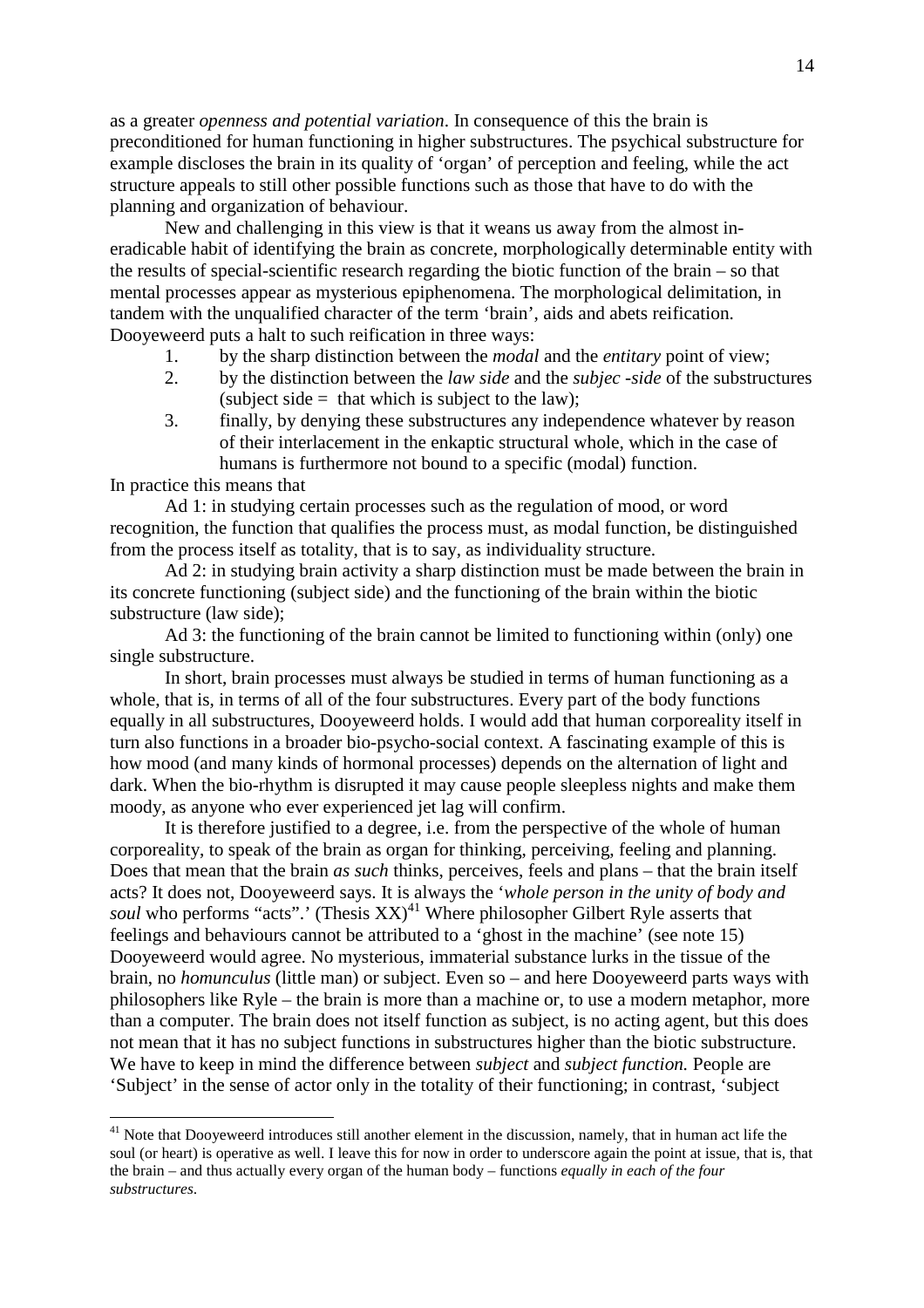functions' are always functions of substructures and entities. We can attribute subject functions higher than the biotic to the brain, namely insofar as it is studied in terms of a substructure higher than the biotic (the psychical substructure and the act structure).

 This runs counter to prevalent intuitions because the term 'brain' tends to be used in an *unqualified* way, while at the same time the unspoken assumption is that the functioning of the brain is primarily *biotic*. Dooyeweerd would say that the functional (modal) perspective is exchanged for a view in terms of entities, while moreover on the law side this view is erroneously identified with the brain in its concrete functioning (subject side). 'Brain' is the flag hiding the cargo of a 'reified complex of functions'. If we look closely though, the description of a given brain function is always from a specific perspective, be it in modal terms or as entity. This is particularly the case in the special sciences.<sup>42</sup>

 As I see it, Dooyeweerd's approach is of great value for both the mind–brain debate and for the comparison of human and animal. As to the mind–brain issue: the very posing of the problem already suggests that 'mind' and 'brain' are reified into separate 'functional complexes'. Things are no different in the currently popular playful thought-experiments in the philosophy of mind. Brains are transplanted, bodies transmitted to other planets, minds split or doubled via computer copies. All of these versions however suffer from begging the question by starting out as if the functional coherence between body, brain and spirit can be broken – after all, they are just thought-experiments – while the real problem of the structural coherence is suspended.<sup>43</sup> These experiments do tell us something about how we think of the body, the brain and the spirit, but tell us nothing about the intrinsic coherence of the biotic and the mental in the functioning of the brain.

 As to the comparison of human and animal: In Dooyeweerd's system the animal is an enkaptic structural whole with the psychical substructure as the highest substructure. The animal lacks part of the focusing, specifying and disclosing of the lower substructure by higher substructures that is so characteristic of humans. According to Dooyeweerd there can therefore be no planning and organization in the true sense (inner deliberation, reciprocity). The purposefulness which animals evince in their behaviour is bound to the biotic (procreation) and the instinctive (survival, physical security). The same is true of the 'social' interactions among animals – such as interactions involving dominance and submission, and to obtain sexual partners. To apply ethological models to human social and moral functioning will leave much that is characteristically human out of consideration, although Dooyeweerd's system does allow that parallels can be drawn. The social interaction among humans can close in upon itself and become dominated by the laws of physical survival and the 'right' of the strongest. But the awareness that in such situations humanity is not done justice tells us that

 $42$  The scientist who investigates the neuro-hormonal regulation of 'mood' should ask whether this inquiry concerns mostly the area of the biotic substructure, for example in the case of molecular-biological study of receptor changes; or whether the inquiry is in the area of the psychical substructure, for example in the case of various types of mood changes due to (pharmacological) manipulation at receptor level. In the first case the mood regulation comes into (anticipatory) view as psychical object function within the biotic substructure. In the second case we are dealing with a biotic subject function within the psychical substructure. The problem in this sort of research is that the two perspectives alternate, and so easily lead to a short-circuit, for example when mood changes are causally attributed to neuro-hormonal processes. In terms of Dooyeweerd's system this may mean a double short-circuit: modal and in terms of entities. The principle of (modal) sphere sovereignty does not allow causality between functional modes (it does allow coherence). The idea of foundational enkapsis allows no causality between substructures (it does allow coherence and integration within a structural whole). Compare G. Glas (1991). *Concepten van angst en angststoornissen. Een psychiatrische en vakfilosofishe studie*  (Lisse/Amsterdam: Swets & Zeitlinger, Ch. 6).

 $43$  This is not to say that these thought-experiments are complete nonsense. In a humorous address, published later, Dennett shows that it is possible, unavoidable even, to ask certain moral and juridical questions in a physicalist approach. See D.C. Dennett (1981.) Where am I? *Brainstorms. Philosophical Essays on Mind and Psychology.* Brighton (Sussex): Harvester Press, pp. 310-23.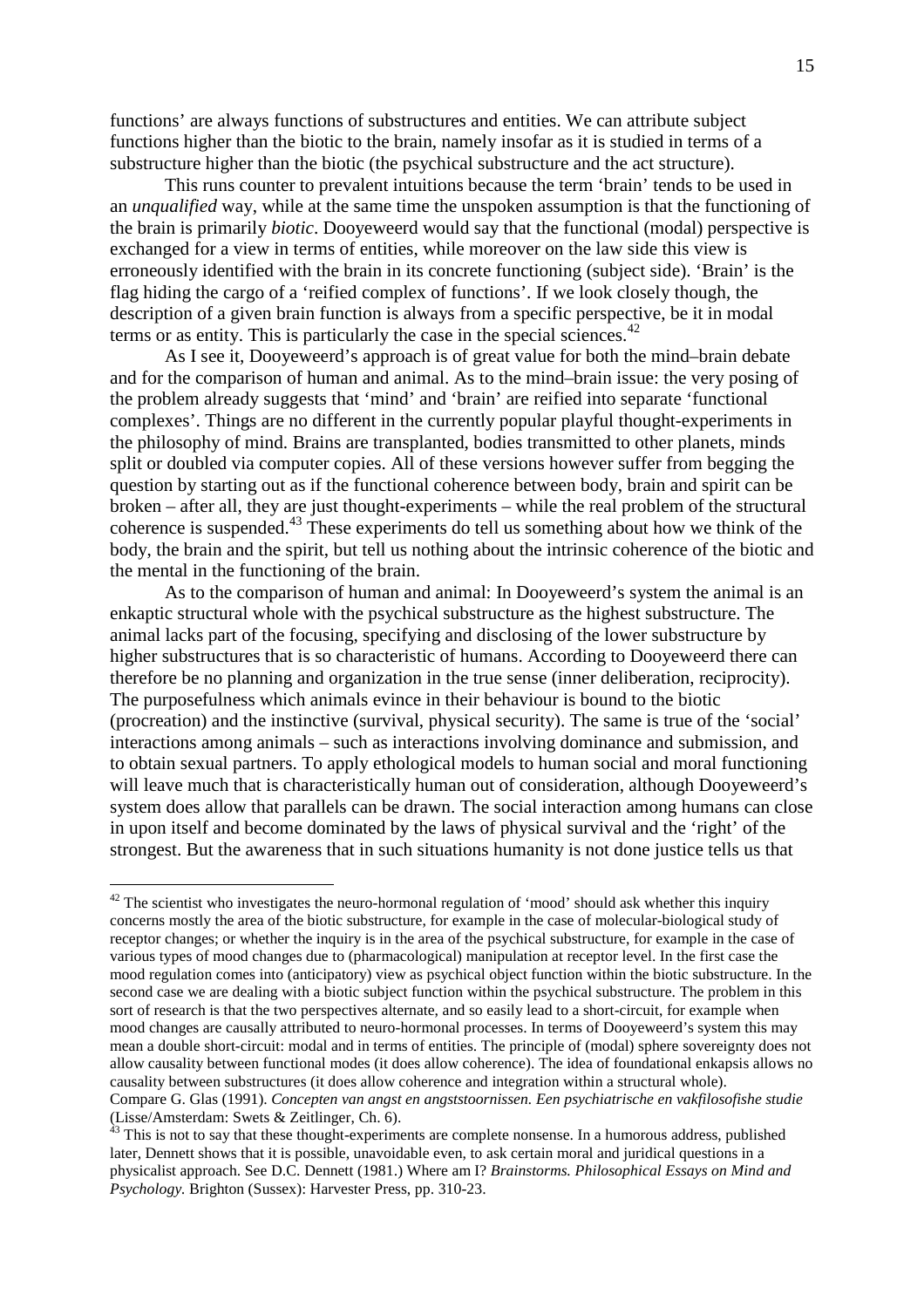this is an anti-normative development. To be truly human involves more, reciprocity for example, and care and neighbourly love. Dooyeweerd's system can do justice to both the structural differences and the structural similarities between humans and animals.

## 4. *The heart as spiritual centre of the human being*

Much indeed has been written about Dooyeweerd's teaching of the supra-temporal heart. The doctrine has met with passionate adherents and fervent antagonists.<sup>44</sup> I restrict myself here to a sketch of the main points of view and their place within Dooyeweerd's entire system and their significance for the current discussion in philosophical anthropology.

 As is clear from the above, the doctrine of the human body as enkaptic structural whole is not the ultimate characterization of the human being. A special danger here is that the structural whole, in spite of all its internal differentiation, will too easily be understood as closed and self-sufficient. I noted earlier that for Dooyeweerd the act structure is open and modally undetermined. Even so, the danger of substantialization, in this case of the body as form-totality, is not quite overcome. In fact, this is one of the reasons why Dooyeweerd introduces the notion of the 'heart' as spiritual centre of the human being, a centre that points beyond itself.

 The crucial point here is that in Dooyeweerd the question of man is in essence a religious question. This is also true of Heschel, cited in the Introduction above. Dooyeweerd puts it this way:

Where Scripture speaks of the *human soul* or spirit in the *pregnant religious sense*, it nvariably refers to it as the *heart* of all temporal existence from which proceed all issues of temporal life. Nowhere does Scripture teach a dichotomy between a 'rational soul' and a 'material body' in temporal existence; this *temporal existence as a whole* is the *body*, laid down at death. In contrast, the human spirit or soul as religious root of the body is, according to Scriptural revelation, not subjected to *temporal* death (though subjected to *eternal* death apart from Jesus Christ), because it indeed transcends [*te boven gaan*] all things temporal. This revelation concerning the 'soul' of human existence as *integral centre of the whole of corporeality*, is entirely correlate with the Self-Revelation of God as *integral* Creator of heaven and earth, who has no autonomous power against Him. This revelation concerning human nature is not at all an 'anthropology' or scientific theory of human existence. Rather, it is the religious presupposition on which all genuinely Christian anthropology should be founded. (Thesis V)

And a little further on Dooyeweerd says that

 $\overline{a}$ 

[The human soul] is beyond all scientific understanding because it is the *presuppositum* of all conceiving. Knowledge concerning the soul is *religious selfknowledge* and *genuine self-knowledge* is possible only through *genuine knowledge of God* from Divine Word-revelation. (Thesis VI)

It is very clear that the question of man is interpreted as a religious question. This interpretation is not an ideological frosting applied to the cake of structural theory. For Dooyeweerd matters are far more basic; that self-knowledge is religious in nature is inscribed in the very nature of human existence as such; self-knowledge is intrinsically bound up with

<sup>44</sup> For a thorough and accurate exposition and defence, see Ouweneel, *De leer van de mens,* Ch. 5, 6. For a critique cf. P.J. Steen (1983). *The structure of Dooyeweerd's thought*. Toronto: Wedge. In his opposition Steen uses Dooyeweerd's own conceptual tools to point to traces of the nature–grace motive in Dooyeweerd's thought.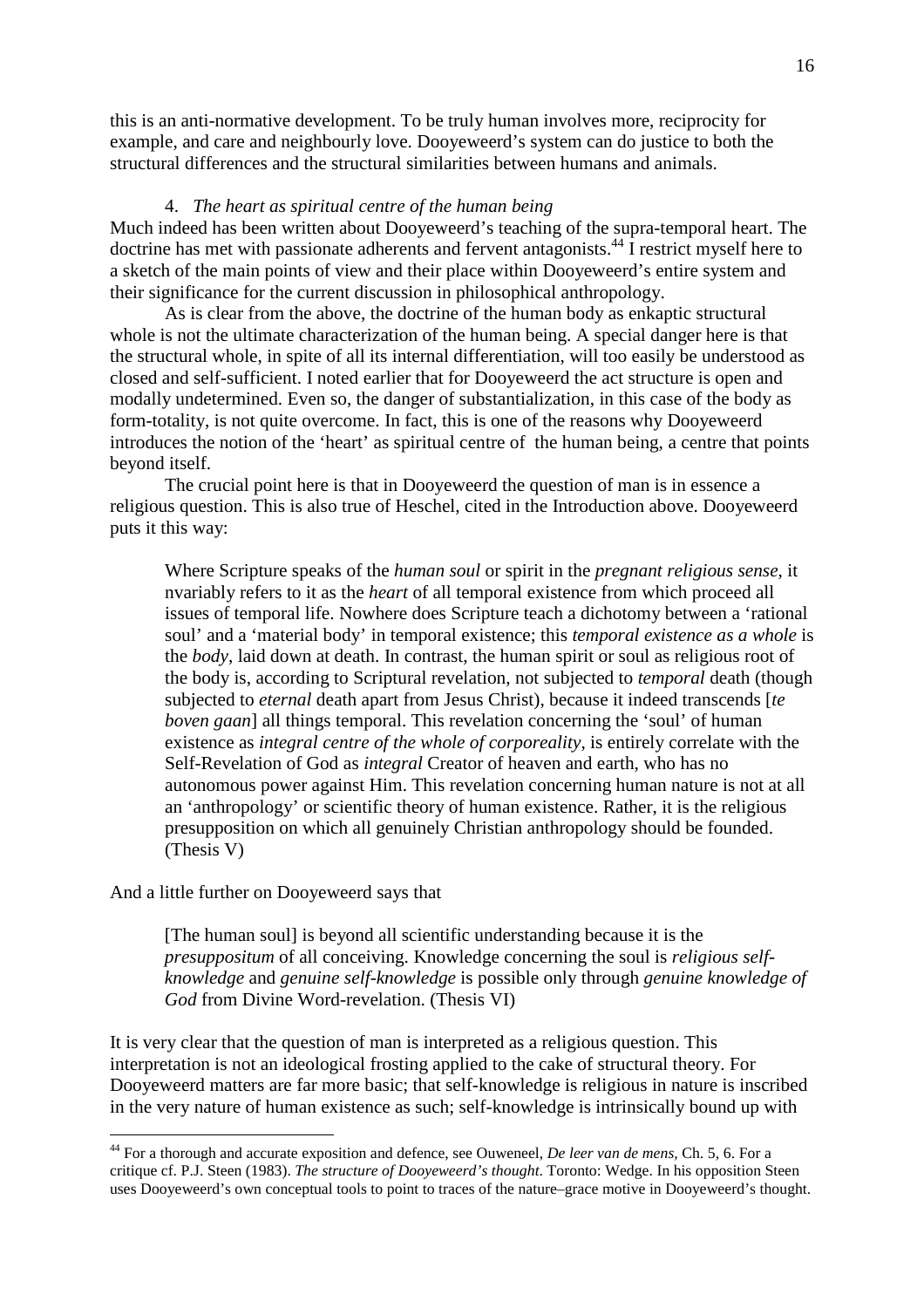the *concentration* of existence in a 'self' and with the *orientation* of this self towards the true (or supposed) Origin of meaning. Concerning this orientation Dooyeweerd speaks of an 'innate impulse'.<sup>45</sup> This innate impulse denotes the religious response side of human existence and is the expression of man as the image of God. In the order of treatment, therefore, the idea of the heart as spiritual centre precedes theory of structure.

 Many themes from Dooyeweerd's thinking are present here in compressed form: the thesis of the radical non-self-sufficiency of the creature (a human being is not an 'autonomous counterpart'); the strong association between on the one hand differentiation and temporality and on the other hand unity and supra-temporality; the (Kantian) distinction between (scientific) concept and (transcendental religious) idea; the relation between self-knowledge and knowledge of God (inspired by the opening sentences of Calvin's *Institutes* and prominently present in Dooyeweerd's transcendental critique); and, finally, the thought that religion involves human existence as a whole and not just one of its aspects, such as the function of faith (*pistis*).

 Accordingly, the fundamental problem of anthropology can be stated in the following question:

How can temporal human existence with its theoretically extrapolated [*uiteengestelde*: i.e. artificially isolated] aspects and individuality structures nevertheless be understood as a *deeper whole* and a *deeper unity?* (Thesis VII)

The concentration of existence in the heart as spiritual centre is not an act of conscious willing or thinking. It is a *presuppositum*, that is, something that must be assumed, presupposed the moment one begins to think about the human being. Structure, in the sense of coherence of substructures in a larger whole, and dynamism, in the sense of religious concentration towards the Origin, go hand-in-hand here. Dooyeweerd is actually saying that *the unity of human existence can be understood only in terms of the religious dynamism* of this existence.<sup>46</sup> In this dynamism human existence points beyond itself to the Creator of all that is. Denial of this pointing-beyond-itself as anthropological *presuppositum* inevitably leads to some form of dualism or monism. In the restlessness of existence human beings seek a hold or footing, an origin of meaning. And this hold is usually found in something in temporal reality  $-$  in thinking, or in human biological nature. This 'something' is then seen as something '*an sich*', in itself, and so substantialized. The result of this is that the coherence between the substructures is lost and that a specific aspect of human functioning is one-sidedly highlighted.

 In the 'Theses' Dooyeweerd focuses mostly on the traditional dualism between *anima rationalis* (rational soul) and material body. The idea of the *rational soul* basically rests on substantialization of the logical function of thought.<sup>47</sup> In this connection Aristotle speaks of an active principle of thought, unbecome and incorruptible. This principle of thought, as the

<sup>45</sup> The expression 'innate impulse' is derived from Dooyeweerd's definition of religion in *NC I*, p. 57: "the innate impulse of human selfhood to direct itself toward the *true* or toward a *pretended* absolute Origin of all temporal diversity of meaning, which it finds focused concentrically in itself."

<sup>&</sup>lt;sup>46</sup> In more contemporary idiom this is the central point in Hendrik Hart's reflection on man as well. The spirit is not something extra, above or outside the body, it is neither more nor less than the whole of corporeality viewed in terms of origin and destination of man and world. The unity of the human being is the expression of this dynamism in human development. Cf. H. Hart (1984). *Understanding our world. An integral ontology.* Lanham/New York/London: University of America Press, pp. 279, 318.

<sup>&</sup>lt;sup>47</sup> Compare Thesis XVII: 'The *anima rationalis* invariably proves to be the product of a theoretical abstraction from the full, temporal (hence corporeal) existence of humans, and this abstraction is subsequently understood as referring to a substance that is essentially independent of the material body.'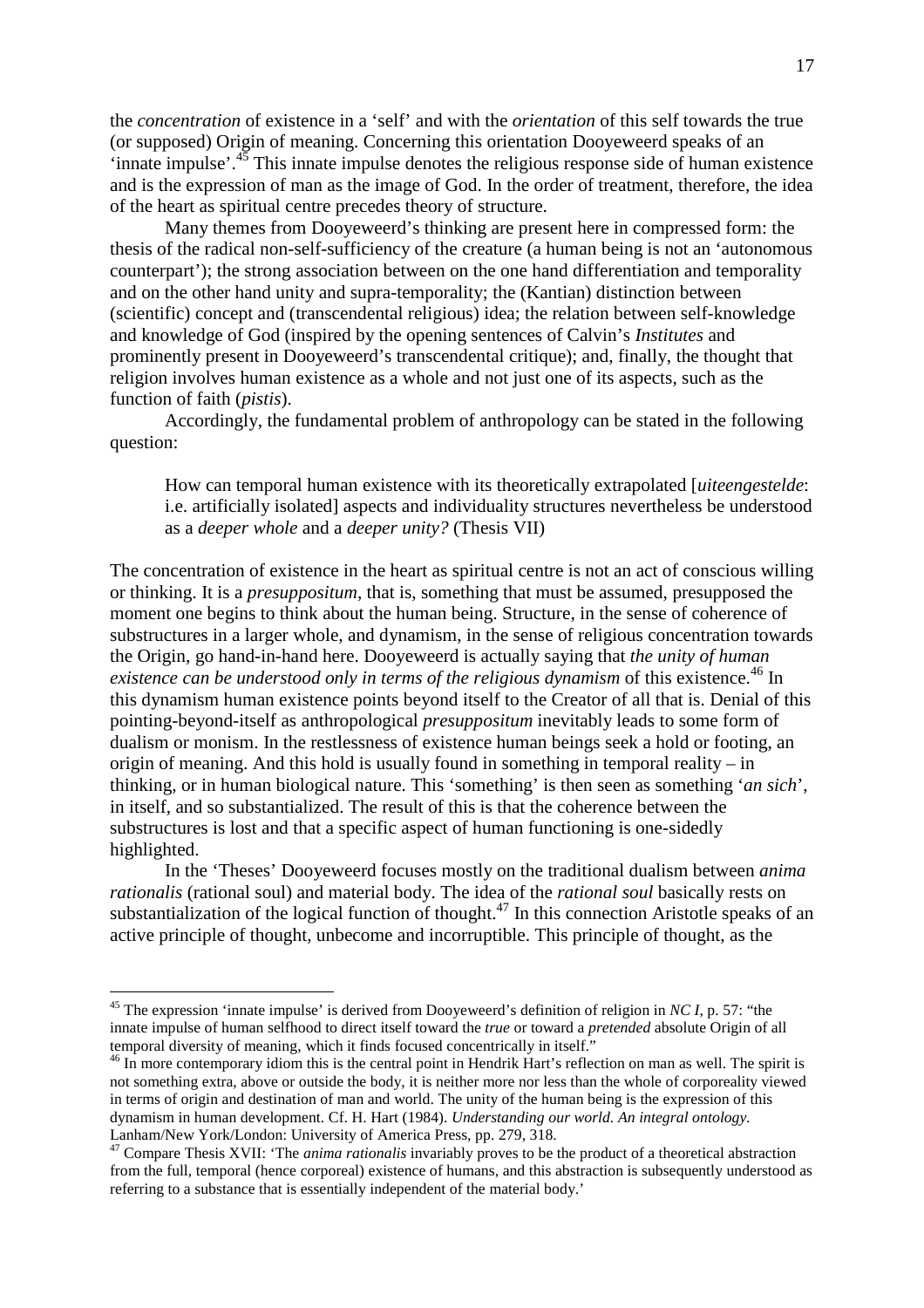general origin of thought acts, enters the human soul from without.<sup>48</sup> Dooyeweerd sees this dualism returning in thinkers like Husserl and Scheler, who describe the acts as noncorporeal, intentional perceptions. These thinkers oppose the selfhood, as 'personal centre living purely in its acts' (Thesis XV), to human corporeality. This dualism also rests on a substantialization of the logical function.

 As noted, for Dooyeweerd the acts are part of corporeality. In Husserl and Scheler this insight cannot be done justice because they model their definition of the act life after the act of theoretical knowing, i.e. as being involved with a purely intentional *Gegenstand*. The term '*Gegenstand*' here does not refer to a state of affairs in the outside world; it refers to the object as it presents itself *in* our consciousness. Particularly for Husserl, knowledge arises when a thinking I directs itself to an object of thought. According to Dooyeweerd however, when acts are conceived after the model of the theoretical act of thought, two points are overlooked.

- 1) that the *Gegenstand* relation is not present at all in non-theoretical acts, and
- 2) that even in the theoretical act of thinking, it is not the act itself, but only its logical aspect that is placed over against the pre-logical body aspects, and that this *Gegenstand* relation is but the product of an *intended abstraction* from the *total, actual* act of knowing. (Thesis XV)

Dualism, then, is unavoidable when human act life is viewed as incorporeal. However, we might ask, is the problem not repeated in Dooyeweerd himself when he distinguishes between supra-temporal soul and temporal body? To be sure, the act life is considered corporeal, but does this not merely move up the problem? After all, how are we to understand the relation between the soul and the acts?

 Surely, these questions show that the characterization given above of the soul (or heart) as *centre pointing-beyond-itself* in which all of human existence *is concentrated*, still needs elaboration. But first it should be emphasized again that we must rid ourselves of any notion of the heart as a 'thing'; and even more of the heart as a 'thing in itself' or as reified substance. The heart is the dynamical source from which all human activity originates. It not a thing, nor does it have a 'thing-structure'. Therefore, it cannot be grasped in theoretical terms. If this were the case a dualism between supra-temporal heart and corporeality would be unavoidable. However, Dooyeweerd repeatedly points out that the heart can only be understood in a religious sense. Terms like 'religious' and 'religion' do not refer to something 'before us', an activity or process we can think about and that can be objectified in a theoretical sense. We have religion always in our back, so to say. We cannot go behind it. The term religion refers to an essential characteristic or fundamental longing *of* existence *itself.* What holds for religion is also applicable to the notion of the heart. The heart is not a concept that can be defined scientifically; it is no construct with a specific empirical content. The term heart signifies a tendency, a *dynamism* that can in no way be delimited conceptually, because, according to Dooyeweerd, it *underlies all conceptualization* and is its *presupposition*. 49

<sup>48</sup> Compare Thesis XVI: 'Aristotle's definitive conception of the *anima rationalis* as the 'body in action' clearly shows that Aristotle must have held thinking and willing to be conscious performances on the part of the *anima rationalis*. He could not consistently develop this important insight however, because the Greek form–matter theme demanded that at least the general principle of thinking (as rational form principle) be understood as a substance (*ousia*) wholly independent of the 'material body'. Because of this Aristotle could only conceive of the *faculty of* receptive human *thought* (thought as *dunamis*) as part of the human soul, but not the actual *thinking activity* (*nous poietikos*), understood to be the 'form of the body'. Compare G. Glas (1992), Hierarchy and dualism in Aristotelian psychology. *Phil. Ref.* 57 pp. 95-116.

<sup>&</sup>lt;sup>49</sup> This is why Dooyeweerd calls the heart (in the philosophical sense) an idea. The distinction between concept and idea derives from Kant. In Kant ideas have a *regulative* significance. They have no empirical content, but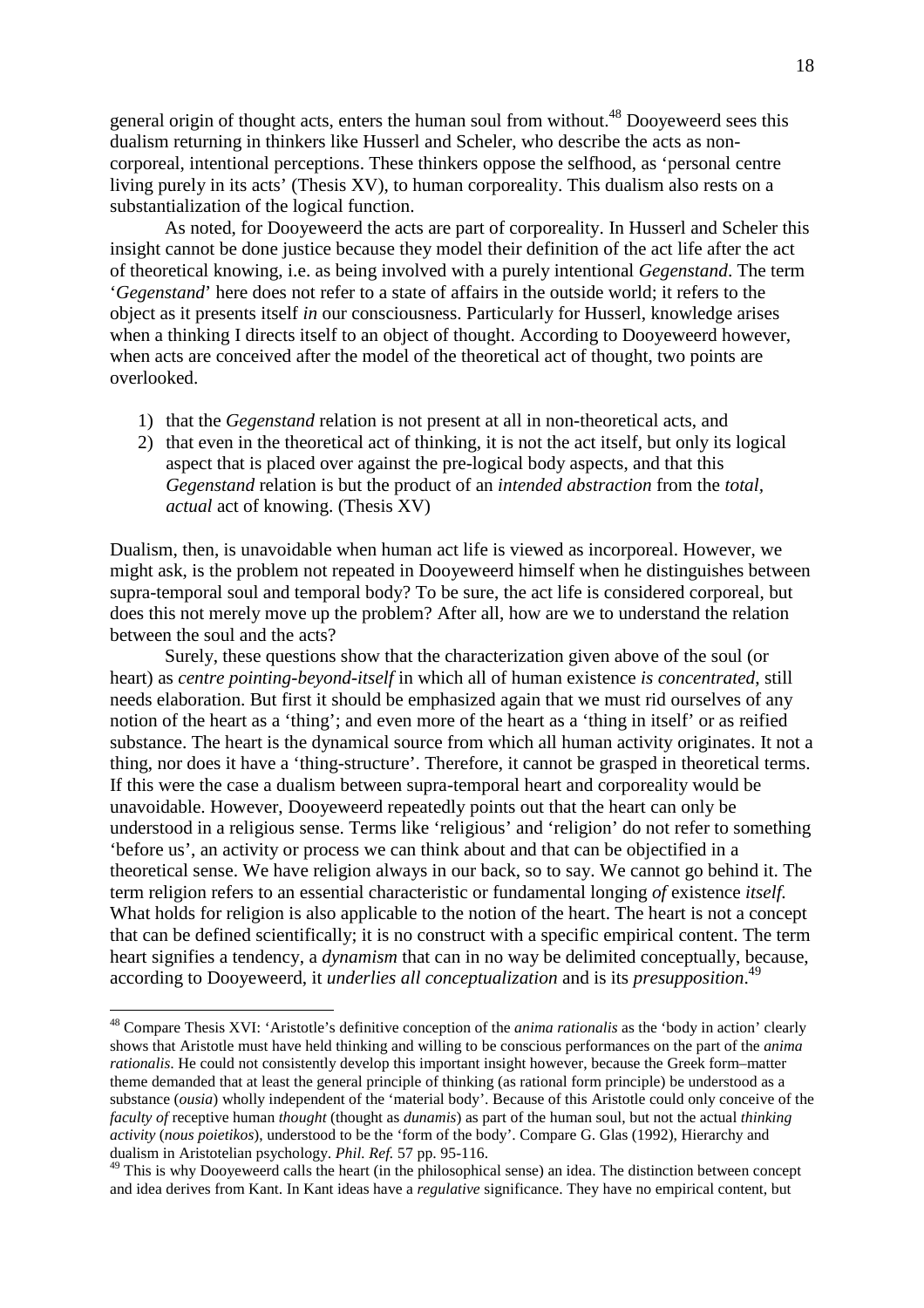Philosophy can only indicate this dynamism tentatively, gropingly, though in close harmony with Scriptural revelation on this point.

In virtue of the radical religious qualification of theoretical thought every philosophical anthropology rests on an idea of the human soul; the transcendental (i.e. making theoretical inquiry possible) character of this idea also determines the entire philosophical approach to the structure of the human body. (Thesis VIII)

When this founding thought is neglected philosophical thinking degenerates into metaphysics, that is, into philosophical-conceptual articulation (and substantialization) of that which essentially escapes philosophical analysis.

 It is only when this basic insight is appropriated that it becomes clear that in a true sense there can be no 'relationship' between the soul (the heart) and the acts. A relationship requires that there be two or more independent *relata*, while the soul just happens to be no such independent *relatum*. But if we cannot grasp the heart as a conceptually identifiable principle more or less causally operational in the act life, then how should we understand the relation (to use the word and quickly forget it) between the soul and the act life? Dooyeweerd's answer to this question shows that, next to the mentioned tendencies of focusing and pointing-beyond-itself, there is a third characteristic that can be attributed to the heart, namely, that it *expresses itself in* the corporeal mode of existence.

The undifferentiated character of the act structure of the human body is inseparably related to its function as plastic field of expression of the human spirit in its Scriptural, religious sense. For, this spirit on principle transcends all temporal structures of life; consequently it must express itself bodily in all possible differentiated structures. Every differentiated individuality structure confers on the processes performed within it a *typically rigid delimitation.* The human spirit however is in religious freedom in command of his bodily field of expression, which must therefore possess the greatest possible plasticity. Hence also, the human body, which only takes on its typically *human* character in the act structure, is given a spiritual faculty of expression, essentially lacking in the animal body in its rigid delimitation by a psychically qualified structure. (Thesis XXII)

In short, the spirit (soul, heart) is not 'something' apart from the act life; it is utterly interwoven with that act life and thus with the body. The act structure itself functions as 'plastic field of expression' of the human spirit. And the human body itself has the 'faculty of spiritual expression'. The whole of human existence is *compressed* in the heart, but at the same time the heart is *expressed* in the whole of existence. Being-human, we might paraphrase Dooyeweerd, is a spiritual breathing in and breathing out, concentration and divergence. This is why it is

the whole human being in the unity of soul and body who performs the 'acts', and outside of the body no acts in their temporal structure are possible. In other words, the acts should be conceived neither as purely spiritual nor as purely corporeal. (Thesis XX)

have a formative effect in the process of acquiring knowledge. The ideas direct scientific knowing to that which lies on the other side of the knowing consciousness: the essentially unknowable reality of the '*Ding-an-sich*'. Dooyeweerd gives this interpretation of the (transcendental) ideas a religious twist, that is, he views the ideas as necessary *religious presuppositions* for knowing.

-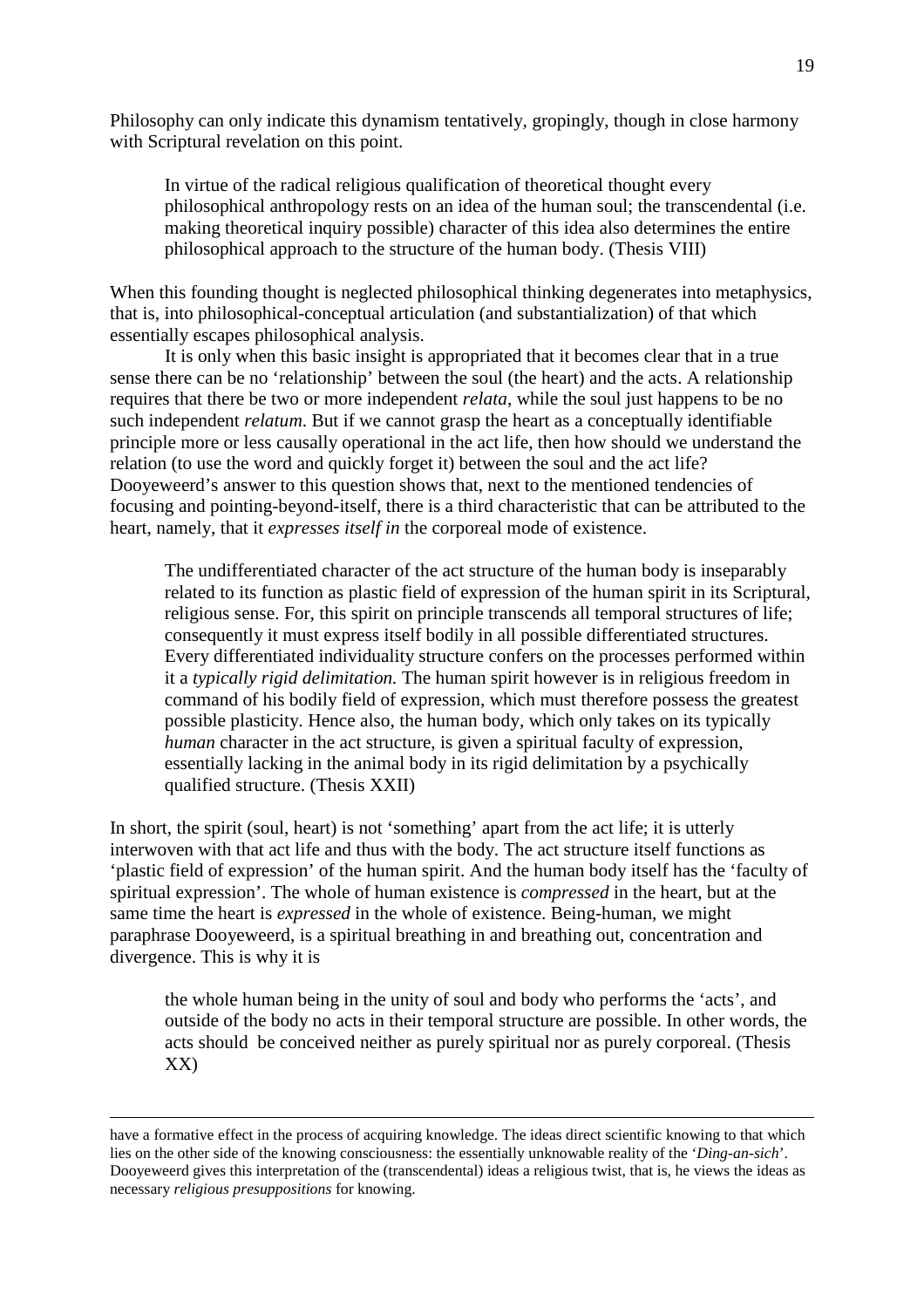Note that Dooyeweerd does not say here that the act *structure* should be understood both spiritually and corporeally, but that the acts should. The act structure is and remains a body structure. It is a philosophical-scientific term and refers – and can only refer – to structures of temporal reality. The actual body in its acts is however characterized by the *mutual permeation* of the spiritual and the corporeal.

 Again we note that Dooyeweerd's views are surprisingly to the point relative to current anthropological debate. Think for example of the theme of personal identity. As we saw, discussions on this theme are in part determined by the demise of the philosophy-ofconsciousness-inspired determination of the I (or selfhood), in part by a variety of naturalistic alternatives. The approach by the philosophy of consciousness encountered the problem of infinite regression and that of quasi-objectification and its concomitant loss of the relation with the self. In questioning back to the I behind the 'I think', the I paled into a vague theoretical term. From the Dooyeweerdian point of view it could be said that this is not surprising, because this self-reflexive determination of the self begins from a theoretical abstraction: consciousness is severed from its corporeal, emotional and social embeddedness and constructed as a consciousness that is located (and substantialized) within the confines of a realm of purely immaterial existence. From this position the I–selfhood relation can only be modelled after the epistemological subject–object relation, entirely conceived of as within the limits of consciousness, i.e. as a relation between a (transcendental) ego and its (inner) thoughts and perceptions. In the framework of such abstraction no justice can be done to the self-relatedness of humans in a full sense, i.e., to the fact that who I am concerns me emotionally and existentially.

 In the Dooyeweerdian perspective there can be genuine self-involvement only when the 'ego-ism' of the self-reflexive philosophy of consciousness is broken up and the heart is seen as the expression of the *fullness* of being and as oriented to the Creator. To be human is to answer to the tendency towards the Origin which causes the whole of existence to point beyond itself. Self-involvement does not come into its own until the human being is understood as *homo respondens*, as a being who finds its destiny in hearing and responding to the appeal of the Creator and Redeemer.<sup>50</sup>

 Indirectly this also clarifies Dooyeweerd's objection to the various naturalistic views of the self. Even apart from the evident fact that these views lack the idea of pointing-beyonditself (transcendence), we must conclude that they spell scientific reductionism. Dennett called the 'self' an abstraction, a cognitive illusion arising because people have the incorrigible habit of assuming that behind the web of self-interpretations there is a Dictator (or I) in his Headquarters (consciousness). This certainly circumvents the danger of substantialization of the I, but the price is high: one can no longer speak of an ego or selfhood in a real sense. And the question of responsibility for one's actions becomes a very difficult one.

 The above considerations clarify Dooyeweerd's objections to two major currents in the debate on personal identity: a rationalistic metaphysics that views the 'ego' as substance; and a naturalistic empiricism which considers the ego as a helpful mental construct or cognitive illusion. These objections, however, do not take away all obscurities with respect to Dooyeweerd's own position. Is it possible to give a positive account of personal identity, if the 'I' is not a thing, nor an illusion? Does the theory of the supra-temporal heart solve all problems with respect to human identity? Unfortunately, Dooyeweerd has remained largely silent on these points. So, the next account is a brief extrapolation on my own account on what Dooyeweerd could have said with respect these questions.

<sup>50</sup> Compare H.G. Geertsema (1992). *Het menselijk karakter van ons kennen.* Amsterdam: Buijten & Schipperheijn.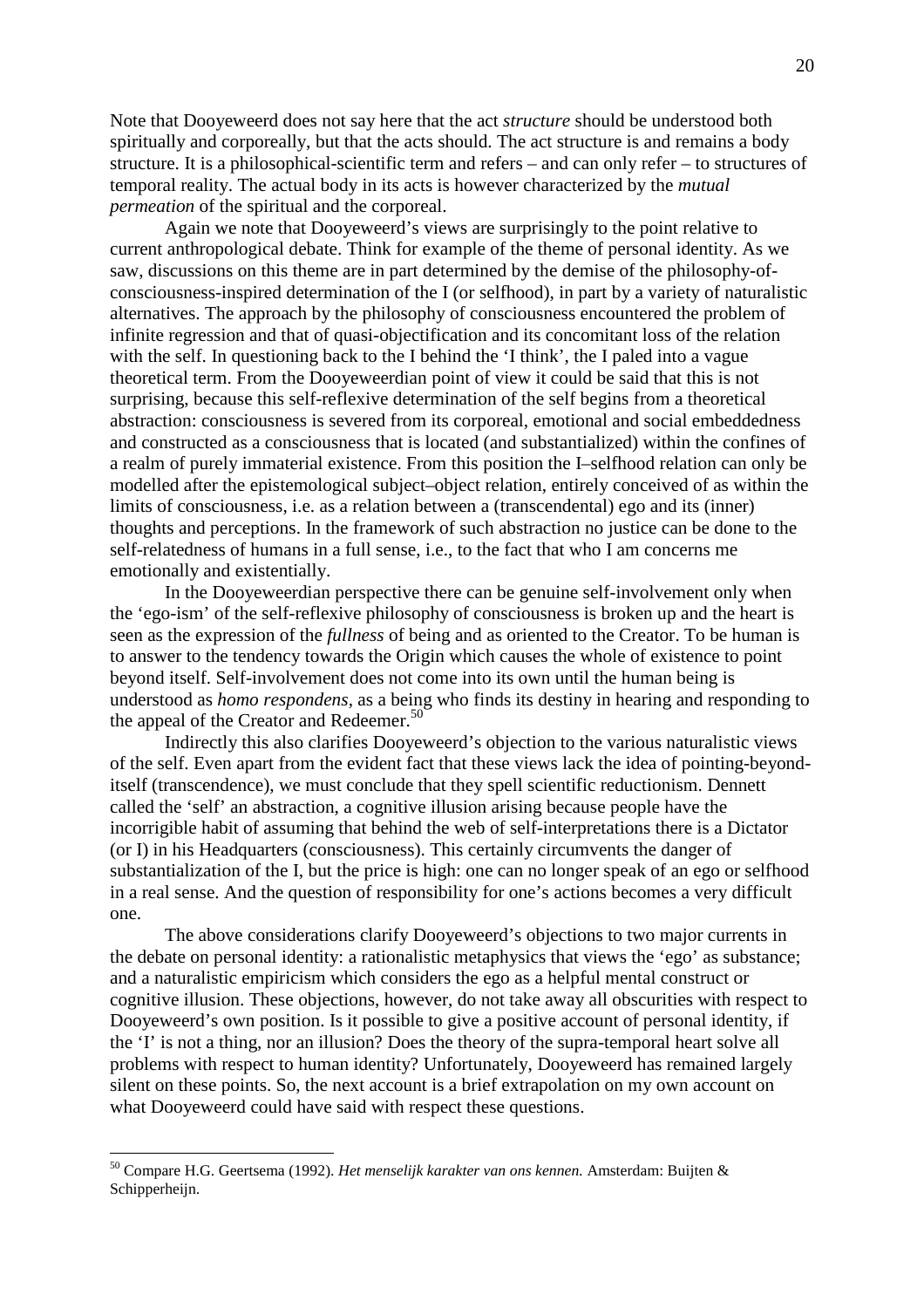To begin with, one can consider Dooyeweerd's view on the structure of *things* and their identity*.* With respect to things, one can ask what it is that makes a thing both unique and identifiable (something that is and remains what it is). Dooyeweerd emphasizes that the experience of identity escapes science. This experience is bound to daily life. Things and people appear in it as a continuous stream of 'individual wholes' that, though always changing, continue to be distinguishable and hence identifiable. Because the experience of identity is bound to daily life we cannot conceive of identity apart from individuality. The converse is true as well: we gain awareness of individuality only against the background of certain constants (or structural principles). This is why Dooyeweerd speaks of a 'strict correlation of law side and subject side'. The identity of a thing is a 'subjective-individual' identity. In other words, identity belongs to the existence of a thing as 'subject' (to the law). But this subjective-individual identity is simultaneously determined by the law side, namely in virtue of the internal structural principle of the thing (*WdW III*, p.62). Concerning the identity of a thing, then, Dooyeweerd distinguishes a structural and an individual aspect, corresponding with the law side (structural principle) and the subject side (being individual as subject). These two aspects should never be seen as divorced because in daily experience law side and subject side are always given together.

 Next, let us consider human beings. Humans differ from other structural wholes by reason of their acts and the act structure. In other words, humans derive their identity not only from their existence as numerical (I consist of one not two persons), spatial (I am somewhere in space), kinematic (my existence has continuity), physical (I exist materially), biotic (I am born, I grow, I die) and psychical (I experience). Humans recognize and find their unique identity also, and especially, in acts and activities for which the principles of modalities higher than the psychical are regulative. Here again we meet the correlation of law side and subject side, of normative principles (structural aspect) and the response to these (subjectiveindividual aspect). We can say, therefore, that a human being exists as response, as answer. Such answering does not begin from an empty slate, a *tabula rasa*, and does not take place in a vacuum. One's becoming also depends on constitution, aptitude and circumstance. In the course of life certain constancies become visible; think of character, the various dispositions, and the role of memory in the organization of experienced life events and actual behaviour. All of these factors contribute to the development of personal identity, an identity that, in its many-sidedness and its multiple meanings, is both unique and continuous.

 Because identity is shaped in the course of life (that is, because it has a historical or disclosing dimension), it makes sense to distinguish between the I and the self. The I would refer to the dynamism and actuality of existence as answer; the self would refer to the more or less durable results of such answering, in the form of mimetic and motor dispositions, mood, character traits, social roles, juridical position, attitude to life and awareness of calling. Ultimately, however, human identity is not exhausted in this manifold of characteristics (the self), nor in the actual answers (the I). Ultimately, who I am is a secret, a mystery that has to do with the fact that 'I' am never congruent with my 'self'. I relate myself to myself and others, and so answer to my deepest origin and destination. In both the Old and the New Testament this mystery is bound up with my having a name. It is a mystery secured in Jesus Christ, because it is He who binds his name to ours, and confesses our name before the Father and his angels (Rev. 3:5; Isa 56:5; 65:15; Rev. 2:17; 3:12).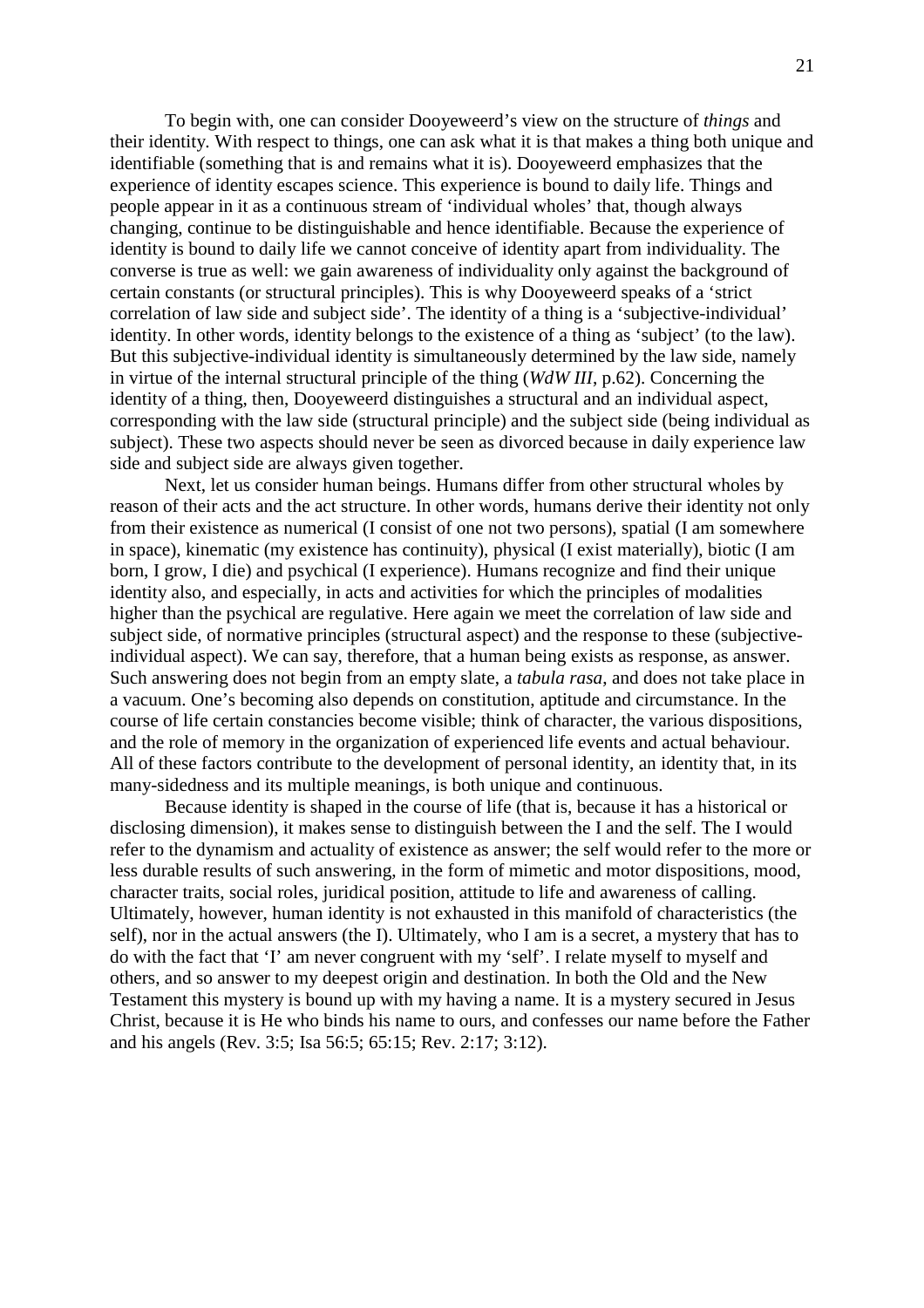## IV. OTHER THINKERS IN THE REFORMATIONAL TRADITION

#### *1. Some main lines*

The fundamental questions in anthropology are closely linked to those in cosmology. The debate on man is marked by issues that are mostly cosmological in kind. The outbreak of debate among Dooyeweerd, Vollenhoven and their students in the 1950s is a case in point. Much of the discussion relates to Dooyeweerd's philosophy of time, and especially to his teaching of the supra-temporality of the heart. These are difficult matters that easily give rise to misunderstandings, even among adherents of the first hour. I will focus on those aspects of the debate where new anthropological views are introduced. For a more extensive commentary I would refer to Ouweneel's thesis.

 A second area that should be mentioned is the confrontation with the Philosophy of Existence and the theology influenced by it (Karl Barth). However interesting and profound the various contributions may be, space here does not allow me to pursue this track.<sup>51</sup>

In the last section I will discuss some new (provisional) systematic approaches.

## 2. *Discussion concerning the supra-temporality of the heart*

Before I comment on the discussions about the supra-temporality of the heart I should point out once more that Dooyeweerd's anthropology was meant, first of all, to be an anti-dualistic anthropology. Among those who have affinity with this philosophy this intention is now hardly questioned – in spite of some Anglo-Saxon suggestions tending towards dualism.<sup>52</sup> This consensus may now be rather self-evident, but it was everything but self-evident in the 1920s and 1930s. It is difficult today to picture how great a battle the combating of the body– soul dualism was. From the days of the Reformation right up until at least the middle of the twentieth century this dualism constituted mainstream protestant thinking.

 It must have been all the more painful for Dooyeweerd that many students and kindred minds espied a kind of dualism in his doctrine of the supra-temporal heart. It can actually be said that the whole debate on the problem of time amounted to an extended and simultaneously decisive off-shoot of this anthropological debate.

 Let us then, guided by Vollenhoven, consider the coherence of anthropological and cosmological problems. Next we pay attention to some new themes that arise in this connection, such as the themes of evil, the relation between religious self-knowledge and transcendental presuppositions, and the problem of the I–self relation. Finally, I comment on Cooper's defence of the body–soul dualism.

<sup>&</sup>lt;sup>51</sup> Examples of this are:

J.H. van der Hoeven (1963). *Kritische ondervraging van de fenomenologische rede.* Amsterdam: Buijten & Schipperheijn.

J.P.A. Mekkes (1965). *Teken en motief der creatuur.* Amsterdam: Buijten & Schipperheijn.

J.P.A. Mekkes (1971). *Radix, tijd en kennen.* Amsterdam: Buijten & Schipperheijn.

J.P.A. Mekkes (1973). *Tijd der bezinning*. Amsterdam: Buijten & Schipperheijn.

S.U. Zuidema (1948). *Nacht zonder dageraad. Naar aanleiding van het atheïstisch en nihilistisch existentalisme van Jean-Paul Sartre.* Franeker: Wever [inaugural address].

S.U. Zuidema (1972). *Communication and confrontation. A philosophical appraisal and critique of modern society and contemporary thought.* Assen/Kampen: Van Gorcum/Kok [Essays on Kierkegaard, Jaspers, Dewey, Heidegger, Merleau-Ponty, Blondel, Marcel, Ricoeur, Barth and Bultmann].

<sup>52</sup> Cf. J.W. Cooper (1989). B*ody, Soul, and Life Everlasting. Biblical Anthropology and the Monism-Dualism Debate*. Grand Rapids: W.B. Eerdmans Publ. Comp. After the completion of this chapter an important (Neo-Thomist) defense of mind-body dualism appeared, which should be mentioned here: J.P. Moreland & S.B. Rae (2000). *Body and Soul. Human Nature and the Crisis in Ethics*. Downers Grove, Illinois: InterVarsity Press.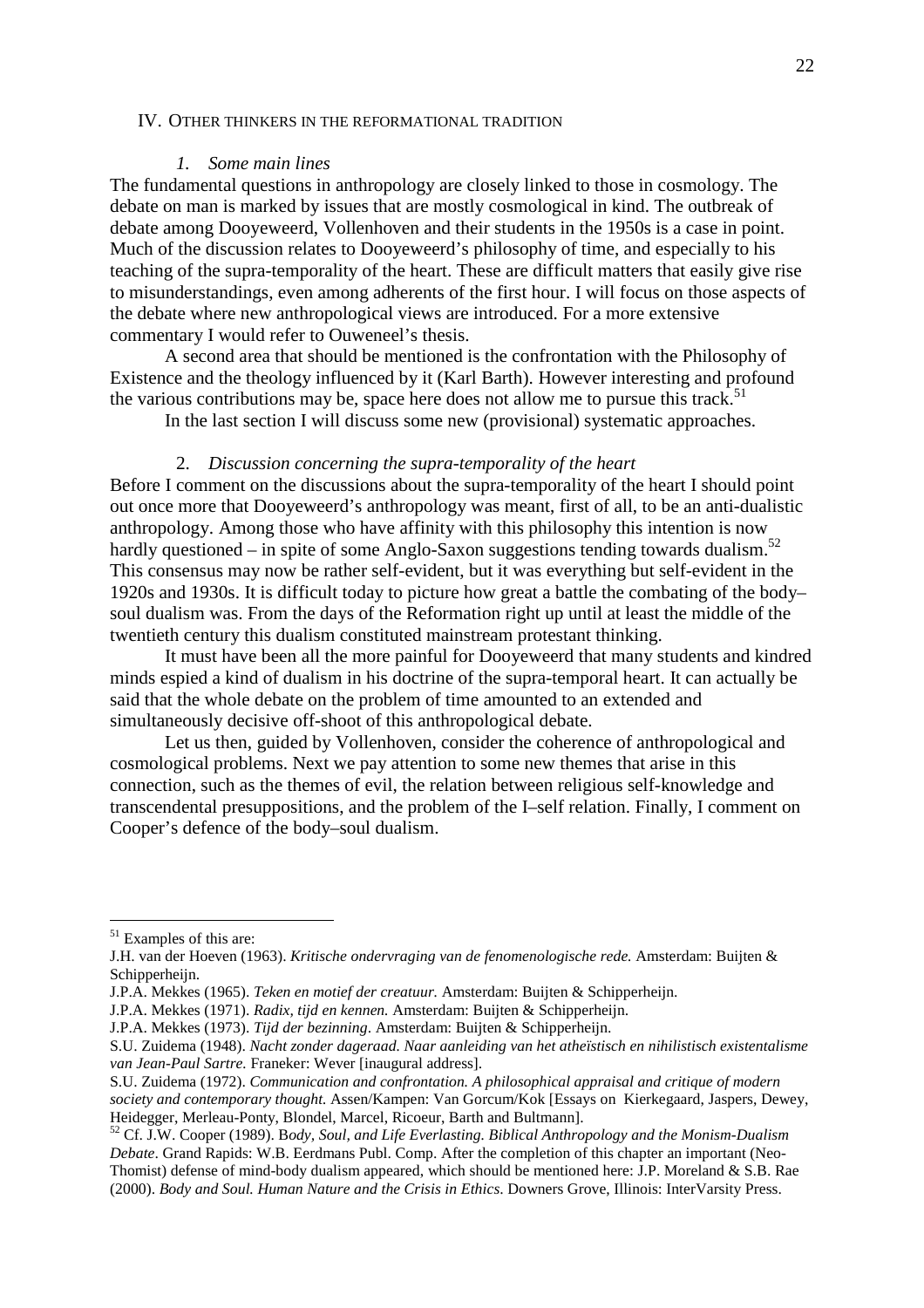#### *(a) Vollenhoven*

 $\overline{a}$ 

Vollenhoven never did devote a separate study to anthropology. The reason why I nevertheless highlight the insights of this founding father is that his work shows that subtle differences of insight into basic questions can lead to an incisively different approach in anthropology. These differences of insight are particularly related to the place of the soul in the light of the triad God–law–cosmos, and to Vollenhoven's different understanding of time and history.

 For Vollenhoven, an essential characteristic of history is *change*, rather than diversity as it is in Dooyeweerd's thought. Time is not  $-$  as it is in the case of the cosmic order of time in Dooyeweerd – the *all-embracing framework* within which change occurs, and even less is it the *necessary condition* for change to occur at all.<sup>53</sup> On the contrary, both time and history are part and parcel of creation; both are 'under', i.e. subject to, the law.

 Vollenhoven does not deny that the various modalities are related to time, but this relatedness is *by way of things* (including plants, animals, humans). To 'modalize' time, *casu quo* Dooyeweerd's view that modalities are functions of time, is to attribute too much independence or autonomy to the functions. Neither should history be understood as a function or modality. From the systematic point of view history is a topic to be treated in the context of the doctrine of the *realms* or *kingdoms.* History is not an attribute of an abstraction called 'man'; history is indissolubly bound to the ventures and vicissitudes of the human realm as distinct from the realm of plants or the animal kingdom, which are caught up in a process of becoming but have no history.

 This is enough to see why Vollenhoven has great difficulty with Dooyeweerd's notion of the supra-temporality of the heart, and even looks upon it as a possible point of entry for a dualistic anthropology. Actually, Vollenhoven says, Dooyeweerd locates the soul *between* God and creation as a kind of connecting link. Just as time and history, however, the soul is *subject to the law.<sup>54</sup>*

 Still, this does not mean that the soul can be located in one of the functions. The heart should be understood in a *pre-functional*, rather than functional sense. The heart is the hub, the pre-functional centre of the so-called 'function cloak' (the fourteen known aspects).<sup>55</sup> The background of this stance is that Vollenhoven, in this respect in agreement with Dooyeweerd, sees the heart as centre of choice, of choice of direction. It is as direction-choosing centre that the heart determines all of human functioning. In his philosophical system, then, Vollenhoven treats the heart as third *qualification* or determinant of creation, the determination via the opposition or antithesis of good and evil.<sup>56</sup>

<sup>55</sup> The term 'function(al) cloak' is probably derived from Paul's term 'earthly tent' in 2 Cor. 5:1-4.

 $53$  The argument counter to these two interpretations (time as comprehensive framework; time as necessary condition) is that thought would be able to encompass the effective drive of reality c.q. history. Human thinking cannot however link up in such ways with that which is outside of reality c.q. history. Both of these are ultimately determined by the triad God–law–cosmos, that is to say, by the human response to the command of creation, love and responsibility. This response is historical. See D.H.Th. Vollenhoven, 'Problemen rondom de tijd' and 'Problemen van de tijd in onze kring', in: A. Tol and K.A Brill (eds.) (1992). *Vollenhoven als wijsgeer. Inleidingen en teksten.* Amsterdam: Buijten & Schipperheijn, , pp. 160-98 (cf. the scheme, p. 184) and pp. 199- 211, respectively.

<sup>54</sup> At issue here is Dooyeweerd's cosmology as *anthropocentric*. Apparently, Vollenhoven accords a less central place to humans in the whole of creation than Dooyeweerd. Actually, Dooyeweerd, other than Vollenhoven tends to suggest, would not deny that the soul is subject to law. The supra-temporal sphere as such, too, is subject to law. For Dooyeweerd supra-temporality is *not supra-creational* and eternity is *created eternity* (*aevum*). Vollenhoven is correct however in saying that in Dooyeweerd's thought the entire temporal reality is focused on the Origin of meaning *via* the supra-temporal heart.

<sup>&</sup>lt;sup>56</sup> The first 'determination' is the 'such–so' distinction (which is modal), the second 'determination' is the 'this– that' distinction (entitary). See D.H.Th. Vollenhoven (1967). *Isagoogè Philosophiae*. Amsterdam: Filosofisch Instituut, VU, pp 22ff, pp 53ff.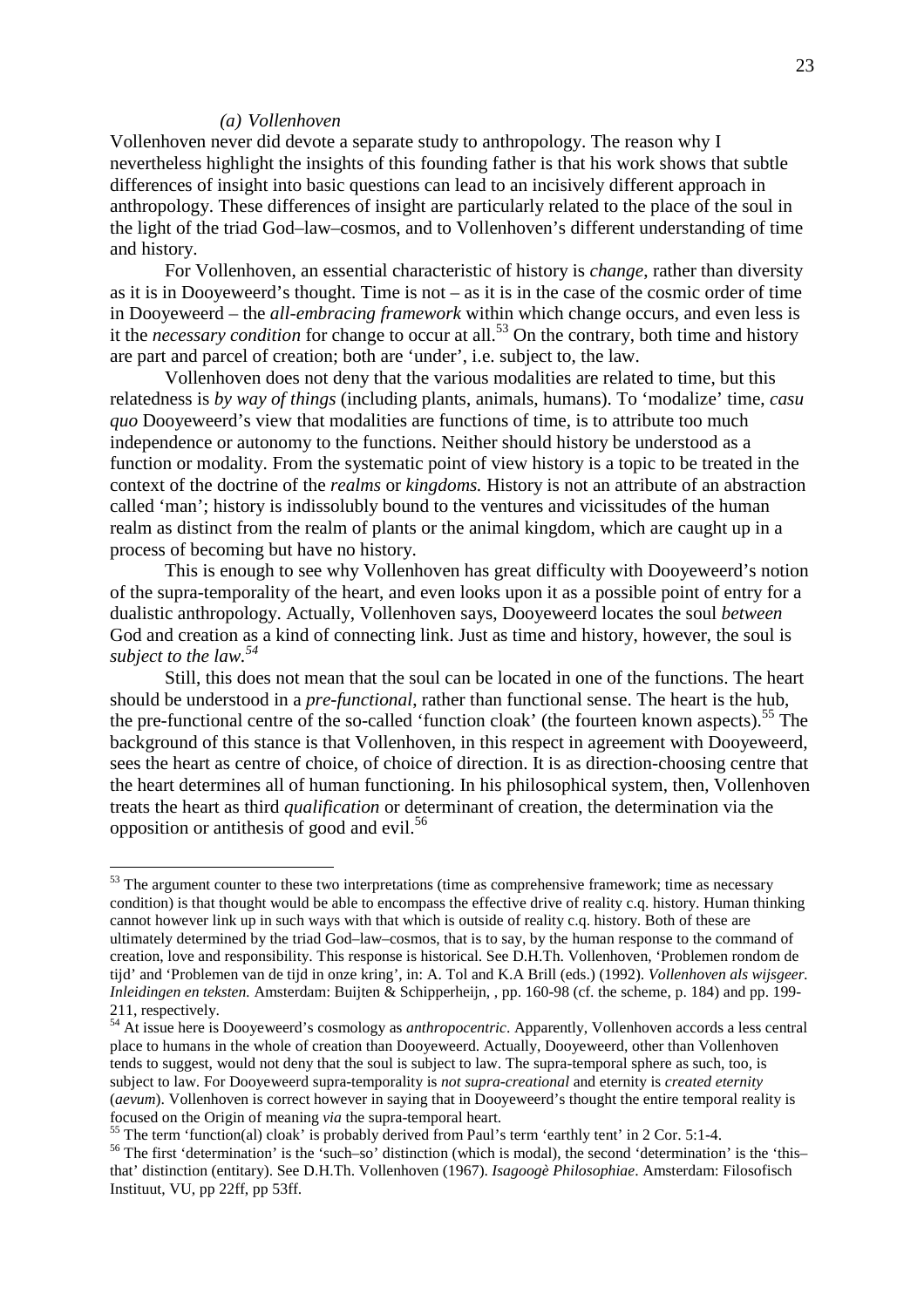Vollenhoven engaged in an intense struggle with anthropological problems and was intensively in contact concerning these matters with A. Janse, schoolmaster in Biggekerke, a small village in Zeeland province, who in the 1920s and 1930s developed a view with remarkable affinity.<sup>57</sup> Prior to 1920 Vollenhoven's conception was still coloured by the traditional ontology (theory of being) and the classical body–soul dualism.<sup>58</sup> Soon however, one would be hard pressed to find a more redoubtable opponent of ontologizing approaches than Vollenhoven. Even the formulation of 'pointing beyond itself' – which, as we saw, is one of the characteristics of Dooyeweerd's anthropology – seems to Vollenhoven to retain too much of an old (Aristotelian) ontology. In his dependence man does not point beyond himself; rather, he 'reaches out' and crosses the threshold of 'the throne-hall of God'.<sup>59</sup> In Vollenhoven this reaching out is a genuinely transcending activity, not an 'ontic' pointingbeyond-itself.<sup>60</sup> It is likely that this resistance to every possible type of ontologizing explains why Vollenhoven restricts his analysis of the human being to the duality pre-functional heart– function cloak, and that he does not, like Dooyeweerd, let the analysis of thing-structures apply to anthropology (in the form of substructures, enkaptically interlaced into a whole). One suspects, even if he is nowhere explicit about this, that Vollenhoven espied too much substantialization in the teaching of substructures.

#### *(b) Evil and transience* [vergankelijkheid]*: K.J. Popma*

Dooyeweerd links time primarily to (modal) diversity. Vollenhoven, as we saw, equals time and change. In K.J. Popma we meet with still another accent: time as (mark of) *transience.* Popma's publications testify to a strong fascination with this theme. Time and again we find

<sup>57</sup> A. Janse (1938). *Van idolen en schepselen*. Kampen: Kok. Regarding this struggle and the communications with Janse, see J. Stellingwerff (1992). *D.H.Th. Vollenhoven (1892-1978). Reformator der wijsbegeerte.* Baarn: Ten Have, pp. 60-5.

<sup>58</sup> Cf. J.H. Kok (1992). *Vollenhoven. His early development.* Sioux Center: Dordt College, pp. 37-43.

<sup>59</sup> D.H.Th. Vollenhoven, 'Problemen rondom de tijd', p. 186.

<sup>60</sup> Dooyeweerd does indeed speak of actual transcending of cosmic time. In the well-known note in *NC I*, pp. 31- 2, in reaction to the 'Divergentierapport I' written by Vollenhoven and circulating among board members of the Association for Calvinistic Philosophy, he writes:

<sup>&</sup>quot; (…) Some seek the concentration-point of human existence *in* time and suppose, that this religious centre must certainly be pre-functional but not supra-temporal. But, at least within the horizon of *cosmic* time we have no single experience of something 'pre-functional', i.e. of anything that would transcend the modal diversity of the aspects. We gain this experience only in the religious concentration of the radix of our existence upon the absolute Origin. In this concentration we transcend cosmic time. How could man direct himself toward eternal things, if eternity were not 'set in his heart'? Even the idolatrous absolutizing of the temporal cannot be explained from the temporal horizon of human existence. For the latter nowhere provides a point of contact for an idea of the absolute, unless it be related apriori to the supra-temporal. This act of concentration presupposes a supra-temporal startingpoint in our consciousness.

This, however, is not to say that the religious centre of human existence is found in a rigid and static immobility. That is a metaphysical-Greek idea of supra-temporality."

Reading this passage we should realize that Dooyeweerd's notion of time refers to cosmic time, which is related to modal diversity (and coherence) rather than transience. This is the reason why Dooyeweerd cannot but say that the unity of existence can only be grasped by transcending temporal diversity. So, we can conclude that the difference between Dooyeweerd and Vollenhoven with respect to the supra-temporality of the heart depends on different views on time and the cosmic time order. Vollenhoven's rejection of the notion of cosmic time order and his exclusion of numerical and spatial modal qualifications from the notion of time-order 'would even spell a regress in face of the view of Kant' and also in the face of the mathematician Hamilton and of the intuitionist school in mathematics, according to Dooyeweerd (*NC I*, 31-2, note 1). For a discussion of the 'Divergentierapport', see A. Tol and K.A. Bril, *Vollenhoven als wijsgeer,* pp. 107-11.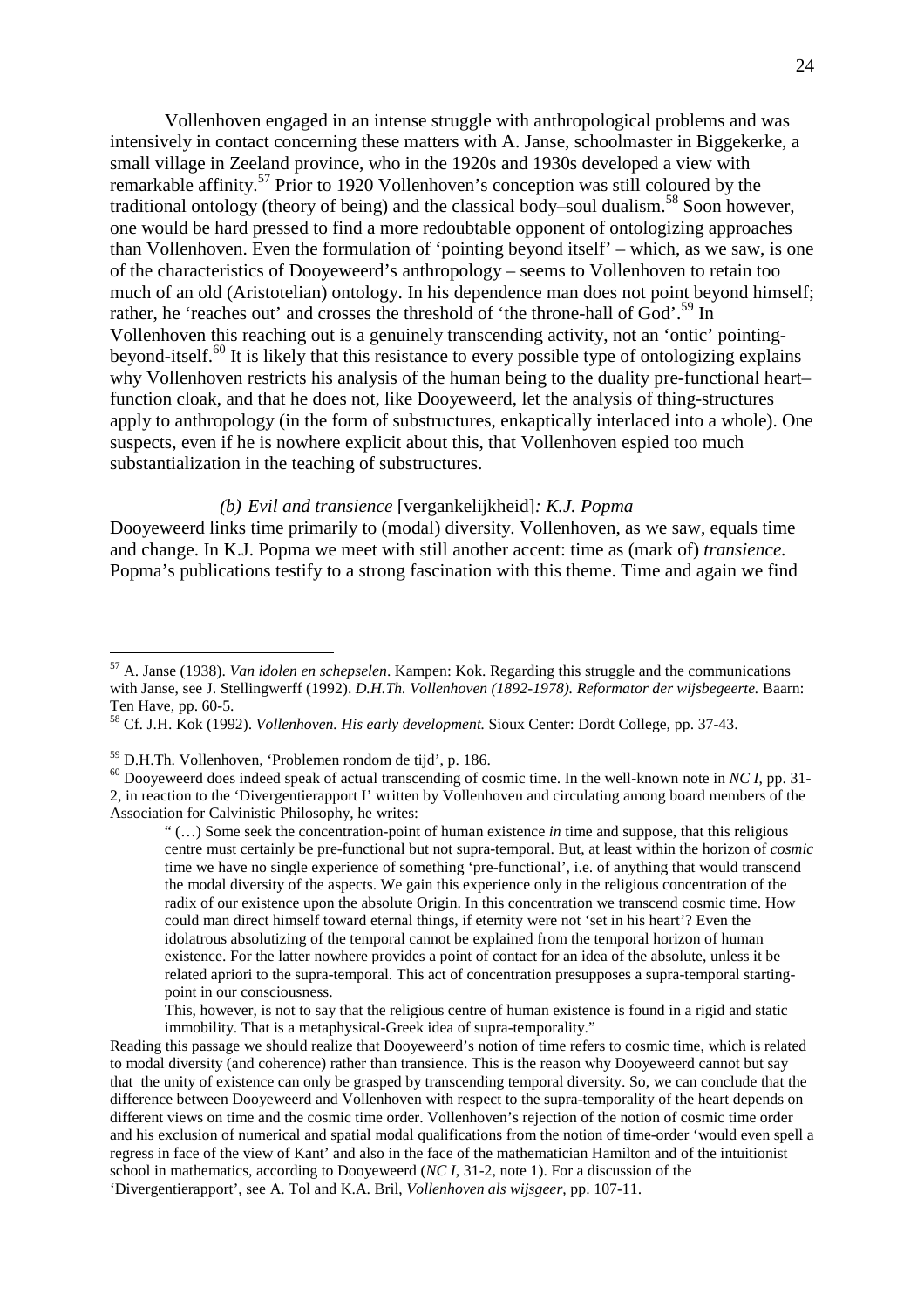passages dealing with tiredness, weariness, old age, illness and physical decay.<sup>61</sup> This preoccupation cannot be understood in isolation from his views on the problem of time.<sup>62</sup>

 One of the questions raised by Popma is: How can philosophy do justice to the biblical view that the believer's eternal life commences even prior to death, without having recourse to a dualism between eternity and time, between an imperishable and a transient part in a human being?<sup>63</sup> Popma answers as follows:

In connection to the relation of time and eternity in human existence we meet with two forms; the first is endlessness, and the second is the religious ability/possibility to position oneself over against time in the 'antithetical attitude of thought'. This thought attitude itself is typical of theoretical thinking, but the question is: What makes it possible? Its possibility lies in this, that human beings have the gift (which can be misused but never completely lost) to take a stance as over against himself as creature, in order to attain theoretical insight into creation.<sup>64</sup>

On first hearing this is a Dooyeweerdian statement, at least if we substitute 'eternity' with 'supra-temporal(ity)'. We recall that Dooyeweerd, too, spoke of religious self-knowledge as necessary condition for the theoretical attitude of thought.<sup>65</sup> Nevertheless, Popma introduces other accents here than Dooyeweerd does, and this has everything to do with the theme of evil and the transience of creation.

 Because of the power of evil in all its manifestations, human life is in continuous tension. On the one hand, Popma emphasizes, the whole of human existence is subject to decay and vanity, non-fulfilment. There is no sheltered zone, no cove untouched by the storms of life, not even in the heart. On the other hand, a human being is safe and secure with Christ in God through the tie of faith. Accordingly, Popma states, this bond of faith with Christ cannot be identified with experience, not with the experience of faith, nor with a philosophical or theological doctrine. To believe is to know Christ, and whoever knows Christ has eternal life, even in temporal existence.<sup>66</sup>

<sup>61</sup> K.J. Popma (1963). *Wijsbegeerte en anthropologie.* Amsterdam: Buijten & Schipperheijn (especially the chapters on illness and sin, and aging and old age); also: K.J. Popma (1962). *Levensbeschouwing. Opmerkingen naar aanleiding van de Heidelbergse Catechismus, Part V.* Amsterdam; Buijten & Schipperheijn, pp. 75ff (on brainwashing).

 $62$ Popma wrote no less than three books on this topic and in his other writings, too, the theme often returns. See K.J. Popma (1945). *Calvinistische geschiedenisbeschouwing.* Franeker: Wever; K.J. Popma (1965). *Nadenken over de tijd*. Amsterdam: Buijten & Schipperheijn; K.J. Popma (1972). *Evangelie en geschiedenis*. Amsterdam: Buijten & Schipperheijn. Cf also 'Het onaantastbare in ons' in: *Wijsbegeerte en Anthropologie*, pp. 291-311. Popma was a theologian. He wrote in essay style, tending to improvisation. He often meditated extensively on biblical passages. His writings are characteristically spirited and reflexively philosophical.

 $^{63}$  Regarding this Biblical teaching consider for example texts such as: 'Truly, truly, I say to you, he who believes has eternal life (John 6:47), also 6:40 and 6:54, and 'And this is eternal life, that they know thee the only true God…' (John 17:3).

<sup>64</sup> K.J. Popma, *Nadenken over de tijd,* pp 251-2.

<sup>&</sup>lt;sup>65</sup> Precision is important here. Popma's formulation is that transcending coincides with placing oneself 'over aginst' the creatural, whereby this opposing-oneself-to-the-creatural is identified with the opposition characteristic of the theoretical attitude of thought. In Dooyeweerd there is still another link in the chain: religious self-knowledge, c.q. transcending the cosmic order of time, is not *as such* theoretical; rather, it is the *condition* that makes the 'over against' in theorizing *possible*. Dooyeweerd distinguishes the *supra-temporal* above' (transcendence, religious self-knowledge) and the *temporal* 'over against' typical of the *Gegenstand*  relation. In Popma 'above' and 'over against' more or less coincide.

<sup>&</sup>lt;sup>66</sup> K.J. Popma, 'Het onaantastbare in ons', pp. 291-311. Starting point here is what Jesus tells Martha at the death of Lazarus: 'He who believes in me, though he die, yet shall he live' (John 11:25). The inviolable of the human being is the faith in this Christ, the Christ who commanded Lazarus to return from death. This faith is inviolable to the extent that not only illness, decay, violence and betrayal have no power over it; it is unassailable even in death and at the Last Judgment.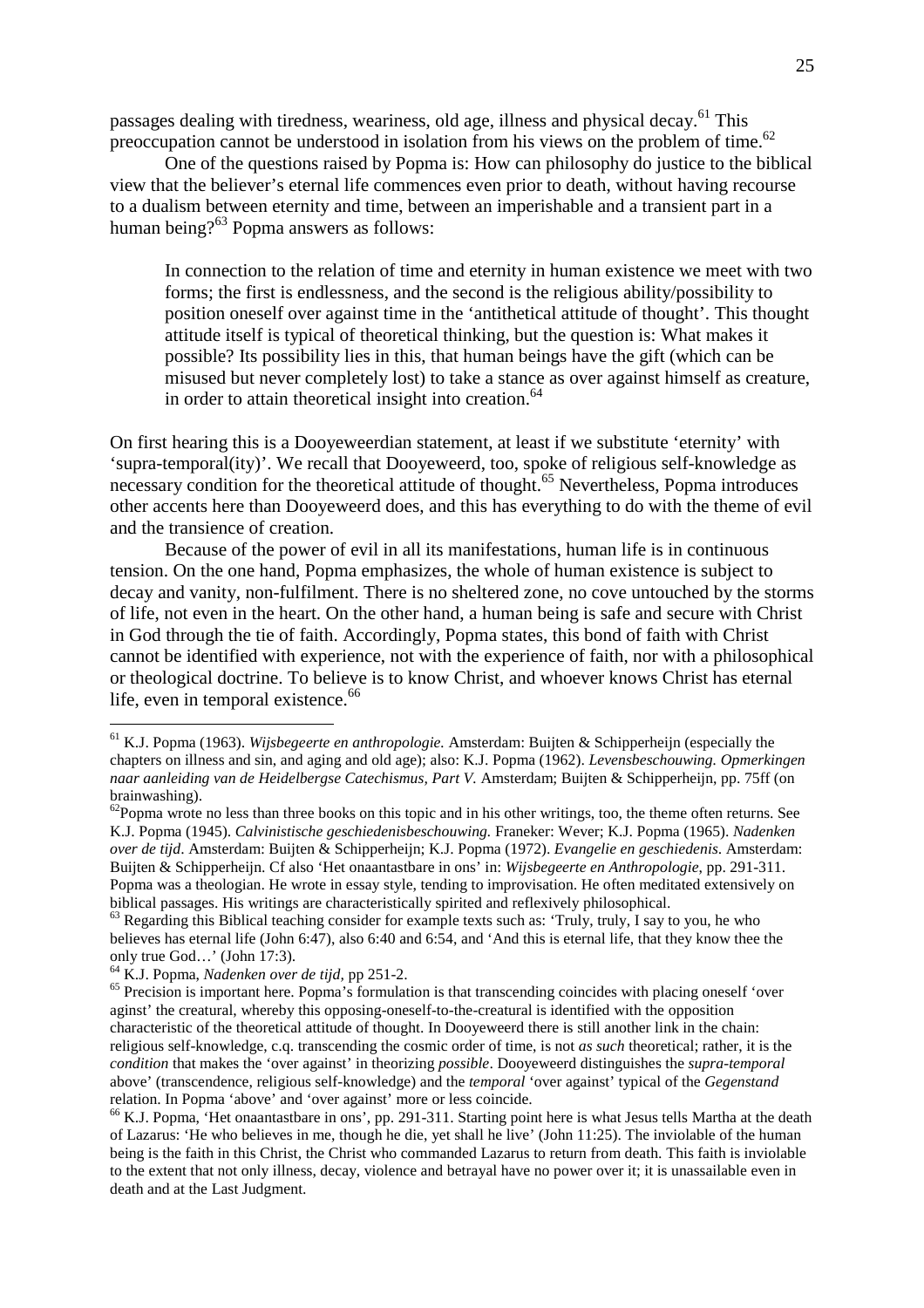Popma stretches the tension to the limit. The relation between time and eternity is a duality. Strictly speaking this duality need not harden into a dualism, but in daily life we often witness a 'schismatic situation', an 'existence in contradiction'.<sup>67</sup> Nevertheless, the inviolable and imperishable nature of the bond of faith with Christ is not something separate in humans, something that escapes time and personal life-stories.<sup>68</sup> The tension felt here is expressed in the 'nevertheless' of faith. The whole of a human being as 'outer' is subject to tiredness, decay, illness and finally death; *nevertheless*, the human being as 'inner' is renewed from day to day. 'Outer' and 'inner' both refer to the whole human being, be it from different points of view.<sup>69</sup>

 On occasion Popma criticized Dooyeweerd's teaching of the supra-temporal heart. He saw it as an improper form of metaphysics.<sup>70</sup> We can now see why: according to Popma there is nothing in a human being, no metaphysical ego, immune to the effect of evil and decay. Popma's criticism on this point is not well founded. In Dooyeweerd, too, the heart is certainly no storm-free shelter – think of his characterization of the religious antithesis as a battle in the 'religious root-community' (i.e. in the heart). Dooyeweerd took a firm stand against all forms of substantialization of the heart as metaphysical abstraction. Still, this does not detract from Popma's merit that he, as one of the first in the movement of reformational philosophy, called attention to the historicity of mankind and that he linked this historicity with the theme of evil and transience.<sup>71</sup>

# (c) *Religious self-knowledge and the transcendental presuppositions: Geertsema and others*

How can religious self-knowledge, which is the self-knowledge of a concrete and unique person, simultaneously serve as transcendental presupposition (that is, as the non-debatable condition) of the theoretical attitude of thought? In other words, what is the relation between the *general, philosophical-theoretical* character of this presupposition and the *concrete, uniquely personal* character of self-knowledge? This is the central question raised by some later students in the discussion with Dooyeweerd.

 H.G. Geertsema, the first to state the problem clearly, wonders whether the link between the two is legitimate.<sup>72</sup> According to him, the individual character of the heart as concentration point may not be all that objectionable in the theory of knowledge. One could

 $67$  The passage refers to the church, but can easily be applied to human beings. To be church, Popma seems to say, is never quite attainable in this life. Sin and imperfection make a caricature of the church as God intended it. The church's being-not-of-this-world is often unjustifiably identified with its being-in-the-world. However, Popma says, 'To the degree that the congregation lets its 'not-of-this-worldness' be submerged in 'being-ín-the world', to the degree that the church concretely historicizes itself, it exists by grace of a myth… and lives in a mythical time' (*Nadenken over de tijd*, p. 253). The myth, then, consists in this: that the church identifies its 'being-from-heaven' with its historical form. To be sure, the church needs organization, yet it 'must with equal insistence deny its organizational form. Its sole possibility is to exist in *Widerspruch* (contradiction)' (*Nadenken over de tijd*, p. 253). Whatever one may think of this passage – marked by Popma's own experience in the ecclesiastical battles of the 1940s and 1960s – we do recognize something here that is far less prominent in Dooyeweerd and Vollenhoven, namely, a vital awareness of the discord and brokenness of human existence. <sup>68</sup> K.J. Popma, Het onaantastbare in ons, in: *Wijsbegeerte en anthropologie*, p. 304.

<sup>69</sup> K.J. Popma, Ouderdom en ouder worden, in: *Wijsbegeerte en anthropologie*, pp. 265-89 (the phrase is found on p. 288).

<sup>70</sup> K..J. Popma, Het onaantastbare in ons, in: *Wijsbegeerte en anthropologie*, pp. 308-9; cf. *Levensbeschouwing V*, pp. 78ff.

 $71$  Others who should be mentioned are G.K. Schoep and W.K. van Dijk concerning neurosis. G.K. Schoep (1948). Neurosis en religie, *Phil. Ref.* 13, pp. 168-86; W.K. van Dijk (1965). Neurosis and religion, in: *Philosophy and Christianity; Philosophical essays dedicated to Professor Dr. Herman Dooyeweerd.* Kampen/Amsterdam: J.H. Kok/North-Holland Publishing, 1965, pp. 367-76.

<sup>72</sup> H.G. Geertsema(1970). Transcendentale openheid. *Phil.Ref.* 35, pp. 25-56; 132-55. The relevant question is posed on p. 47.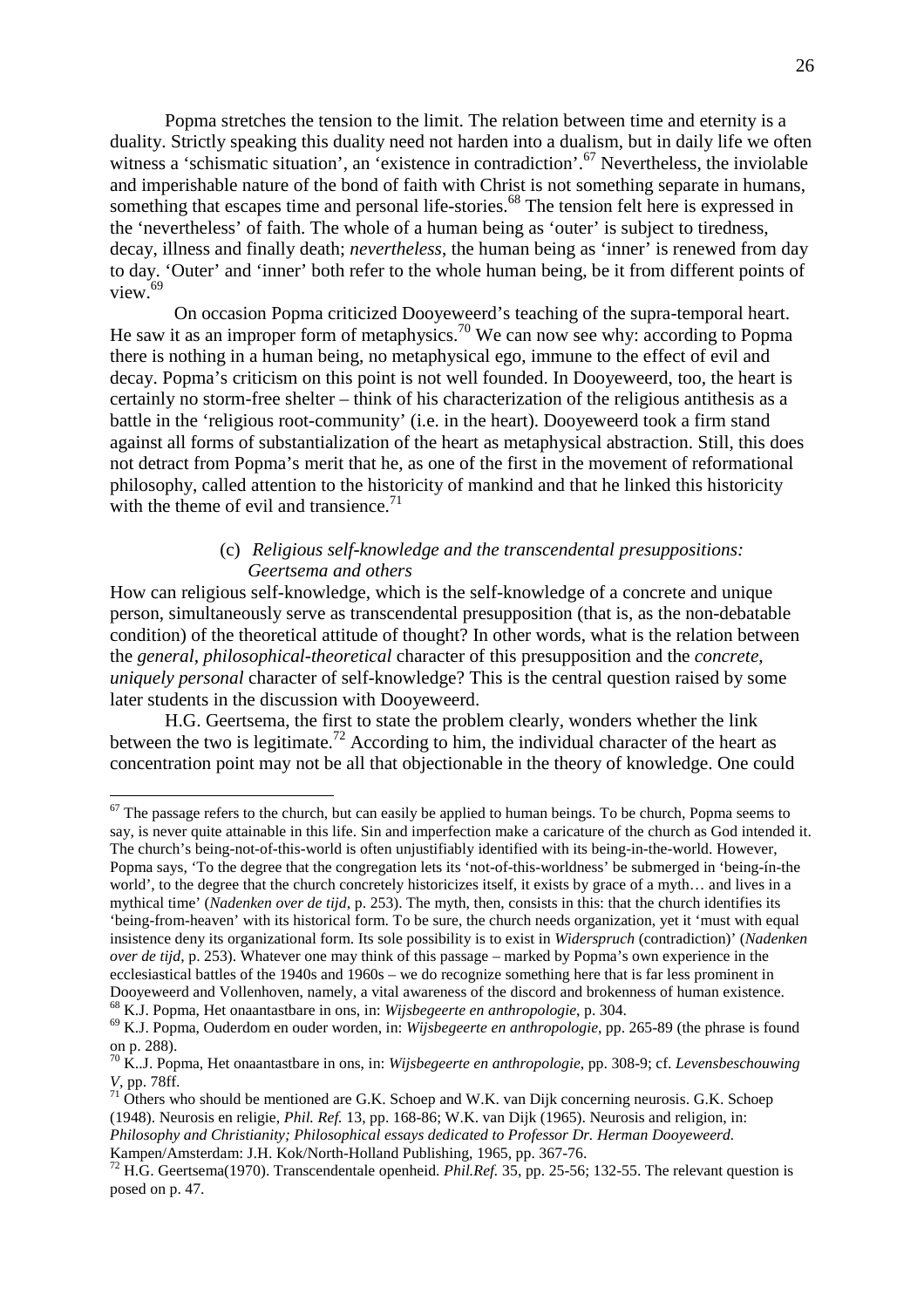argue that at issue in epistemology is the individual thinker's act of knowing. In Dooyeweerd however epistemology and ontology (cosmology) are joined. The idea of the heart as supratemporal point of concentration is the decisive link. For Dooyeweerd the selfhood or heart is the expression of the unity of the modal diversity as *ontic* (cosmic) basic datum.<sup>73</sup> The whole of the temporal cosmos is concentrated in the heart as transcendental presupposition.

 Typical of Dooyeweerd is that precisely the *religious* nature of the selfhood makes possible the transition from the epistemological to the ontological (or cosmological). Religion consists in this, that the Origin expresses itself in the heart as supra-temporal point of concentration, and that the fullness of creation, as totality of meaning, orients itself to the Origin of meaning in the heart as religious root-unity.<sup>74</sup>

 Actually, we meet a second problem here. We began with the question as to the relation between *concrete religious self-knowledge* and self-knowledge as *transcendental* presupposition. The additional question however is: What is *ontologically presupposed* in this religious self-knowledge?

 Concerning the first question: it is indeed difficult to maintain that the fullness of created reality is concentrated in every individual human heart. Nor does Dooyeweerd mean to say so. In this connection he refers to a 'both individual and supra-individual' centre of human existence. In its selfhood the I points beyond itself to that which gathers the totality of mankind into a unity in the 'root' of creation, fall, and redemption (*NC* I:60). The individual I, then, participates in what Dooyeweerd (rather inelegantly) calls the 'root-community'. This root-community is not a concretely identifiable social, or even less ecclesiastical phenomenon; rather it is the spiritual community of all of mankind as created, fallen into sin, and invited to appropriate salvation in Christ. Still, the question is whether this justification resolves the philosophical problem as such. Geertsema points out that with respect to the religious (root-)community the initial problem returns. Can the *biblical* understanding of a religious community be virtually identified with the *transcendental* character of the rootcommunity as unity of modal diversity?<sup>75</sup> For Geertsema and others this is a rhetorical question.

 With respect to the question about the ontological presuppositions in religious selfknowledge: in the presentation of Dooyeweerd's ideas about the supra-temporality of the heart I continually emphasized the dynamic character of religious self-knowledge. In the course of his life Dooyeweerd underscored this with increasing insistence, so that at some point he refers to the religious–supra-temporal as 'central sphere of occurrence' (*NC I*, p. 32). It will not do, then, to accuse him of substantialization of the heart. Nonetheless, one might ask whether this approach to religious dynamism does not implicitly presuppose a specific (possibly questionable) ontology. Relative to anthropology we should recall Dooyeweerd's elaboration of the idea of the human being as *image of God*:

Meaning is 'ex origine' the convergence of all temporal aspects of existence into one supertemporal focus, and this focus…is the religious root of creation, which has meaning and hence existence only in virtue of the sovereign creative act of God.

The fullness of meaning is implied in the religious image of God, expressing itself in the root of our cosmos and in the splitting-up of that root in time (*NC*II:30).

<sup>&</sup>lt;sup>73</sup> H.G. Geertsema, Transcendentale openheid, p. 48.

<sup>&</sup>lt;sup>74</sup> For example, see *NC I*, p. 55: '[God] has expressed His image in man by concentrating its entire temporal existence in the radical religious unity of an ego in which the totality of meaning of the temporal cosmos was to be focused upon its Origin.'

<sup>&</sup>lt;sup>75</sup> H.G. Geertsema, Transcendentale openheid, p. 49. Later, Geertsema repeated this criticism and on that occasion spoke of an 'unjustified *metabasis eis allo genos'* that is, an impermissible linkage of biblical teaching and philosophical problems; cf also H.G. Geertsema, *Het menselijk karakter van ons kennen,* p. 130.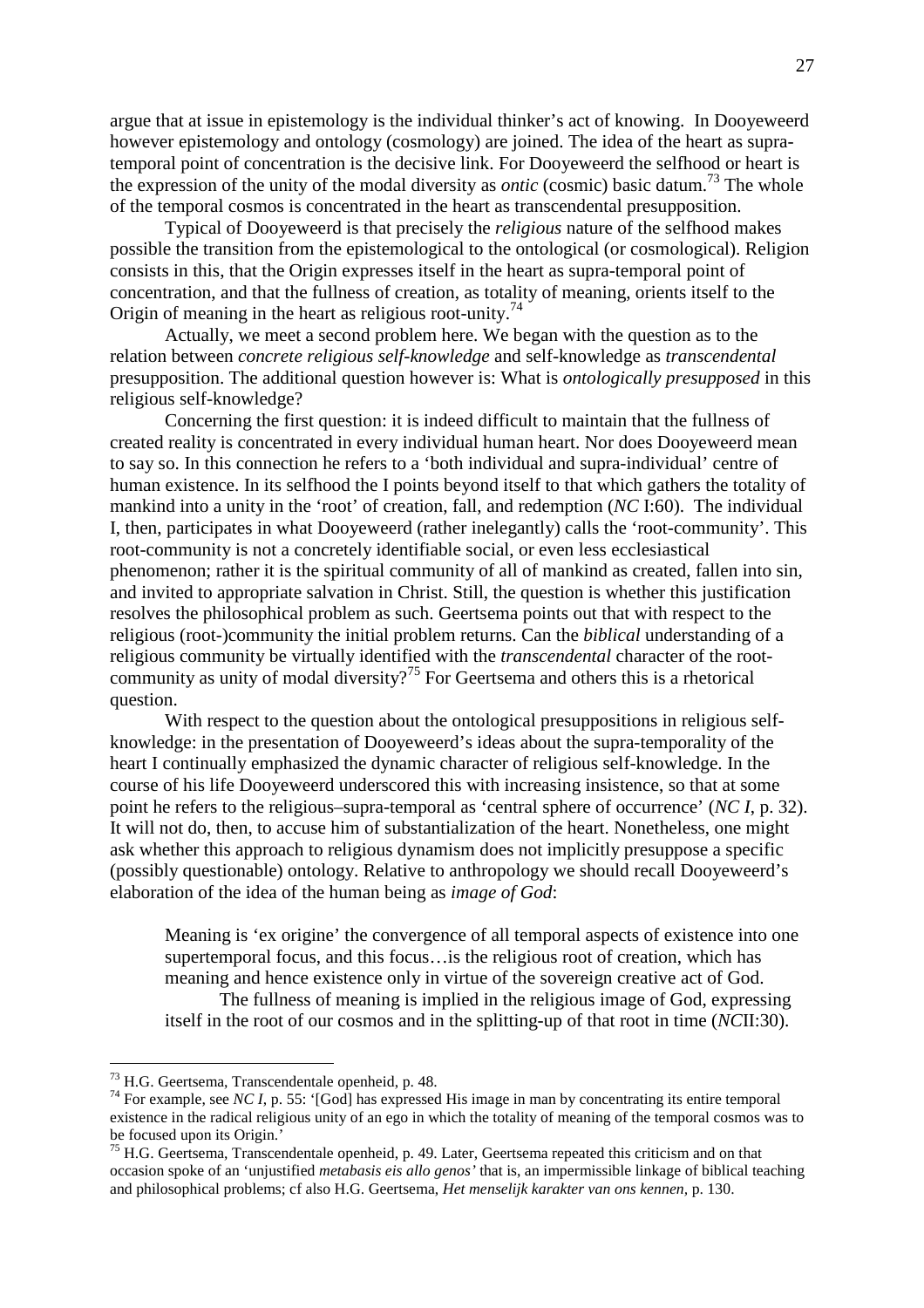[God] created man after His own image. He gave expression to His Divine fullness of Being [sic!] in the whole of His creation, as a totality of meaning (*NCII:307*).<sup>76</sup>

Mankind, then, does not only reveal something of God, God also reveals something of himself in mankind: his fullness is expressed in the totality (of being) of creation, concentrated in the heart, specifically in the supra-temporal heart.<sup>77</sup> Geertsema points to a neo-Platonic theoontological posing of the problem (Plotinus; going back to Parmenides). In Dooyeweerd the relation between God and creation is a relation between oneness-in-Origin and manifold-intime. Along with rigorous discontinuity there is continuity between God and creation as well. Both continuity and discontinuity come to expression in the metaphor of the prism: the one ray of supertemporal unity is broken up by the cosmic order of time (the prism) into a modal diversity of rays.<sup>78</sup>

 Geertsema himself prefers a line of thinking pursued by Schilder and Berkouwer, interpreting 'image of God' as *representation*, in other words, as a category of agency rather than a category of being: God has appointed human beings to responsible acts; to be human is

 $\overline{a}$ 

That age is the world of the Eternal, from which time, and with time all the finite, was born…. The age that lets you leap over the boundaries of the finite and envelops you in the ocean of the heavenly and Divine… that awakens your faith as a wholly other, wholly independent faculty of thought and reveals you to yourself as a wholly other, far richer and brilliant being than the world ever allowed you to see in its mirror' (*De Heraut* 1781, 18-2-1912; cited in Dutch by J.R. Wiskerke, *De strijd om de sleutel der kennis*, p. 79).

 $78$  Compare H.G. Geertsema, Transcendentale openheid, pp. 149-53.

<sup>76</sup> See also the passage in Thesis V: 'This revelation concerning the 'soul' of human existence as *integral centre of the whole of corporeality*, is entirely correlate with the Self-Revelation of God as *integral* Creator of heaven and earth, who has no autonomous power against Him.' This idea of correlation should however be sharply distinguished from the idea of *analogia entis* (analogy between the being of God and the being of creation). Dooyeweerd firmly rejects the *analogia entis*.

 $77$  Dooyeweerd remained faithful to Abraham Kuyper here, specifically to the well-known, almost infamous passage from the *Lectures on Calvinism* [the Stone Lectures]:

Hence the first claim demands that such a life system shall find its starting-point in a special interpretation of our relation to God. This is not accidental, but imperative. If such an action is to put its stamp upon our entire life, it must start from that point in our consciousness in which our life is still undivided and lies comprehended in its unity, – not in the spreading vines but in the root from which the vines spring. This point, of course, lies in the antithesis between all that is finite in our human life and the infinite that lies beyond it. Here alone we find the common source from which the different streams of our human life spring and separate themselves. Personally it is our repeated experience that in the depths of our hearts, at the point where we disclose ourselves to the Eternal One, all the rays of our life converge as in one focus, and there alone regain that harmony which we so often and so painfully lose in the stress of daily duty.

 <sup>(</sup>A. Kuyper, *Lectures on Calvinism - The Stone Lectures of 1898.* Grand Rapids: Eerdmans Publ. Comp. 1943 [and later prints]; also available at the website of the Kuyper Foundation; see

http://www.kuyper.org/main/publish/books\_essays/article\_17.shtml?page=2, page 20).

J.R. Wiskerke called this semi-mystical view 'the heart condition' of the philosophy of the cosmonomic idea; cf J.R. Wiskerke (1978). *De strijd om de sleutel der kennis. Een bundel opstellen over theologie en filosofie*. Groningen: De Vuurbaak, pp. 75ff. (see also the interesting notes on pp. 259ff). Kuyper's statement in the Stone Lectures is in part based on his interpretation of Ecclesiastes 3:11 ('[God] has put eternity into man's mind'):

Wiskerke suggests that this semi-mysticism evinces some affinity with thinkers such as Clement of Alexandria, Origines and particularly Gregory of Nyssa. According to Gregory, through relinquishing the passions and by displaying some of the divine model and ultimately through self-concentration, the soul attains a kind of *extasis*  in which a human being 'in itself' possesses God. Wiskerke admits that, to be sure, Kuyper was a world conqueror rather than a hermit. The parallel goes halfway only; Kuyper's is a *semi*-mysticism. "The inner-core experience, then, is starting-point rather than conclusion; it urges clarification in reflection and application in practice" (*De strijd om de sleutel der kennis*, p. 84).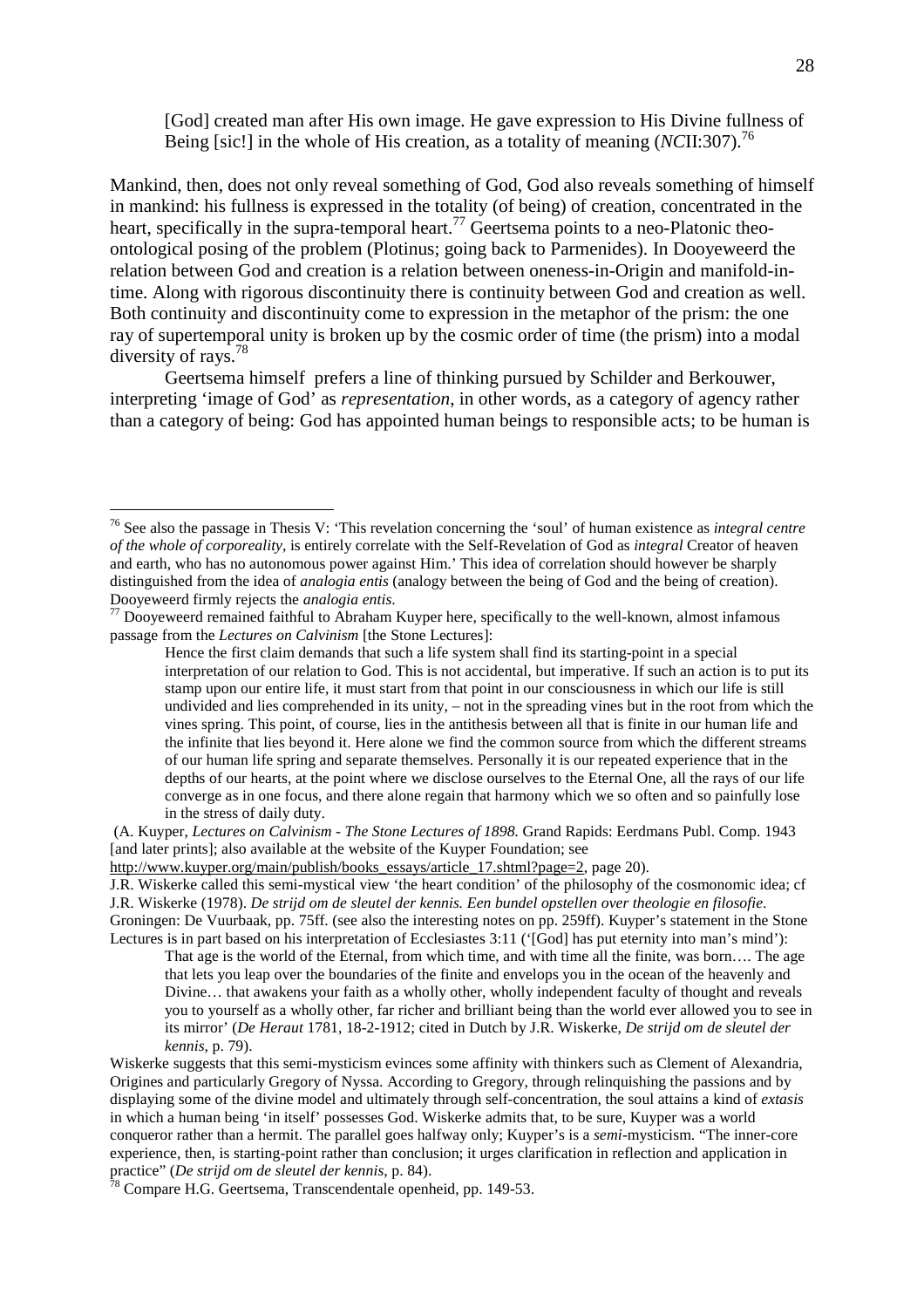to be *response* in *responsibility*. <sup>79</sup> Such responding is woven into the structure of creation. The ontic must not be played out against the relational here. It is in the relation to God and the neighbour that being-human deepens and that humans come to their own, their ontic destination.<sup>80</sup>

 A. Brüggeman-Kruijf, who also notes a certain affinity between Dooyeweerd's philosophy of time and neo-Platonic conceptions of time (time as *medium* between the one and the many), in addition points out that Dooyeweerd's emphasis on the unity of the heart tends to do inadequate justice to the inner disruption and brokenness of existence. $81$ 

If this criticism is justified – as I believe it is – there is more at stake. One could for example also question the notion of the I as centre. J. Klapwijk noted that it might be more fitting to say – with some phenomenologists – that the I is *eccentric*.<sup>82</sup> In Vollenhoven we espy something like this when he states that Christ, rather than we ourselves, is the centre of our existence.<sup>83</sup> In fact, in Dooyweerd the I is not centred in itself either, as for instance is clear from his use of the notion of 'ex-sistence' and from his emphasis on the concentric dynamism towards the Origin. Still, one might ask whether terms such as 'point' (of concentration) and 'centre' are entirely suitable to do justice to this structural being-outsideof-oneself.

 My suggestion is that especially the transcendental framework of thought here gets in Dooyeweerd's way. Terms like 'referring' and 'expressing' do point to the dynamics between God and creation, yet they are less appropriate when it comes to understand the full scope of the – very actual – relationship between God and creation. We never encounter the I as something by itself, as apart; invariably we meet the I in relationships, one of which is the I– self relation. This I–self relation is interwoven with the relation to others and to God. $84$ Dooyeweerd would certainly not deny this, but in his approach to these relations the relation to the Origin predominates. The very term Origin however narrows the terminological field to a back-and-forth of referring and expressing, concentration and divergence, the one and the

<sup>79</sup> Cf. G.C. Berkouwer (1957). *De mens het beeld Gods*. Kampen: Kok, pp. 51ff; K. Schilder (1947). *Heidelbergsche Catechismus,* part I, Goes: Oosterbaan & Le Cointre, pp. 263-306; H.G. Geertsema, *Het menselijk karakter van ons kennen*, pp. 137-46.

<sup>80</sup> Compare G.C. Berkouwer, *De mens het beeld Gods*, p. 289. The background of this is the dilemma between *substantialism* (starting out from the primacy of substance over relation) versus *functionalism* (where function or relation is primary over substance). According to Dooyeweerd there is a third, Berkouwer says, namely that 'the relation does not in the least threaten, dim or dissolve reality; rather, it makes it possible to understand the *nature* of this reality in its relatedness to God.' In other words, if some hold that a relational view of man does not adequately portray the 'reality', i.e., the ontic status of being-human, they betray that they are still enslaved to a view in which substances are too much seen as self-sufficient. But if relations and substances should not be played out over against each other, the implication is that the supra-temporal heart, too, exists in a 'relationalontic' sense. It is not surprising therefore that P. Blosser interprets Berkouwer's comment as a plea for a mitigated substance-thinking, in other words, as a thinking that admits the existence of substances, though without ascribing self-sufficiency to them; cf. P. Blosser (1993). Reconnoitering Dooyeweerd's theory of man, *Phil. Ref.* 58, pp. 192-209 (especially pp. 205-08); cf. also C.S. Evans (1993). Human persons as substantial achievers, *Phil. Ref.* 58, pp. 100-12.

<sup>81</sup> A.Th.Brüggeman-Kruijff (1981). Tijd als omsluiting, tijd als ontsluiting, *Phil. Ref.* 46, pp. 119-63 (p. 156: the broken versus the one and undivided). R. van Woudenberg, *Gelovend denken*, pp. 171-6.

<sup>82</sup> J. Klapwijk (1987). Reformational philosophy on the boundary between the past and the future'. *Phil. Ref.* 52, pp. 101-34.

<sup>83</sup> D.H.Th. Vollenhoven, *Isagoogia Philosophiae*,p. 96.

<sup>&</sup>lt;sup>84</sup> In the pertinent passage Dooyeweerd's view of the I as a transcendental concentration point is contrasted with Kierkegaard's comment on the I (or self). Kierkegaard calls the self 'a relation which relates to itself, and in relating to itself relates to something else.' This 'something else' is God. See S. Kierkegaard (1849). *The sickness unto death. A Christian psychological exposition for edification and awakening*, 1849 (translated with an introduction and notes by A. Hannay. London: Penguin 1989, p.43); G. Glas, 'Ego, self, and the body' in: S. Griffioen and B.M. Balk (eds) (1995). *Christian philosophy at the close of the twentieth century; Assessment and perspective.* Kampen: Kok, pp. 57-78 (esp. pp. 74-6).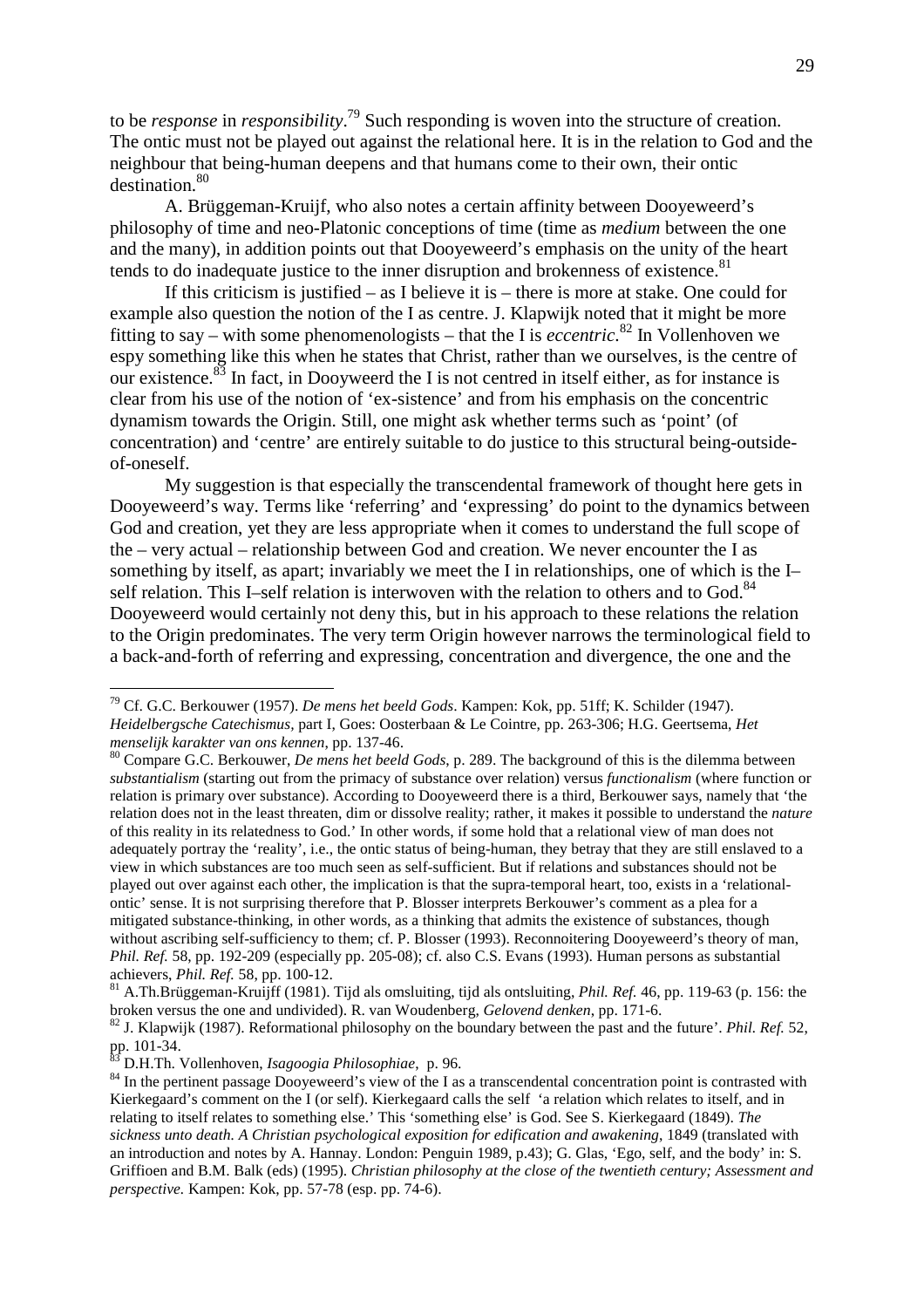many. When the relation between God and human beings is pried loose from the transcendental framework the relational nature of human beings can be understood as 'image' of the relational nature of God as trinity of Father, Son, and Holy Spirit. The term 'Origin' does not bring this relational nature of the divine Trinity in focus. Also, justice can be done to the fact that spiritual unity does not wipe out the differences between people; rather, it fully recognizes them. The transcendental framework leads to one-sided emphasis on the unity of the human being and leaves little room for the recognition of being-other and being-apart from the other. Core of the critique here is not so much that Dooyeweerd's anthropology is insufficiently relational (it certainly is relational). The point is that the *transcendental framework* in which this anthropology is cast leads to *one-sided stress* on notions such as centre, unity and indivisibility.

## (d) *A different voice: John Cooper*

Recent Anglo-Saxon publications make clear that the rejection of the body–spirit dualism is certainly not self-evident, not in the context of Christian philosophy and Christian theology either. Here again a important role is played by the assessment of the Christian confession concerning the continued existence of the soul after death. I restrict myself to the work by John Cooper, who wrote a number of articles and a full-length book on this topic.<sup>85</sup>

 Cooper wants to proceed from the biblical statements regarding the soul and its life after death. Part of his book therefore consists in a discussion of relevant Bible passages and the comments on them by a variety of philosophers and theologians. Ultimately he accepts a holistic (the whole is more than the sum of its parts) dualism. Biblical teaching concerning humans is both 'holistic' in the sense that it stresses the functional integration of human existence prior to death, and dualistic, in the sense of a non-corporeal continuity of the human being until the day of resurrection. Cooper holds that monistic views run aground over against the biblical notion of the 'in-between' and the awakening on the First Day.<sup>86</sup>

 What precisely does this dualism imply? Is it a dualism of substances, or functions (properties), or some other version? If it involves a dualism of substances, death would take the body but not the soul. Not the whole human being would die; part would not. Can this do justice to the biblical message concerning death as an event encompassing the whole of the human being?

 Cooper holds that this objection proceeds from an erroneous view of death, i.e. death as *extinction*, total annihilation, disappearance'. But in the Bible death does not mean that everything stops (extinction); rather, the human being enters a new mode of existence. When a dualist says that John Smith died he means that John Smith was drawn out of his natural corporeal existence in order to metamorphose to an other form of existence. $87$  The soul, too, experiences death; it moves through the moment of death. Nevertheless, souls have no independence of their own. In their existence they are entirely dependent on divine

<sup>85</sup> J.W. Cooper (1989). *Body, Soul, and Life Everlasting. Biblical Anthropology and the Monism-Dualism Debate*, Grand Rapids: Eerdmans Publ. Comp. Cf J.W. Cooper, Dualism and the biblical view of human beings I & II, *Reformed Journal*, September 1982, pp. 13-6; October 1982, pp. 16-8. Cooper does not stand alone, as is clear from a statement by A. Plantinga in an interview (*Beweging* 59 [1995], p. 11). Plantinga states that he has two objections to Dooyeweerd's philosophy: the rejection of the body-soul dualism and the transcendental framework of his philosophy. For a dualistic approach see also R. Swinburne (1987). *The evolution of the soul.* Oxford: Clarendon Press*.* 

<sup>86</sup> Compare J.W. Cooper, *Body, Soul, and Life Everlasting*, p. 253

<sup>87</sup> Compare J.W. Cooper, *Body, Soul, and Life Everlasting*, p. 214. One also could apply the rejection of the notion of extinction to the body. Paul calls the body a seed sown in the field to be raised on the First Day (I Cor. 15: 35-49). As I see it, this Scriptural thought has been insufficiently reckoned with in the Christian anthropology. Actually, rejection of the notion of extinction can no longer be used to argue for a dualism of body and soul.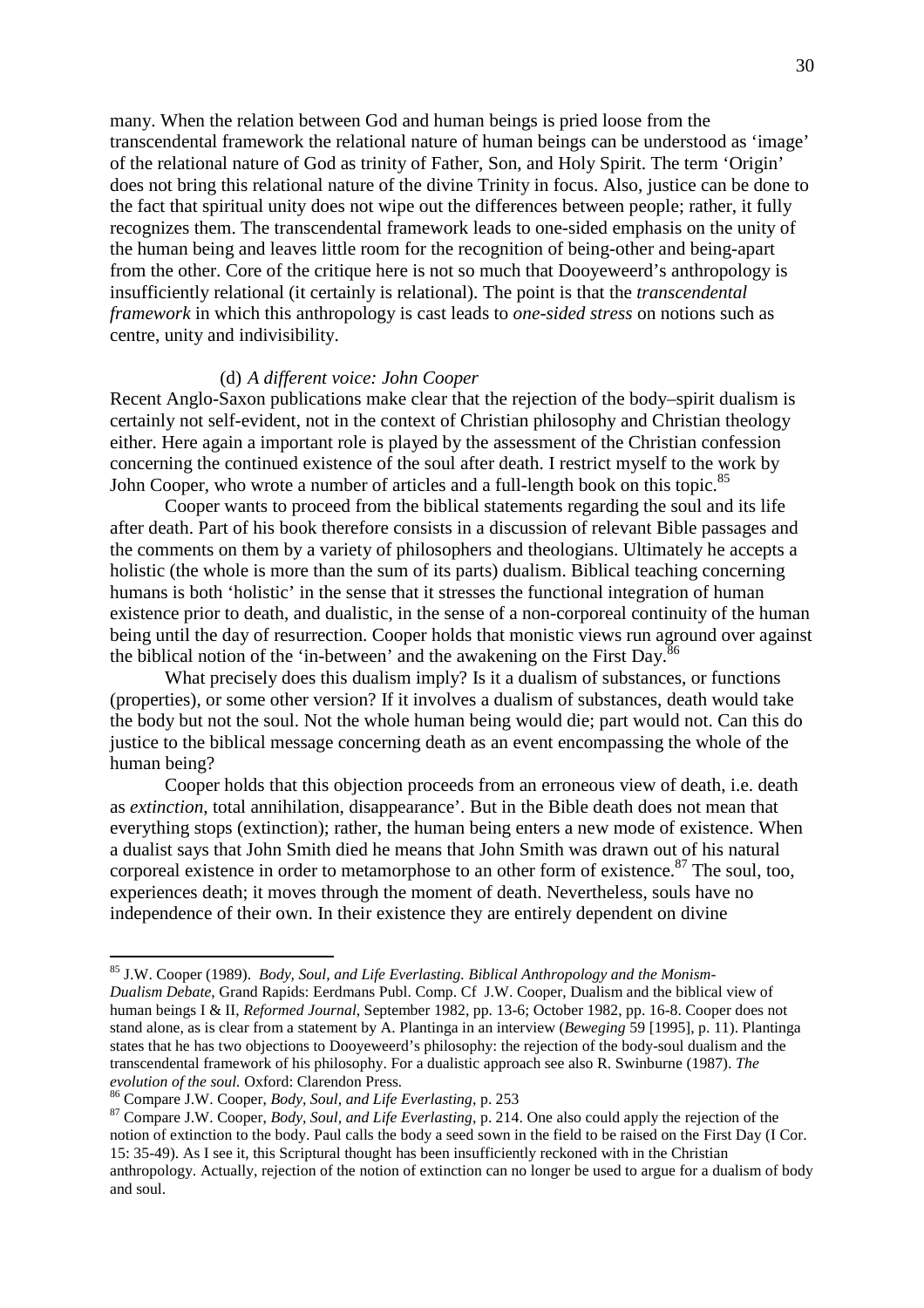providence. It is very possible that they vanish, for the soul's life after death rests solely on the will of God. It is the will of God not to destroy humans entirely in death. We could say that Cooper accepts a mitigated conception of substances. Body and soul are ontically distinct realities, but they are no substances resting in themselves.

What are we to think if we start from a dualism of functions (or qualities/properties)? Is it not the case that dualism unavoidably leads to the attributing of properties to the soul, such that Christian anthropology comes perilously close to Platonism? Does dualism not imply that the soul should at least have the property of immortality? Again, Cooper's reply is one of mitigation. According to him it depends on what the term 'immortality' is meant to name. If immortality means 'not subject to death', then the dualist must deny the soul this property. We just noted that the soul is also subjected to death, though not to extinction.<sup>88</sup> If however immortality means no more than 'surviving physical death' there is no reason not to attribute this property to the soul. In doing so, Christian dualists are not condemned to a Platonic conception of immortality as an essential (or necessary) property of a substance called soul. The immortality of the soul, in the sense of a personal continued existence in the 'in-between', is, as gift of God, a contingent (non-necessary) characteristic. Moreover, immortality is something other than eternity. In the 'in-between' the deceased remain in the line of time as do the living.

 Major argument in this dualistic approach, then, is that there is an interval, a period of time between death and resurrection, during which persons continue without a body.<sup>89</sup> This dualism is both ontological – although not in the sense of a separation of self-sufficient substances – and functional. The soul possesses properties that the body does not have, before and after death.<sup>90</sup>

 Cooper also comments on Dooyeweerd's anthropology. In great appreciation. This need not surprise us, for he interprets this anthropology as a version of holistic dualism. As he sees it, Dooyeweerd's holism comes to expression in the philosophy of the enkaptically interwoven structures; his dualism is found in the conception that the supra-temporal heart continues to exist after the body is shed. $91$  According to Cooper, Dooyeweerd also 'dichotomizes' human existence, namely by death. Here Cooper is right and wrong. He is right because Dooyeweerd does indeed say that the soul is not touched by temporal death; wrong because he misjudges the idea of concentration. As noted earlier, concentration implies

<sup>&</sup>lt;sup>88</sup> One could ask whether the soul's being subject to death does not imply an element of discontinuity as well. Cooper stresses the continued, personal existence of the soul. The Bible however speaks of death as a mortification of sin and that, surely, implies a profound change. In death personal identity remains, I stay myself, yet become wholly different from what I was prior to my death.

<sup>89</sup> Compare J.W. Cooper, *Body, Soul, and Life everlasting*, pp. 215-7.

<sup>&</sup>lt;sup>90</sup> Cooper also comments on indications in Scripture that persons continue life after death with a visible form of corporeality: the appearances of Samuel, Moses and Elijah. With great reservation Cooper tends towards the view that these were visible manifestations of energy, probably comparable to the ether-body in spiritism (and anthroposophy), see *Body, Soul, and Life Everlasting*, p.221. Popma, who also places great emphasis on the soul's continued temporal life after death, is more cautious but he does refer to a continuation of the temporal function-cloak in some other, unknown form. For Cooper this thought is an argument in favour of dualism (in view of the difference between this energy-body and the ordinary earthly body). In Popma the idea of the continuation of the function-cloak is meant as anti-dualistic argument.

<sup>&</sup>lt;sup>91</sup> Especially in connection with this 'before and after death' questions can be raised. Does the soul emerge from the process of dying unchanged? I suggested that, considering the no-longer-in-sin after death, this is unlikely. There is continuity and discontinuity. The question is whether the discontinuity is so great that it threatens the identity of the soul as *non-material substance*. Cooper would not go this far, because he seems to identify personal identity with the existence of the soul. Such identification is questionable however, not only because in this way the personal character of corporeality becomes a problem (the personification of the body is then secondary since it is achieved only in the joining of the corporeal and the spiritual), it is also questionable because human personhood ultimately is and remains a secret – a mystery that permits no identification with whatever substance.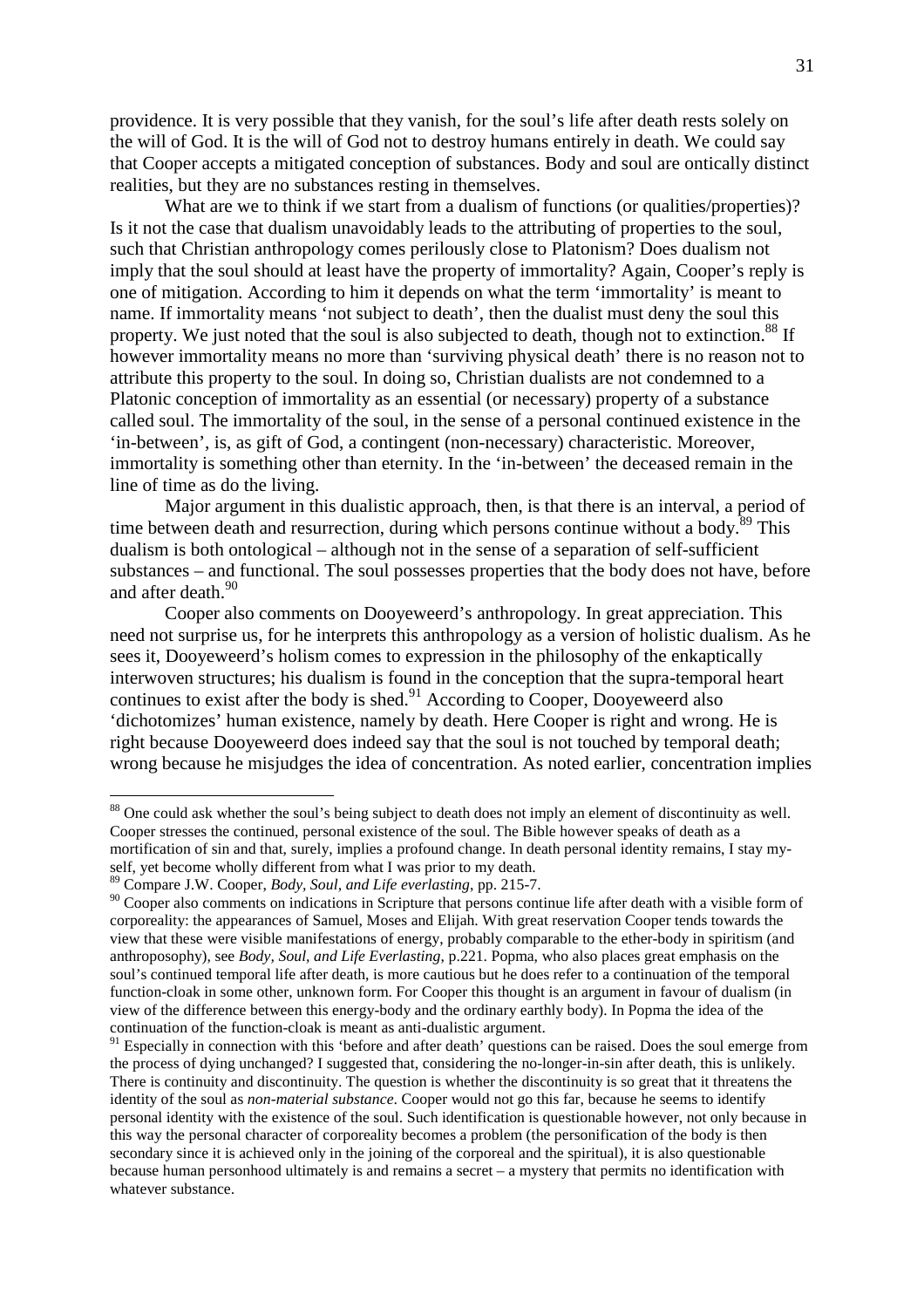that the *whole* of temporal human existence is expressed in the supra-temporal heart.<sup>92</sup> In consequence of his denial of the idea of concentration Cooper's interpretation of the supratemporal heart again tends to a conception of the whole and its parts; relative to the 'whole' of heart and body the heart is but a 'part'. For Dooyeweerd however the heart is not a part, not something extra, a *donum superadditum*; it is the articulation of the fullness of human existence.<sup>93</sup> Cooper falls victim to his view of the soul as substance, and to his identification of the substantial soul with a complex of mental functions and act functions essentially divorced from the body and its biotic functions.

 The above does not mean that Dooyeweerd's view is immune to critical questioning. Concerning the soul Dooyeweerd says that, unlike the body, the soul is not subjected to temporal death but that if estranged from Jesus Christ, it is subjected to eternal death (Thesis V). However, if the soul is the concentration point of all of temporal existence, then how can temporal death leave it untouched? How can this incorporeal self after death still love, desire or remember? Strictly speaking, Dooyeweerd's anthropology – as transcendental anthropology – does not allow an answer to these questions. Still, there are indications in Dooyeweerd that aspects of temporal functioning return or repeat 'centrally' (in the supratemporal sphere). Dooyeweerd speaks of central love, for example. And religion is something central for him as well. One can wonder if this does not imply a doubling or repetition of the temporal in the supra-temporal.<sup>94</sup> Such doubling would not only suggest a duality between the temporal and the supra-temporal; it would also run counter to the transcendental character of Dooyeweerd's philosophy.

 In the discussion on the soul's life after death insufficient consideration is given until now to the thought that in death creation takes place as it were in the reverse direction. Just as at bottom the creation of the human being is a secret, so also is death a secret – which should render us cautious in identifying the soul after death with either a mental complex of functions (Cooper) or a philosophical construction such as the transcendental, supra-temporal I (Dooyeweerd).<sup>95</sup>

<sup>92</sup> In the passage at issue Cooper quotes Dooyeweerd via the English translation of G.C. Berkouwer's *De mens het beeld Gods* (Man as the image of God). Berkouwer in turn quoted Dooyeweerd's article on the problem of time from 1940, which does contain the passage about the human soul which 'naar het getuigenis van de Schrift door den *tijdelijken* dood niet getroffen wordt, maar ook na de aflegging van het "lichaam", d.i. *van heel den tijdelijken* in individualiteits-structuur besloten *bestaansvorm*, blijft voortbestaan' (H. Dooyweerd,'Het tijdsprobleem in de wijsbegeerte der wetsidee', p. 181). But the translation is incorrect! The translators of Berkouwer's book rendered the passage as follows: 'The soul, Scripture shows, is not affected by temporal death, but after the end of the body (i.e. of all the temporal aspects of man), it continues as a form of existence with an individuality structure' (cited via J.W. Cooper, *Body, Soul, and Life Everlasting*, p. 251); the Dutch text (G.C. Berkouwer, *De mens het beeld Gods*, p. 285, note 148) quotes Dooyeweerd correctly. In Dooyeweerd the term 'individuality structure' refers to the body; the translators related it, wrongly, to the soul. It is likely that this has occasioned Cooper's misunderstanding. **[**The passage should read: **'A**s Scripture testifies, [the human soul] is not touched by temporal death, but continues to exist even after the shedding of the 'body', i.e. [the shedding] *of the entire temporal,* individuality-structure-enclosed *form of existence*.']

<sup>93</sup> In Cooper's interpretation of Dooyeweerd two further errors are present. He says that Dooyeweerd's 'notion of the ego allows the supranatural to shape the temporal but not the reverse' (*Body, Soul, and Life Everlasting*, p. 250). Dooyeweerd however speaks of both divergence and concentration. Cooper also states that in Dooyeweerd the basic directions of thinking, imagining and willing are rooted in the heart, not in the temporal act structure. The passage at issue deals with the functioning of the soul after death. Cooper holds that such rootedness of the basic directions in the heart allows us to argue that the basic directions can also function outside the earthly (i.e. temporal) modes. Apart from the fact that for Dooyeweerd the supra-temporal belongs to the creatural (earthly) order, Cooper neglects that Dooyeweerd strongly denied the idea of an incorporeal personal centre: acts and basic directions are inconceivable without involvement of the temporal function cloak, c.q. the act structure. <sup>94</sup> This question is posed by A.Th. Brüggeman-Kruijff as well, 'Tijd als omsluiting, tijd als ontsluiting I', note 81 <sup>95</sup> J.R. Wiskerke pointed at this in his *De strijd om de sleutel der kennis*, and especially in *Leven tussen sterven en opstanding*, Goes: Oosterbaan & Le Cointre, 1963, Ch. 12, p. 224 and elsewhere.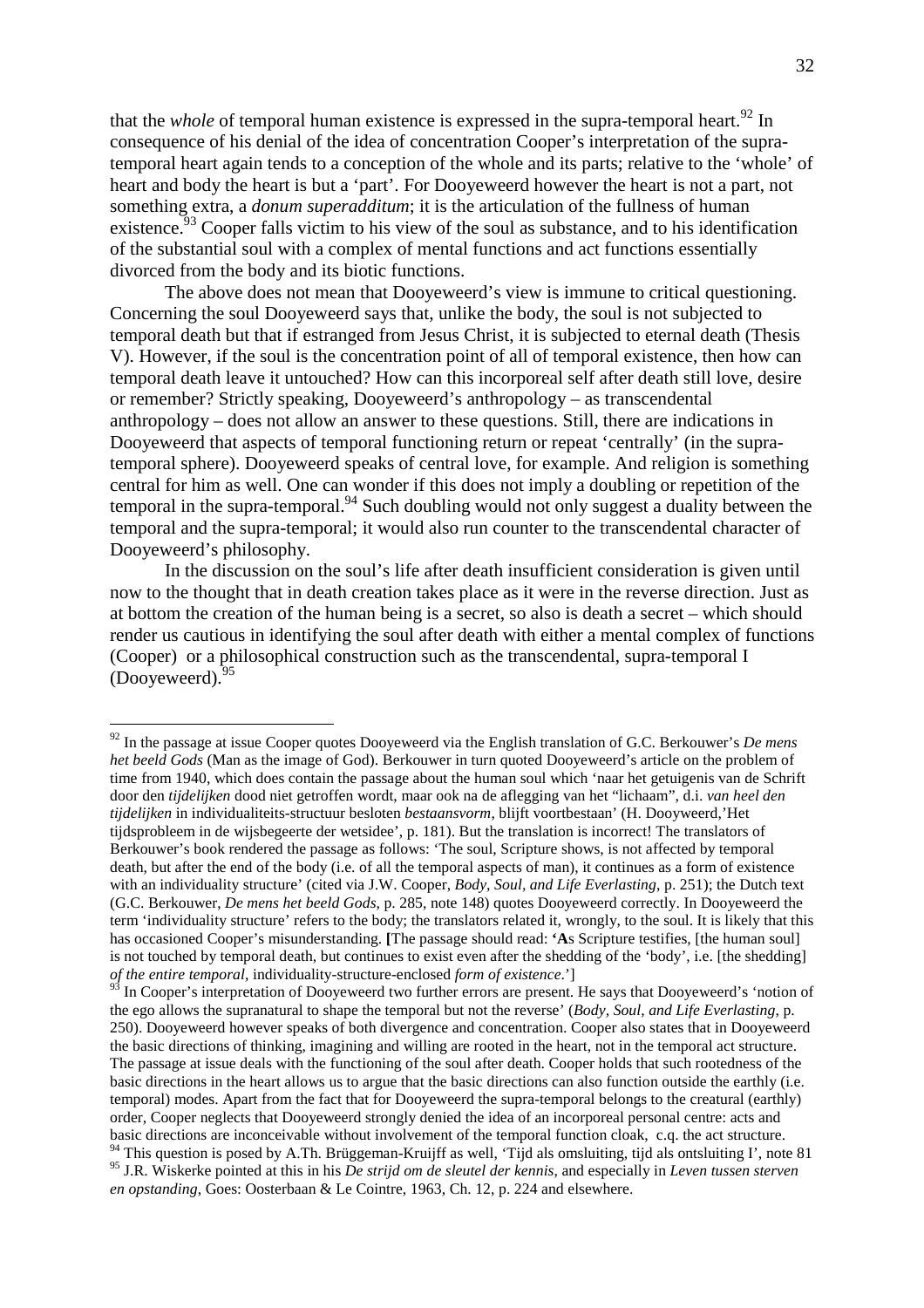The difference between Dooyeweerd and Cooper rests mostly on a difference in their approach to philosophy as such. Dooyeweerd is far more hesitant than Cooper to mix biblical revelation concerning humans with philosophical analysis. His work contains but very few references to the 'in-between' and the resurrection. Still, especially philosophical anthropology cannot do without the Bible's multicoloured speaking about human beings. On the other hand, Cooper's work shows how readily philosophical analysis can go awry in this.

# *3. New systematic initiatives*

# *(a) Revival of the philosophical debate on anthropology*

If we leave aside some incidental contributions, it is not until the middle of the 1980s that we can speak of a revival of the debate on anthropology in reformational philosophy. In 1986 the Association for Calvinistic Philosophy organized the international conference 'On being human'.<sup>96</sup> Moreover, in the same year Ouweneel published his PhD thesis on Dooyeweerd's anthropology. In the wake of this a study group in anthropology held a series of meetings and presented the results of its reflections in the first issue of the 1989 edition of *Philosophia Reformata*. Below I highlight some aspects brought out in these publications.

# *(b) The anticipating direction of being human*

In an important paper Stafleu suggests that those working with Dooyeweerd's legacy are only now beginning to harvest the anthropological fruits of his thought.<sup>97</sup> Central in Stafleu's own treatment of this system is the thought that being-human comes about par excellence in the *anticipatory direction*, that is, in reaching forwards to higher functions, and ultimately the faith function. This approach is found in Dooyeweerd as well. The act structure is flexible and open exactly because of the process of disclosure in the anticipatory sense. In connection with this anticipating Dooyeweerd speaks of the *transcending direction of time* in the order of disclosure of the aspects. Stafleu accepts Dooyeweerd's teaching of cosmic time;<sup>98</sup> but because he places great emphasis on transcending as anticipating he seems able to avoid the transcendental problem of unity and diversity (see above).<sup>99</sup> It is no exaggeration to say that in Stafleu anticipation and retrocipation take the place of what in Dooyeweerd would be concentration and divergence.

 We can understand why Stafleu approaches matters in this way when we consider his views on natural science. In natural science the methodological restriction to the physical, including the retrocipations of the physical, have proved to be enormously successful. In relation to humans however, this approach is doomed to failure. In human beings the postpsychical functions in particular can hardly be found in non-disclosed form. Humans are active in every one of the aspects, not only in retrocipation but also, and especially, in the anticipatory direction. Hence the methodological restriction to the functions and their retrocipation is an impossible task. Moreover, the doctrine of the individuality structures is of limited value in the post-psychical. The act structure for example, has neither a founding nor a qualifying function. Stafleu does not explicitly say so, but one can wonder whether this structure can still be called a substructure.<sup>100</sup>

<sup>96</sup> The contributions to the congress were published in *Phil.Ref*. (1992, 1993).

<sup>97</sup> M.D. Stafleu (1991). On being human in the cosmos, *Phil.Ref*. 56, pp. 101-31.

<sup>98</sup> Compare also M.D. Stafleu (1986). Some problems of time – some facts of life. *Phil.Ref.* 51 n, pp. 67-82.

<sup>&</sup>lt;sup>99</sup> Cf. M.D. Stafleu, On being human in the cosmos, p. 130: "It would be utterly wrong to relate the religious character of humanity exclusively to questions of destiny, unity and origin." The religious nature of human beings is given with their place in the cosmos, in the normative position relative to the realms of the plants and the animals, and relative to the history of culture.

<sup>&</sup>lt;sup>100</sup> Stafleu adds two substructures: a spatial and a kinematic substructure. Arguments in support of this are found elsewhere in his work: M.D. Stafleu (1985). Spatial things and kinematic events, *Phil.Ref.* 50, pp. 9-20; M.D.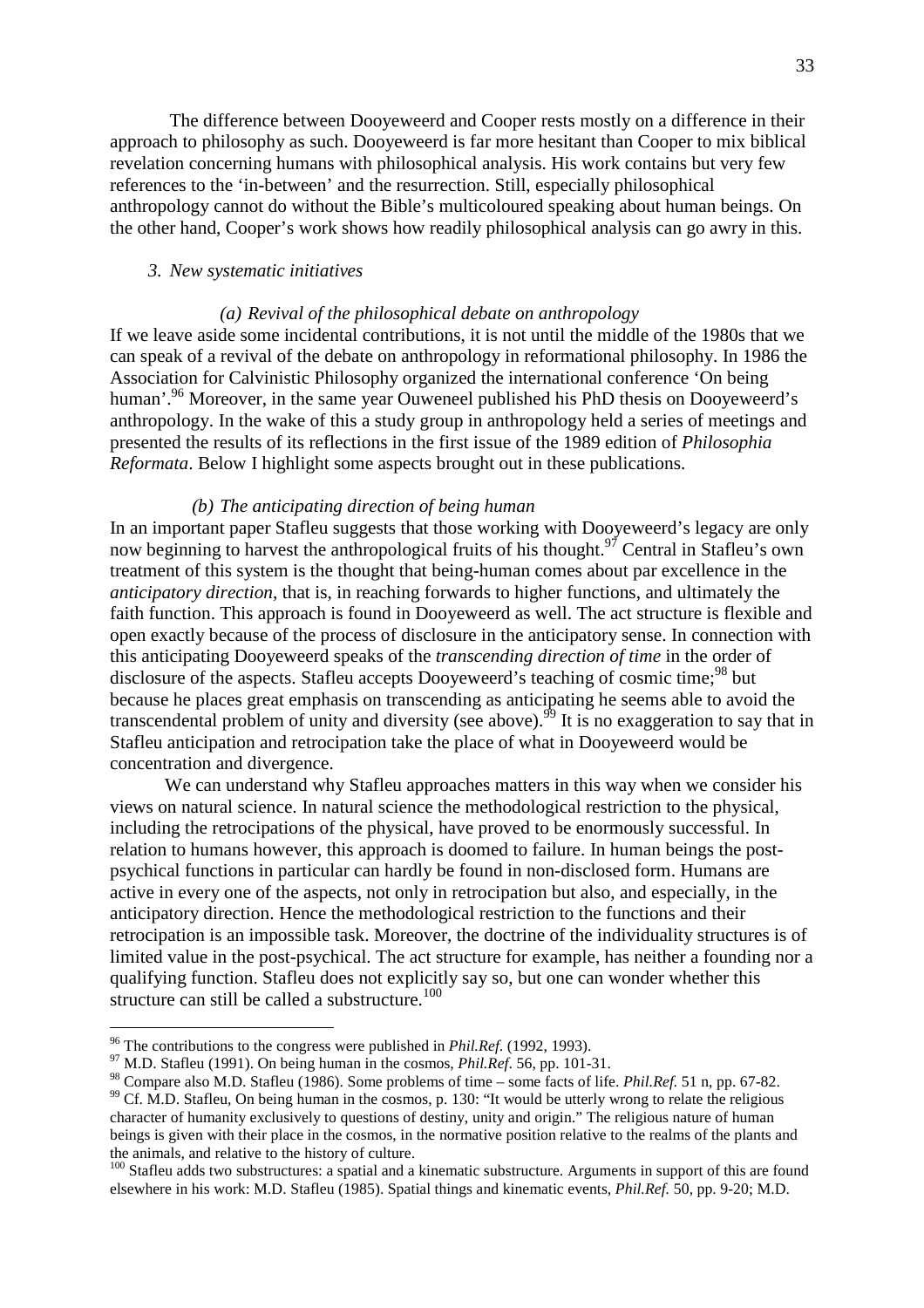In view of the above it is understandable that in discussing post-psychical functioning Stafleu leans mostly on modal analysis. A difficulty arises here however. Human existence occurs in a manner so multiform and varied that it is hardly possible to abstract personal functioning to the extent that we are left with a purely 'modal subject'. Still, Stafleu demonstrates that it is possible to clarify human existence in terms of the modal *subject– object relations*. These relations refer to subject *functions* rather than subjects (persons, egos). He correctly notes that this approach, which seeks to take into account the relational character of being-human, has so far hardly been explored.

Notable in the context of the relations between humans and animals is that Stafleu attributes to animals subject functions in the logical, the lingual and the social – with the restriction that in these functions animals function mostly in a retrocipatory way. In other words, post-psychical animal behaviour, expressed in the (limited) ability to distinguish, in primitive symbolizing and in mutual interaction, is wholly marked by biotic and psychical functioning.

As to the body–mind distinction, Stafleu holds that at issue is primarily the duality of anticipatory and retrocipatory directions. Because of the openness and flexibility of human existence and because the human person cannot be analysed as individuality structure with a leading and a founding function, all emphasis should be placed on the aspect of direction. Human existence is characterized by a simultaneous being-directed, in both *retrocipation* (corporeal) and *anticipation* (spiritual). Both directions involve all modal aspects.

Stafleu's stress on anticipation is emphatic to the point that he tends towards a form of *emergence thinking.*<sup>101</sup> Under specific conditions there are structures that develop (in the anticipating sense) such that new structures can emerge. This does not mean that laws for these new structures did not yet exist; they were just not operational. If I understand Stafleu correctly, he attributes the *active and effective moment* towards such emergence mostly to the *subject side*.  *102*

 Let me close this section with a few comments on the enkaptic structural whole as morphological (or form-) totality. With Dengerink, Stafleu has little use for this characterization.<sup>103</sup> His hesitation is understandable, but it does leave unexplored a possible line of study offered in Dooyeweerd's theory of structure.

<u>.</u>

Stafleu (1989). *De verborgen structuur*, Amsterdam: Buijten & Schipperheijn, Chaps. 3-5. Moreover, he amends Dooyeweerd in connection with the interlacement of substructures through additional distinctions between possible founding functions. The kinematic substructure splits into two, a substructure with a numerical founding function and a substructure with a spatial founding function; the physical substructure thus consists in three substructures, the biotic in four and the psychical in five. Together with the single spatial structure this means a total of fifteen substructures. Stafleu here neglects the figure of the *founding enkapsis*: in Dooyeweerd the onderlying *substructure* as individuality structure, rather than the foundational modality, is the foundation for higher substructures. Cf. *NC III*, pp. 653-61; W.J. Ouweneel, *De leer van de mens*, p. 191.

<sup>&</sup>lt;sup>101</sup> 'Emergence' is meant in the sense that in the course of evolution structures spontaneously developed that, compared to existing structures, are conceptually or ontically of a qualitatively different order. Within the continuity of the evolution process, then, something new emerges. Stafleu is no evolutionist in the sense that evolution theory is his worldview; he does adhere to the theory of evolution. As he sees it, systematic reformational philosophy has concerned itself far too little with the issue of evolution. Stafleu holds that evolution is often mistakenly taken to mean that the emergence of new structures, biotic structures for example, can be explained via the laws for existing structures, in other words, by physical-chemical laws. Approached in this way, the irreducibility of the modal aspects is at issue (the classical objection from the side of reformational philosophy). The problem however dissolves entirely as long as law and that which is subjected to it are not mixed. The laws for new structures are not themselves a product of evolution; they become operational once the situation is ready for them.

 $102$  M.D.Stafleu, On being human in the cosmos, p. 127.

<sup>103</sup> J.D. Dengerink (1986). *De zin van de werkelijkheid. Een wijsgerige benadering.* Amsterdam: VU-Uitgeverij, pp. 256 ff, p. 333, p. 339.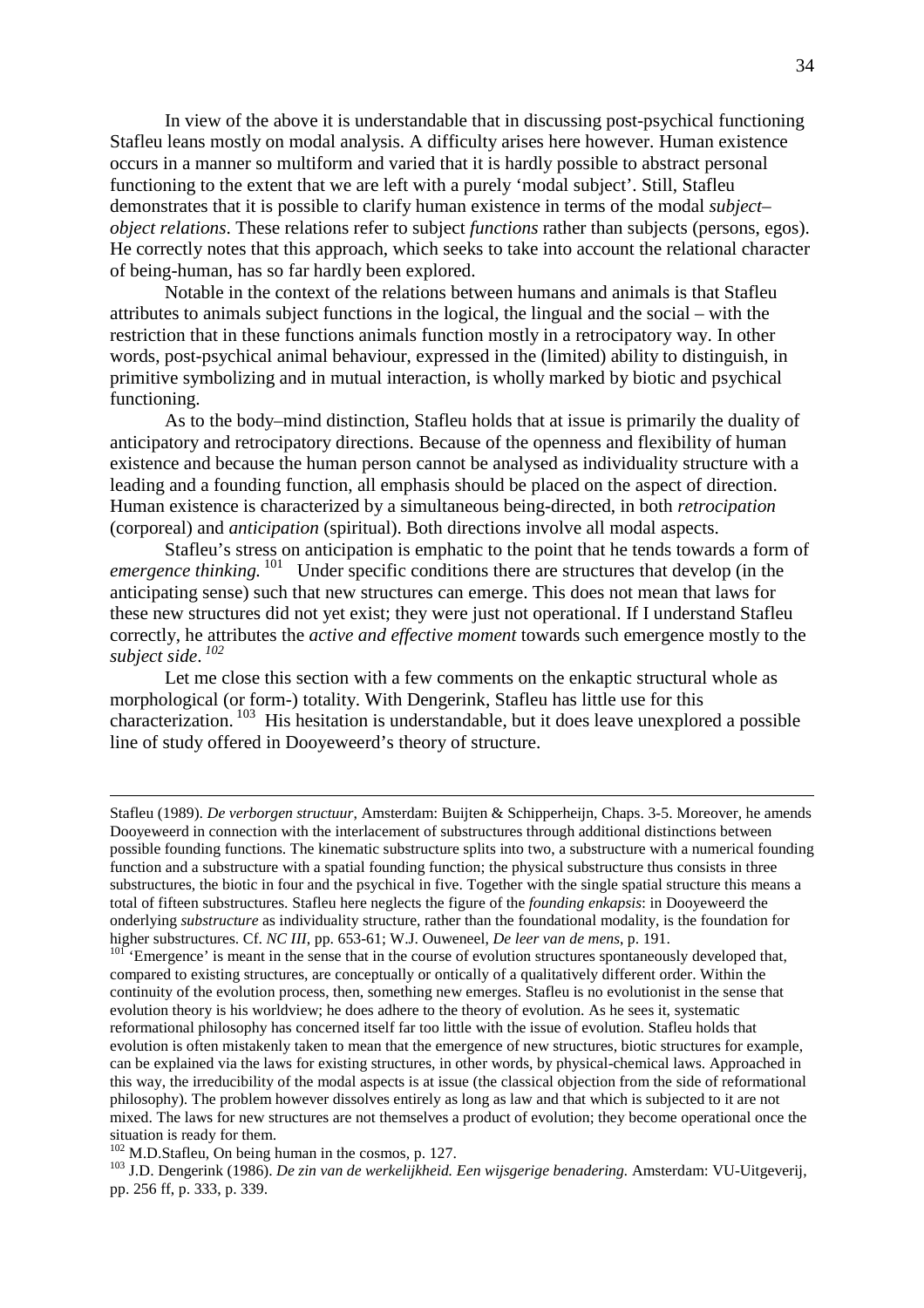Concerning structural wholes generally Dooyeweerd says that these are identifiable by either their *objective sensible form* or their *objective cultural form* (compare 3b above). With regard to the body he states that the form totality is expressed in the 'outer' body structure. This means that he opts for the first type: the body is recognizable in virtue of its objective sensible form. This seems self-evident, but leaves us somewhat dissatisfied. The adjective 'outer' suggests that the intertwinement of the substructures manifests itself primarily in a spatial-visual sense; the spatially proportioned and demarcated body as spatial and visible cluster of intertwinements.

 In the experience of the body spatially visible demarcation and proportion undoubtedly plays an important role. Other 'demarcations' however, though not primarily visual, seem no less important. Consider emotional and social boundaries: we allow A to come closer to us emotionally than B; in mutual interaction A takes up more space than B. Dooyeweerd's accent on the outer form of the body (morphology) is too narrow a criterion to encompass the whole of corporeality. Humans are not locked up in their skin. If we would continue to stress the spatial we should also take into account retrocipations to the spatial in for example the psychical, social and juridical aspects and, alongside of this, consider the integrating significance of the *inner representation* of the own body, our bodily selfperception.<sup>104</sup> In patients suffering from anorexia nervosa and in some psychotic patients this inner representation is seriously distorted. In the encounter with such patients we are struck by the importance of the body as perceived by oneself, for emotional experiences, for selfassessment and for the organization of behaviour.

 In addition to such spatial analogies we can also think of a variant of the second possibility in Dooyeweerd's conception, i.e. recognition of the body – in its singularity and totality – as 'objective cultural form'. Humans are formatively active beings (the historical mode of being). It is in such formative activity, in work, play and art, that humans reveal their singularity and wholeness. We might term this an *inner* intertwinement of the form-totality of human corporeality – as complement to the *outer*, morphological intertwinement. To my knowledge this possibility in Dooyeweerd's thought concerning the characterization of the enkaptic structural whole has so far escaped notice.

#### *(c) The psychical aspect; emotions*

Linking up with suggestions already found in Vollenhoven, Troost and Van Dijk, Ouweneel proposed to divide the psychical aspect in a *perceptive* and a *sensitive* aspect. The perceptive relates to elementary or basic perceptions. These emerge from un-reflected awareness of sensible stimuli. Certain instinctive behaviours and tendencies in animals, Ouweneel argues, belong to the perceptive as well. The sensitive aspect involves emotions, impulses and drives.

 Ouweneel finds a major argument for splitting the psychical into a perceptive and a sensitive modality in the views of neuro-physiologist MacLean, who states that the brain consists in three morphologically and biochemically distinct parts: brainstem, including basal nuclei ('reptilian brain'), limbic system ('paleo-mammalian brain') and neocortex ('neomammalian brain'). This triad corresponds wonderfully with the proposed division into a perceptive, a sensitive, and a spiritive (or act-) structure. Brainstem and basal nuclei would function in the perceptive sense; the limbic system would correspond to the sensitive sphere, whereas the neocortex would function in the spiritive sense.<sup>105</sup> The term 'spiritive' refers to what Dooyeweerd terms the act structure.

 A second argument to split up the psychical modality rests on application of Dooyeweerd's critique of antinomies to the psychical. The critique turns on the inconsistencies and contradictions that arise when scientific inquiry of phenomena fails to do

<sup>104</sup> Cf. G. Glas (1995). Lichaam, lichaamsbeeld en lichaamsideaal. *Beweging* 59, pp. 80-3.

<sup>105</sup> W.J. Ouweneel., *De leer van de mens*, p. 104.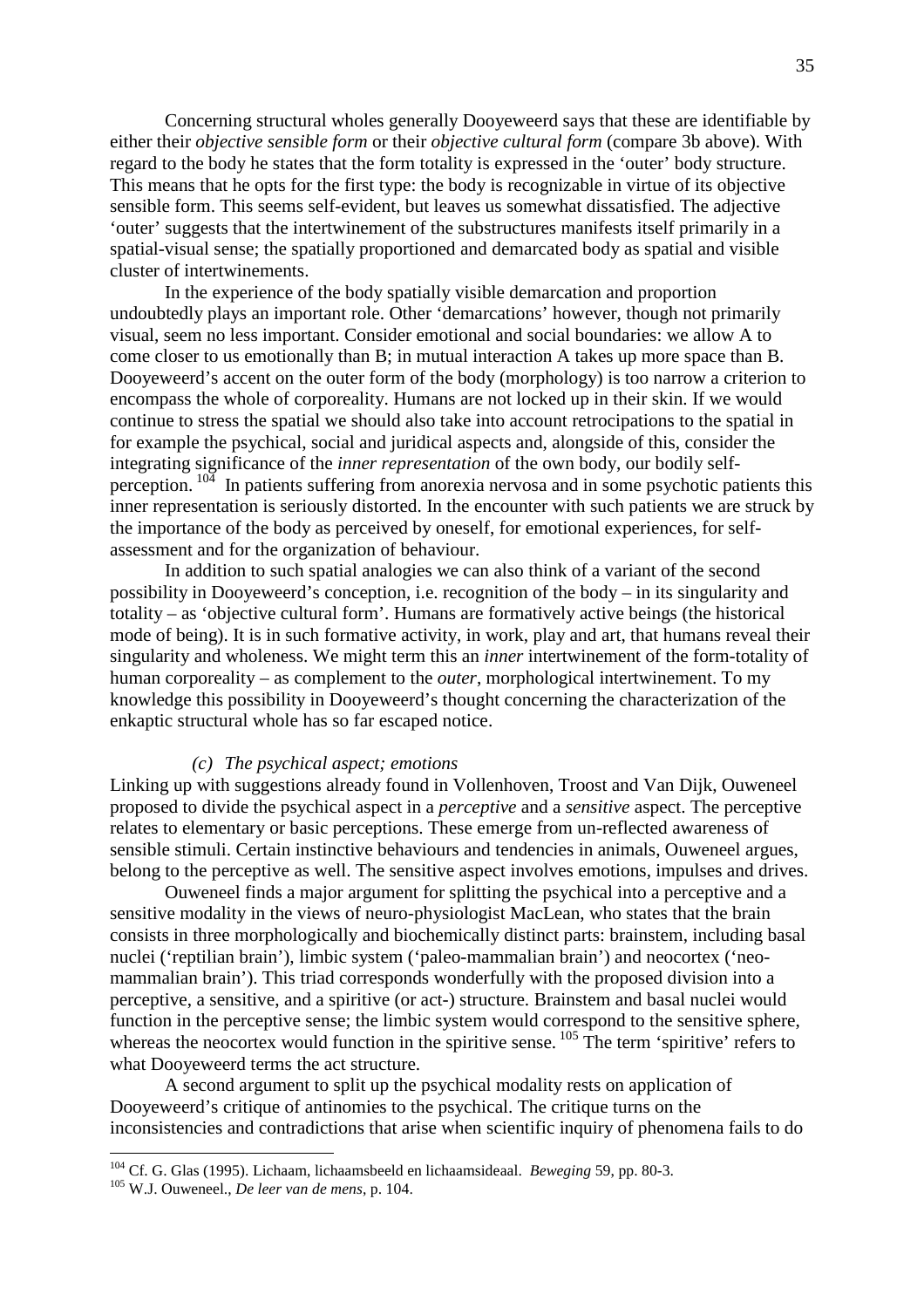justice to modal distinctions.<sup>106</sup> Ouweneel argues that inconsistencies and contradictions in fact arise when perceptions and emotions are reduced to a single modality. Such reduction is confronted with the difficulty that some perceptions arise quite independent of feelings and emotions, conversely however no feelings and emotions arise entirely independent of perceptions.<sup>107</sup> This would imply that for the psychical certain sensitive laws obtain that do not hold for all subjects functioning within that law sphere. After all, we accept that animals function in the psychical law sphere. But of many lower animal orders we do not say that they have emotions and drives, i.e. that they function in the sensitive sense.

 Ouweneel's proposal is attractive and stimulating, but also meets with objections. First, there is an *empirical* objection. Brain stem and basal nuclei by themselves probably do not suffice to give rise to even the most elementary form of consciousness: elementary forms of consciousness presuppose cortical activity, at least in humans.<sup>108</sup> This leads to a second question. Is it not the case that Ouweneel too readily *identifies* certain brain structures with substructures in the philosophical theory of structure? In Section 3.c above I noted that in Dooyeweerd's view brain processes must always be studied in terms of the totality of human functioning, that is, in terms of all four substructures. It looks as if Ouweneel identifies the various (anatomical and functional) layers in the brain with the functioning of modal aspects of a given substructure.

 These objections do not do away with the factual difference between perception as such and primary affective assessment. The question is whether this difference is sufficiently incisive to postulate the existence of a separate sensitive law sphere. We might take a different path: accept, for instance, that both perception and affective assessment are subject to an underlying qualifying process. We could think of the fact that animals are less rigorously bound to their environment than plants, and that for survival in and adaption to a changing *Umwelt* a good many innate behavioural responses must possess a certain variability. *Learning processes* play a major role in putting such variability to use, even in the lowest animal species.<sup>109</sup> Here the difference between signalling (perceptive) and prereflexive assessment (sensitive) disappears, because in the processing of many signals it is not so much the complexity of consciousness that counts, but the complexity of the (nonconscious) information processing. Animals typically learn, because they are able to attribute maintenance and survival values to all kinds of signals in the environment. Learning processes determine, depending on the 'sensitive value' of the signal (danger signals, safety signals), whether certain patterns of behaviour will be strengthened or inhibited.<sup>110</sup> Memory or recollection plays a major role in such 'value assessments'.

<sup>&</sup>lt;sup>106</sup> A well-known example of this is one of the paradoxes of Zeno, who argued that Achilles can never overtake the turtle if the latter is allowed to start out first. When Achilles has covered the distance that the turtle had at point a the turtle has moved on, and when Achilles has covered that distance as well, the turtle has moved up too, etc. The paradox dissolves as soon as it is recognized that the spatial analysis (distances) is not enough to study the phenomenon of speed. Speed is a kinematic category. When the spatial aspect is not related to time (as in the kinematic aspect) speed difference is a phenomenon that cannot be grasped.

<sup>107</sup> W.J. Ouweneel, *De leer van de mens,* p. 115.

<sup>&</sup>lt;sup>108</sup> In human beings in a vegetative condition the cerebral cortex and important parts of the limbic system are switched off. The brainstem (and basic nuclei) however are intact. These patients are in permanent coma, and are unconscious, although they can as a rule breathe and swallow without mechanical help. In other words, these coma patients have an intact 'reptilian brain', but do not function in the perceptive sense.

<sup>&</sup>lt;sup>109</sup> T.J. Carew, E.T. Walters & E.R. Kandel (1981). Associative learning in Aplysia: Cellular correlates supporting a conditioned fear hypothesis. *Science 211,* 501-4; E.R. Kandel (1983), From metapsychology to molecular biology: Explorations into the nature of anxiety. *American Journal of Psychiatry* 140, 1277-93; E.R. Kandel & R.D. Hawkins (1992). The biological basis of learning and individuality, *Scientific American* 267(3), 79-86.

<sup>&</sup>lt;sup>110</sup> Over the past decades it has been established that the so-called orientation reaction is strongly influenced by these 'sensitively' determined processes. *Contra* W.J. Ouweneel, *De leer van de mens*, pp. 108-9.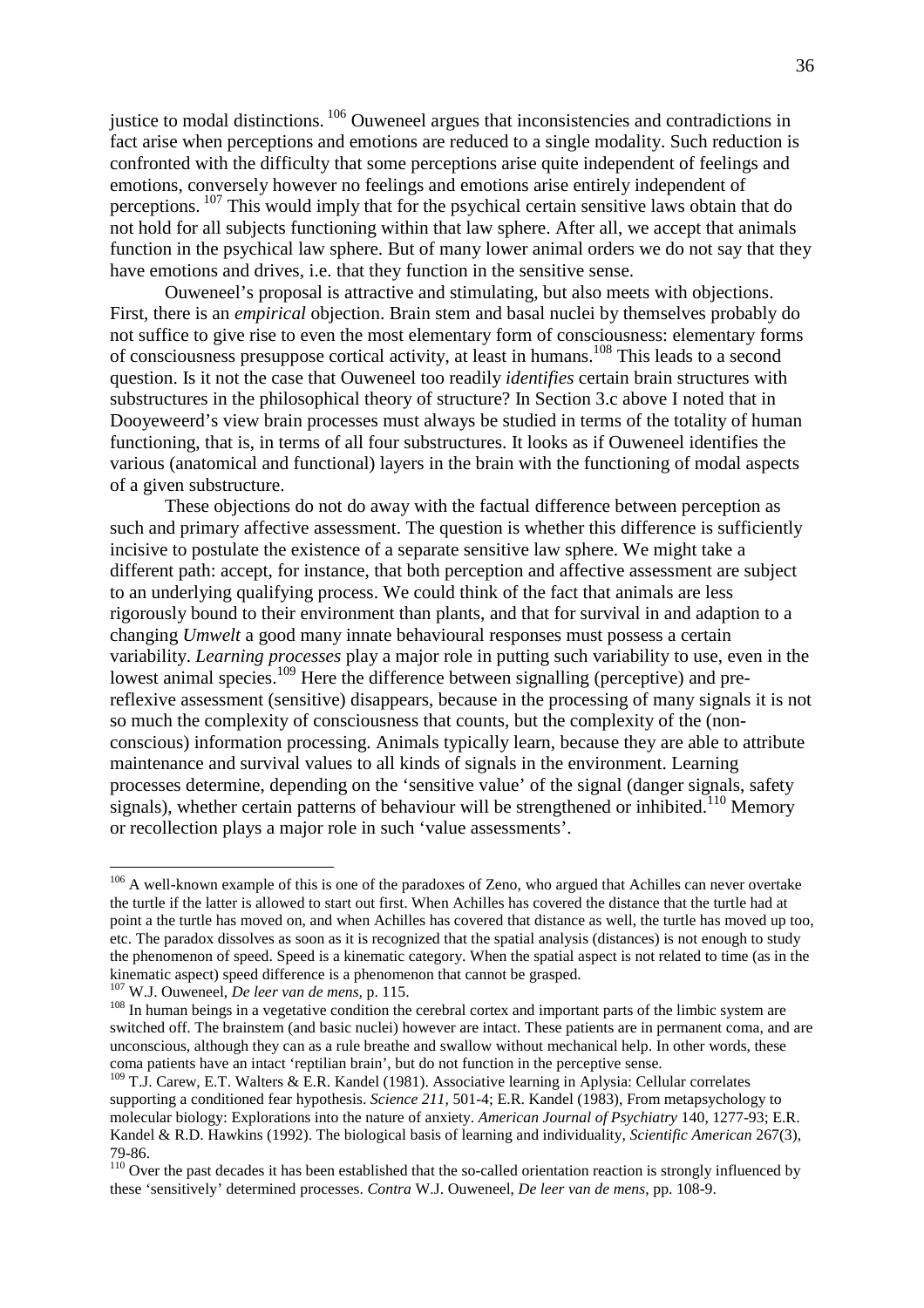I would conclude this section with a brief comment on the discussion regarding emotions. Dooyeweerd, we saw, states that the enkaptic build-up of the body implies that

to the degree that the highest structure in the structural whole temporarily ceases to play its leading role, the lower [structures] will also manifest themselves *outside* [i.e. as separate], in accordance with the law proper to them. (compare for example the temporary rule of the passions when rational deliberation is momentarily absent). (Thesis XI)

Dengerink holds that here Dooyeweerd gives the impression that emotional life 'is chaotic in nature and needs to be kept on track by reason  $(!)$ <sup>111</sup> Dooyeweerd certainly does take the term 'binding' (enkaptic binding) very literally. For my part, I showed that within Dooyeweerd's thought more nuance is possible, namely by understanding the structure of emotions in a threefold sense:

- a) as substructure subject to its proper (rigid) laws manifesting itself in an 'outward' sense (see Thesis XI, just cited); this relates to border situations (an outburst of anger).
- b) as substructure intentionally objectified within the act structure; think of the situation that attention is paid to a specific emotional reaction (you realize that you are angry when you notice your clenched fists);
- c) as substructure taken up into and disclosed by the act; think of the affective colouring of many activities (angrily washing the dishes).  $^{112}$

Still, each of these three versions fails to account for the fact that emotions first of all have a *pre-reflexively signalizing and orienting* function, and that this signalling and orienting does not only tell us something about the signalized (the emotional object), but also and especially about the one who undergoes the emotion. Emotions, in other words, have to do with the I– self relation. The I–self relation should be understood as a relation between the I in the central sense and aspects of the body structure. Emotions refer to a subtle, initially often *pre-reflexive shift of position* in the I–self relation. Unawares, one blushes (the position shift) and only *then* does one become aware of being ashamed (see above, b). Blushing is not just an 'outer manifestation' of the 'animal' substructure (see a). As part of the totality of human functioning shame discloses something about me, for instance, how bad and inferior I feel about myself. If we insist on 'animal' reaction, fine, as long as it is understood that this reaction *as such* (not secondarily) tells us something about the person blushing. Precisely the manifestations of emotion are fully personal.

 These notions can be done justice to if we start out from a *multi-layered* act life: affective orientation as pre-reflexive expression of how I relate to myself and to the world.

#### *(d) Layers in the act life: dispositions and ethos*

 $\overline{a}$ 

Others have also suggested that the act life is multi-layered; especially André Troost is very explicit about this. In closing I will briefly consider his views.<sup>113</sup> Professor Troost's primary interest is philosophical ethics. He sees this as praxeology, that is to say, as philosophy of human action insofar as determined by the ethos, dispositions (determined by temperament and character) and principles underlying 'normative situational structures'. Troost insists that

<sup>&</sup>lt;sup>111</sup> J.D. Dengerink, *De zin van de werkelijkheid*, p. 133. In the theory of the enkaptic structural whole Dengerink sees too many remnants of the old Aristotelian hierarchy of functions.

<sup>&</sup>lt;sup>112</sup> Cf. G. Glas (1989). Emotie als struktuurprobleem. Een onderzoek aan de hand van Dooyeweerd's leer van het enkaptisch struktuurgeheel. *Phil. Ref. 54*, pp. 29-43.

<sup>113</sup>A. Troost (1983). *The Christian ethos – A philosophical survey*. Bloemfontein: Patmos; A. Troost (1993). Disposities. Moment uit een reformatorisch-antropologische karakterleer en deugdentheorie. *Phil. Ref.* 58, 221- 36.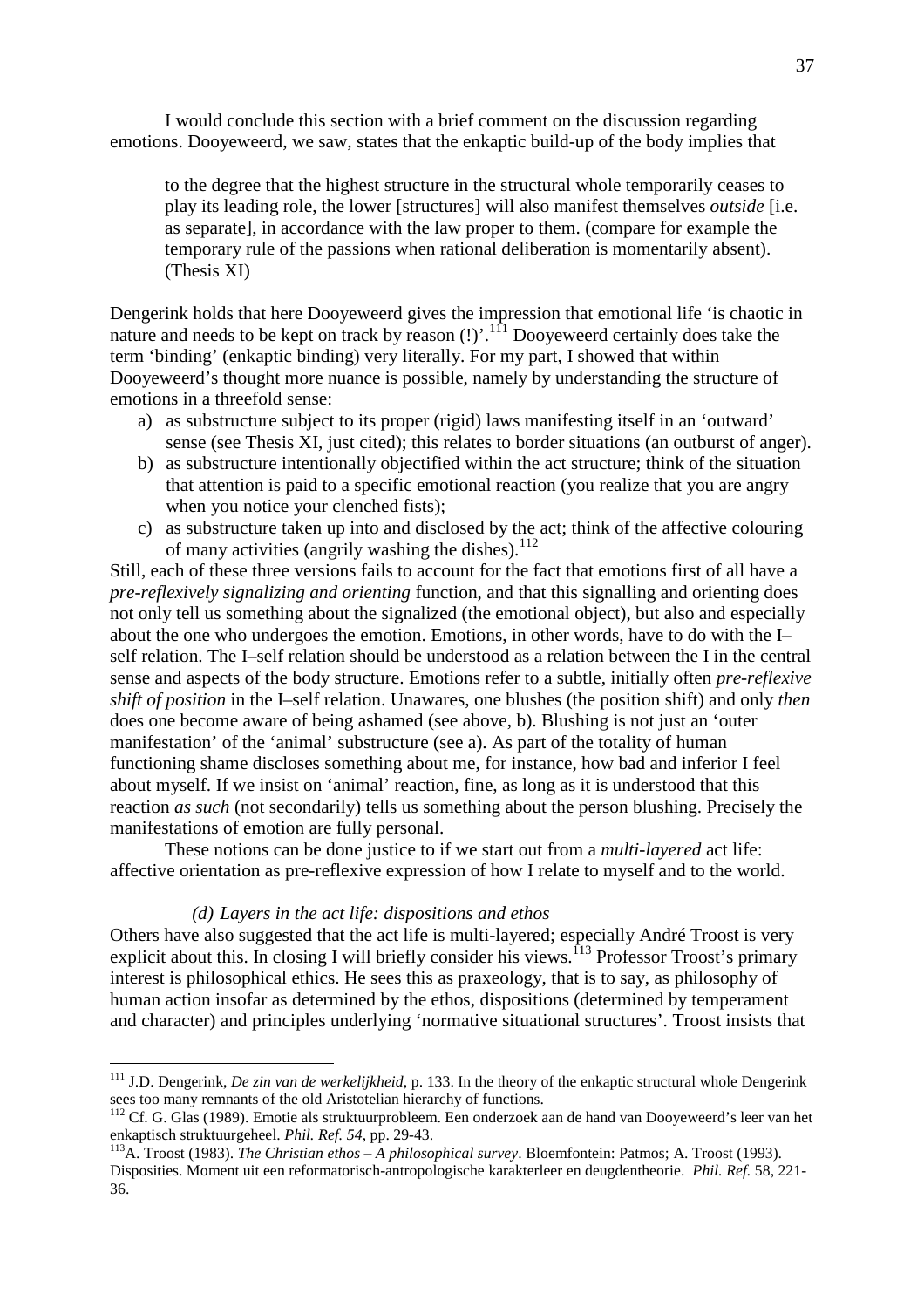*praxeology* should be sharply distinguished from *ethics*, which is the special science investigating the proper nature and place of the moral aspect of love in the context of the whole of reality. Our interest is of course in the two areas of praxeological interest mentioned frist: the *ethos* and the *dispositions*.

 Dooyeweerd distinguished between the soul (or heart) and the acts. Thesis XXVIII expands this to character, temperament and dispositions:

Character as such is of a typical, *normative* nature. *Temperament* (qualified psychically) however is enkaptically bound in character. And in temperament in turn are enkaptically bound *typically biotically qualified* dispositions (sex in particular), and the *typically physically qualified* dispositions (motor dispositions in the 'tempo' of the person). (Thesis XXVIII)

In Troost's work we meet further elaboration of these notions. New here compared to Dooyeweerd is the introduction of ethos. Troost presents the ethos as a stratum in act life, in fact the lowest, the first circle around the heart as centre. Ethos refers to a fundamental motivating power in the personality, a basic, continually operative and integrating layer that directs and organizes all desire and striving. Moreover, the ethos is communal. Accordingly, we can also say of cultures that they are determined by ethos. Troost holds that terms like mentality and attitude fall short here; ethos refers to the religious-ethical motivation in all human behaviour. The content of the ethos comes to expression in life views.<sup>114</sup>

 For Troost the dispositions also constitute the node or junction of intertwinement with the other body structures. To use a spatial metaphor, dispositions are placed between the ethos and the acts as a lower stratum (or depth phase) in act life. Characteristic of dispositions is that they are not bound to one single modal qualification. A virtue such as courage can manifest itself for example in mutual interaction (daring), and in aesthetics (artistic boldness) or religion (the fortitude of faith). Troost draws a parallel here with the role played by intuition in the process of acquiring knowledge. Dooyeweerd named intuition as 'intermodal stratum' in knowing – intermodal, because intuition involves at least some experience of the many-sided meaning coherence of reality. Dispositions are similar in this respect. They cannot be analysed in terms of a 'merely conceptual braiding of anticipations and retrocipations'. They are anchored in a depth-layer in act life, where modalities 'come together again and interpenetrate'.<sup>115</sup>

<sup>114</sup> A. Troost, *The Christian ethos*, pp. 108-13.

<sup>&</sup>lt;sup>115</sup> A. Troost, 'Disposities', p. 64. Because they escape precise modal qualification, Troost suggests that insight into dispositions can only be gained in an idea-ruled (idee-matig) understanding, in an idea-regulated 'on the way' in the transcendental direction of time. For reformational philosophy this raises an old and prima facie purely theoretical problem: Do the modalities 'continue' right *into* the heart? One could paraphrase Troost's view for example such that for him the heart should primarily be sought 'below' or 'behind' the act structure, and that the dispositions – relative to this vertical axis – constitute a horizontal 'matting' in which the lower substructures are interwoven with the act structure. In that case the integration of the lower structures in the act structure would take place *via* the dispositions rather than through a *direct* relationship with the heart. This notion – for which hints can be found in Dooyeweerd – would in any case lead to an appreciably more nuanced picture of the 'binding' and 'releasing' of substructures. If I understand Troost correctly, he would allow this interpretation for the substructures, though not for the modalities. His caution concerning the 'continuing' of the modalities 'into the' heart is epistemological: the cosmological concentration of the modal functions *in* the heart is a transcendental idea; at best we see dots (the idea-regulated 'on the way' in the transcendental direction of time), but we should not turn them into lines.